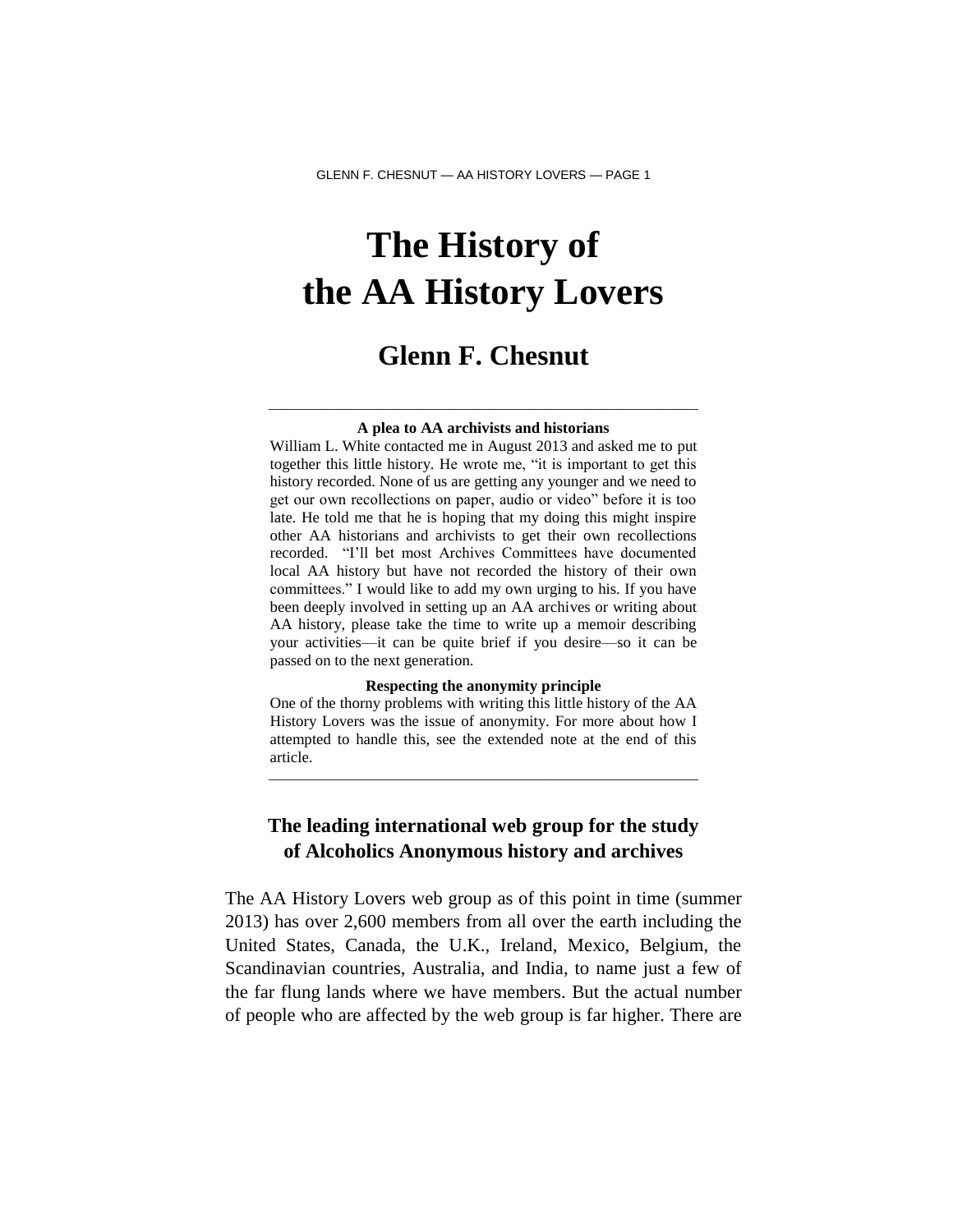many who read the group's postings on a regular basis without having signed up on the membership list, since anyone who has a computer and access to the internet can read all the messages. Enrolling on the membership list is only necessary for posting messages. And many of the group's readers forward some of the postings on to their friends, or reprint their contents in local AA newsletters, or put up copies on their own websites.

At least 90% of the people who have authored the best books on AA history are members of the AA History Lovers, as are at least 90% of the top archivists, rare book specialists and other historical researchers in the field. In addition, over the years, the Archivists at the Alcoholics Anonymous GSO in New York City have also regularly been a member of the AA History Lovers, although because of their position, they have usually refrained from public comments on the postings.

So the AAHistoryLovers has gained a reputation as the most dependable single source of historical information about AA. If you want to find out what the real experts say — the most knowledgeable and competent scholars and researchers in the field — the AA History Lovers will give you the best-documented and most up-to-date information known. And it will also usually be one of the first places to publish information about newly discovered documents and facts, along with notices of the most recent publications on AA history.

And there is another very important feature about the messages posted on the AAHistoryLovers website. As the twentieth century came to its close, it began to be realized that we were coming to the end of the line, in terms of people who knew the original founders of AA at first hand. In fact, the AAHL was started in part as a last-ditch effort to glean as much information as possible from these people while we could still sit at their feet and listen to them talk, and ask questions. The next generation will be forced to rely solely on documents and audio recordings.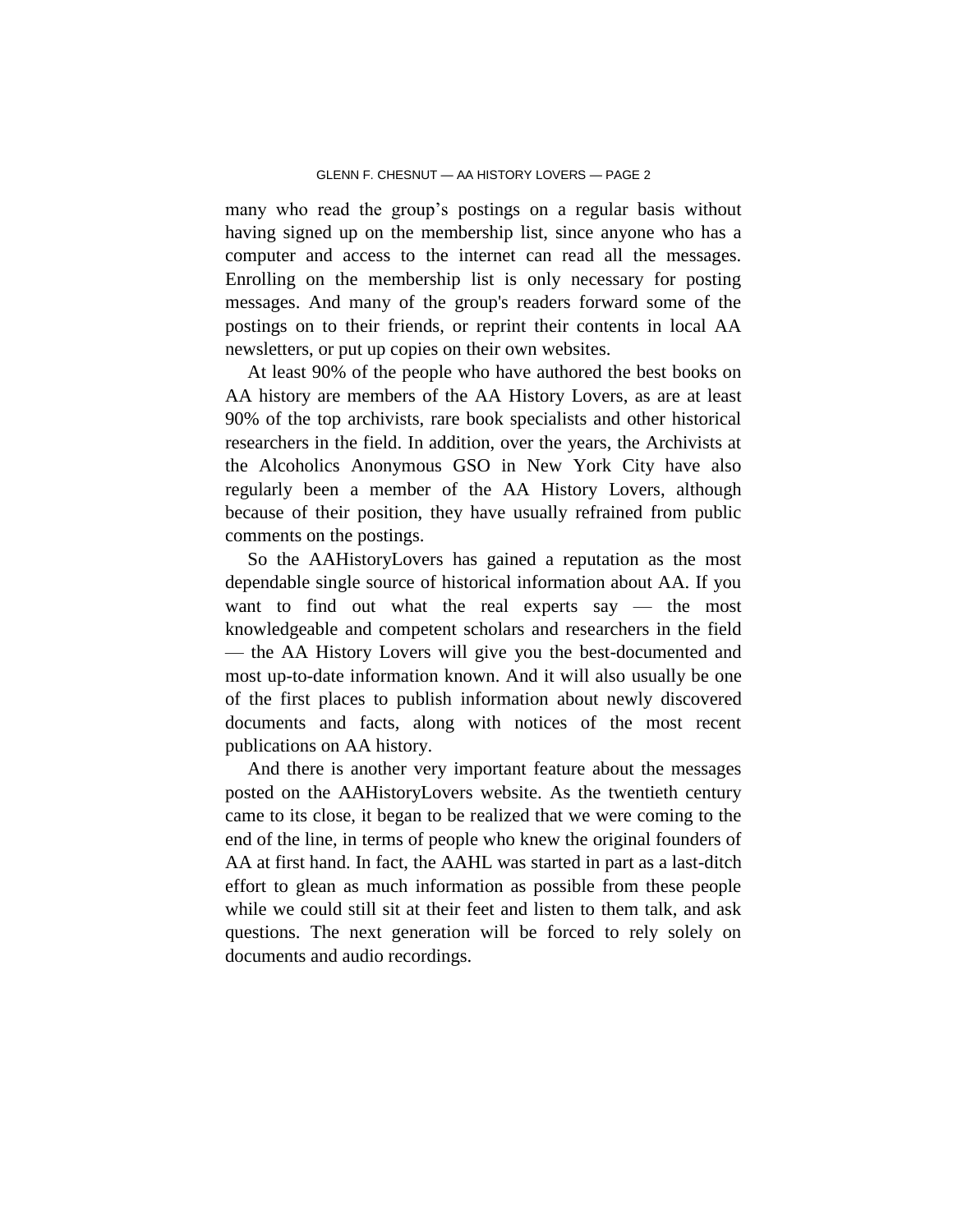But the web group attempts to maintain a high level of objectivity. The official description of the group at the top of the home page says:

This group is intended for all those interested in the history of Alcoholics Anonymous. It is not limited to members of AA, and is not an AA group.

That is very important: it is not an AA group. We have contributors to the group who are neither alcoholics nor AA members, like the Yale-trained scholar Professor Trysh Travis, from the Center for Women's Studies and Gender Research at the University of Florida in Gainesville, and Ron Roizen, who received his doctorate in sociology from the University of California at Berkeley, both of them notable scholars in the field.

Although the AA History Lovers avoids posting what is simply blind and tendentious AA-bashing material, it is perfectly acceptable to post messages criticizing the AA General Service Office or AA World Services, and to question even widely held AA beliefs. On "hot button" questions like whether Bill Wilson's vision of light in Towns Hospital was simply a result of belladonna intoxication, and whether Hank Parkhurst actually wrote the chapter "To Employers" in the AA Big Book, to give two fairly recent examples, the group posts messages from all sides of the debate.

On the other hand, the majority of the AA History Lovers members are AA members, many of them with 20, 30, 40, 50 or more years of experience in the program. Their own lives were saved by the twelve step program, and they have seen thousands of other men and women whose lives were saved by the program. So the fundamental assumption in the messages which are posted is that we can quarrel about even the most basic principles, but that we cannot deny that the program does in fact work if it is worked properly.

# **One of the world's largest archives of AA historical material**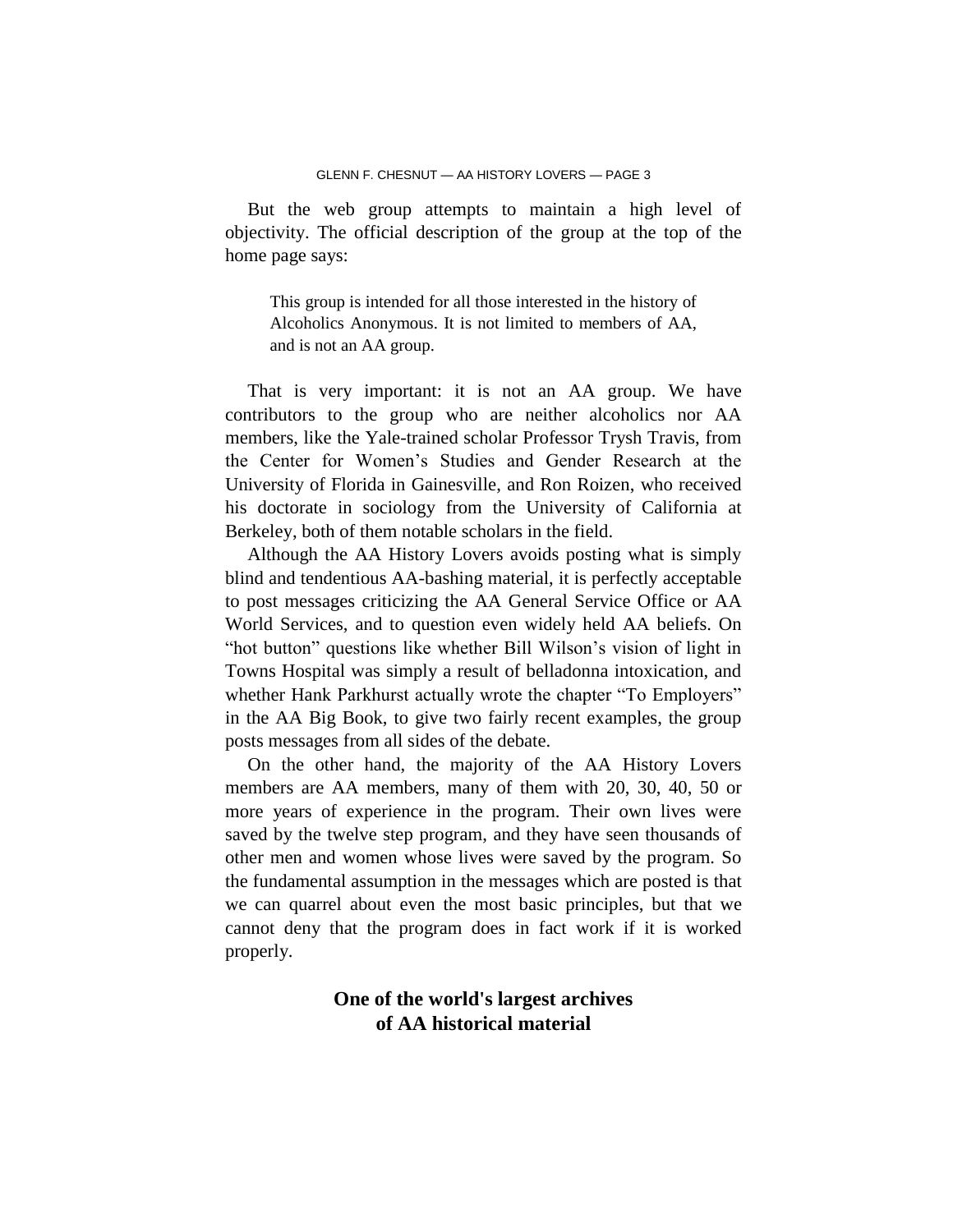The collected messages of the AAHistoryLovers forms one of the largest single bodies of good AA historical material gathered in one place, a work of love carried out by a number of the world's best AA historians. For the sake of future generations, all the messages from the group's first eleven years have now been put into computer files which can be either downloaded or read online:

### http://hindsfoot.org/aahl.html

Or those who are interested can go directly to the AA History Lovers website itself, where all the messages can be easily accessed:

http://health.groups.yahoo.com/group/AAHistoryLovers/

The Message Board there also has a little box at the top where one can search for all the messages containing any particular word or phrase, which is extremely useful for carrying out research.

## **How I met Ernest Kurtz and Nancy Moyer Olson**

The web group was founded as the AA History Buffs in March 2000 by Nancy Moyer Olson, who acted as the group's first moderator. A sort of unofficial governing committee gradually grew up during the next few years, with Nancy, Ernest Kurtz, and myself at its core. Fiona Dodd, Bill White, and Arthur S. also played important leadership roles. When Nancy died in 2005, I eventually ended up as the principal moderator, that is, the one who handles and posts incoming messages most of the time, a role I am still playing some eight years after her death.

My own involvement with AA history and archives dated back to the 1990's, that is, to slightly before the founding of the AA History Buffs. At first I was only interested in the history of AA in the local area where I live — the portion of northern Indiana and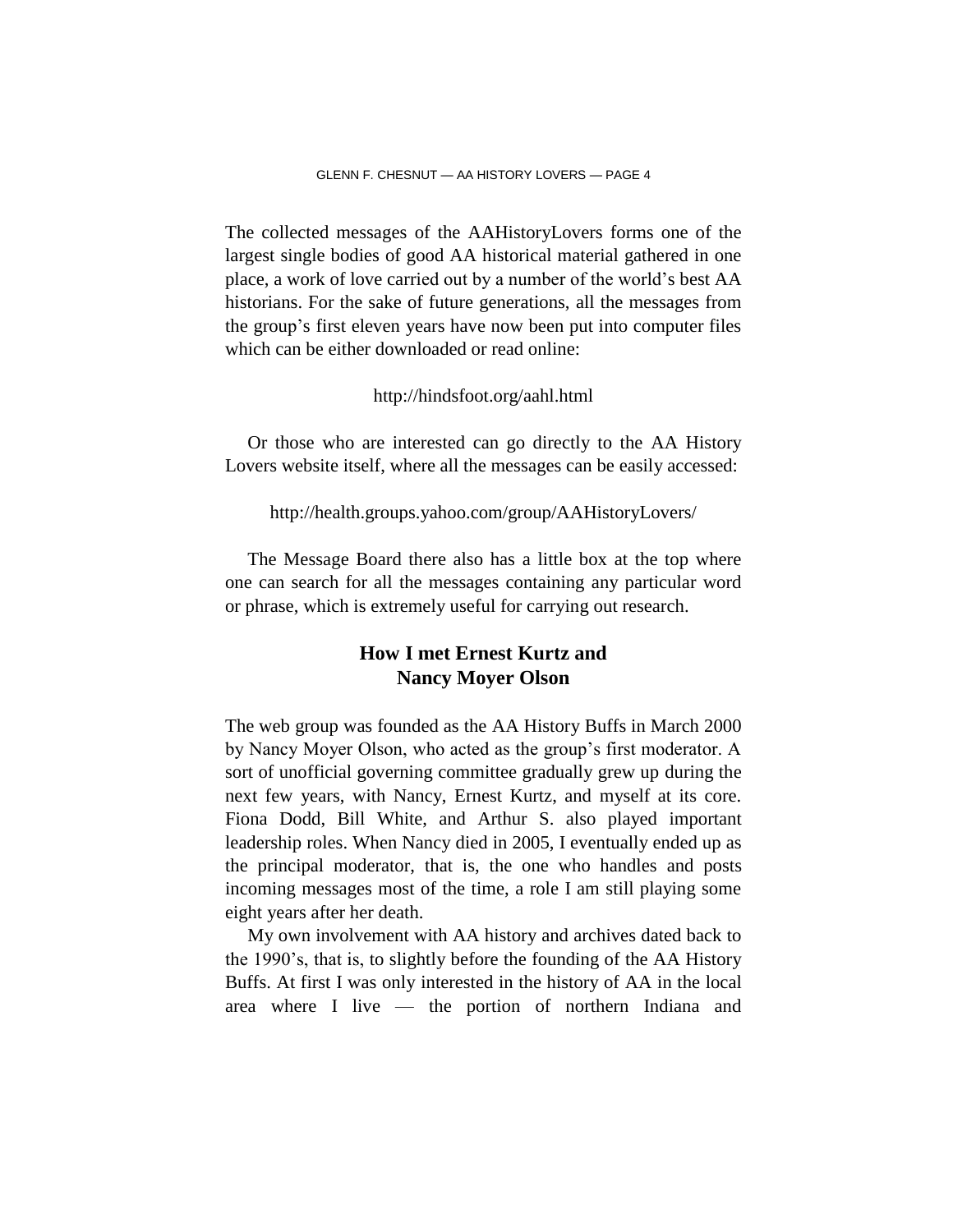southwestern Michigan, with a population of about a million, which centers on South Bend, Indiana.

But let me tell the story now, for those who are interested, of how I moved out of the field of purely local AA history, and first came in contact with AA historians and archivists who were active at the larger national and international level.

In the early autumn of 1997, I walked through the doors of the second National Archives Workshop in Akron, Ohio, and was immediately greeted enthusiastically by Gail L., the organizer. The first workshop had been put on by her the year before, and although relatively few attended that year, it worked so well that people all across the U.S. and Canada, and even abroad, started begging her to put on another one.

People who were interested in Alcoholics Anonymous all over the globe were starting to come to the realization that something quite remarkable had begun, without anyone having been fully conscious up to that point of what was going on. I like to call it the Archival Movement, for lack of a better term (or perhaps the AA History Movement or AA Heritage Movement). Vast numbers of people, from ordinary AA members to academic scholars, were beginning to realize that the historical materials describing the early years of the movement were going to have to be gathered and preserved, or they would be lost forever, and were committing themselves individually to doing whatever they could to carry out some part of the task.

Archival repositories were beginning to be created at all sorts of levels. The parent collection was perhaps the one at the central New York AA headquarters, where Nell Wing began working at the idea of an archives after Bill Wilson's death in 1971. But when Ernest Kurtz was doing his research in the New York files during the later 1970's, he still had to rely totally on Nell Wing's memory of where all the key letters and documents where stored. An archives had been created at Hazelden in Center City, Minnesota, which eventually came under Bill Pittman's supervision, but it was difficult if not impossible for other people to gain access to those materials.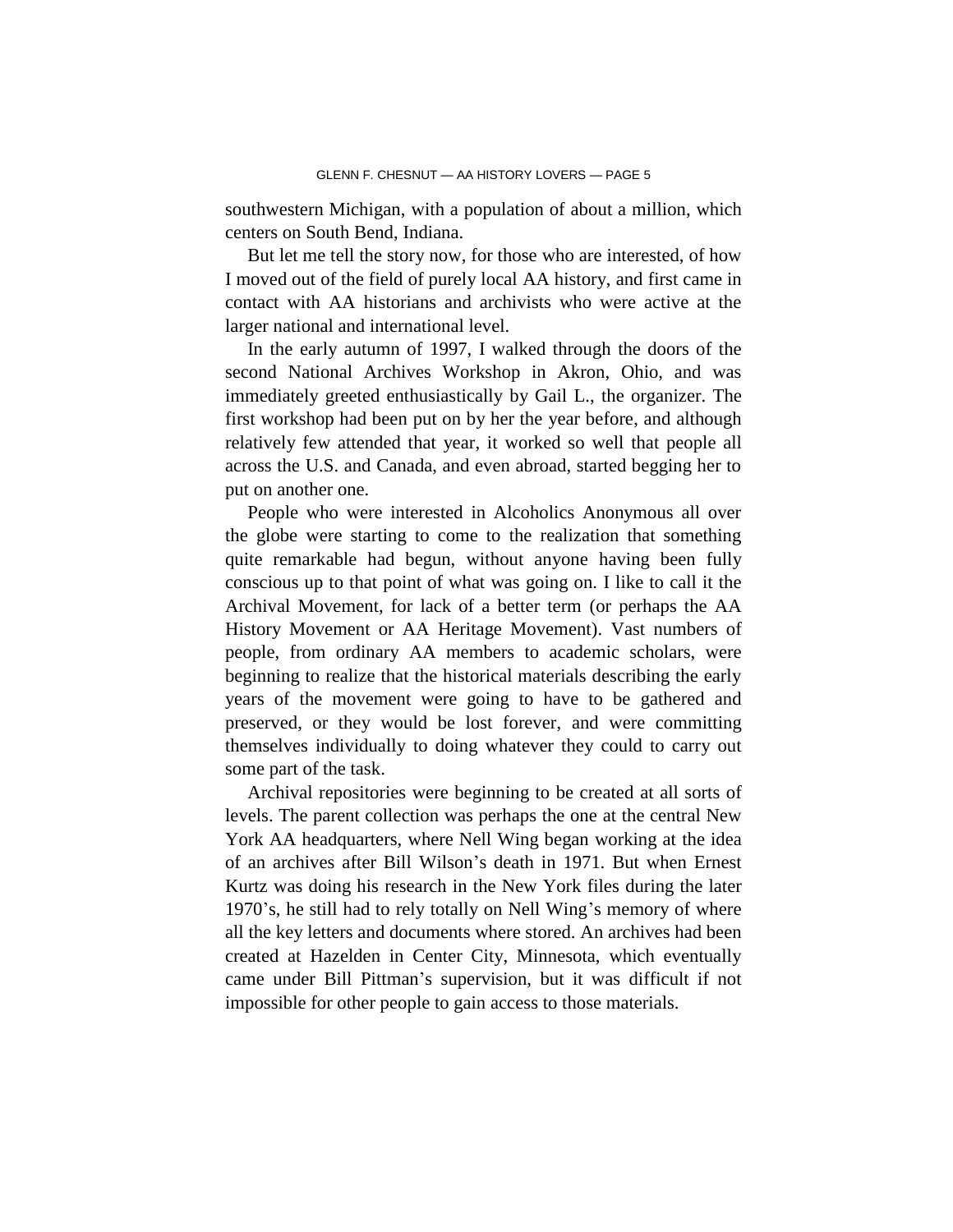It was only during the 1990's that the Archival Movement really began to gather momentum. What has become one of the most important archives, the Chester H. Kirk Collection on Alcoholism and Alcoholics Anonymous, had only been established in 1995, at Brown University in Rhode Island, with Charlie Bishop's collection as its base. And elsewhere during the 1990's, all across the United States and abroad, archives were being established in rooms or small buildings maintained by AA Areas and in local intergroup headquarters. Although a few things had been said publicly during that period in favor of creating archives and preserving AA history at a few AA conferences and in a few scattered AA publications, I think it would be fair to say that no one single person or body had really been coordinating all of this activity in any organized fashion.

It had for the most part just seemed to arise rather spontaneously in hundreds of minds during those years, all over the U.S. and elsewhere. The twelve-step program is above all a movement based on story and history (two English words which both came from the ancient Greek word *historia*, which meant to ask or inquire into what actually happened). History (in the way I am talking about it here, although this is certainly not the only historiographical theory around) is then regarded as the interweaving of individual human stories. In this understanding of history, it is the individual stories which are all-important: "Our stories disclose in a general way what we used to be like, what happened, and what we are like now." It is in the reciting of them that we find ourselves contacting the spiritual power which can transform our lives. One can investigate early AA spiritual concepts and ideas, philosophy, sociological structures, and psychological theories, and analyze all of these at great length. But telling the stories — and listening to them — is far more important and basic, because this is the way the message is really passed on, and the context in which the deepest spiritual insights are revealed.

Those first two Akron workshops in 1996 and 1997 were not the place where this urge to preserve the past began, but just the place where large numbers of those involved in the Archival Movement began to realize how many they were in number, and  $- I$  also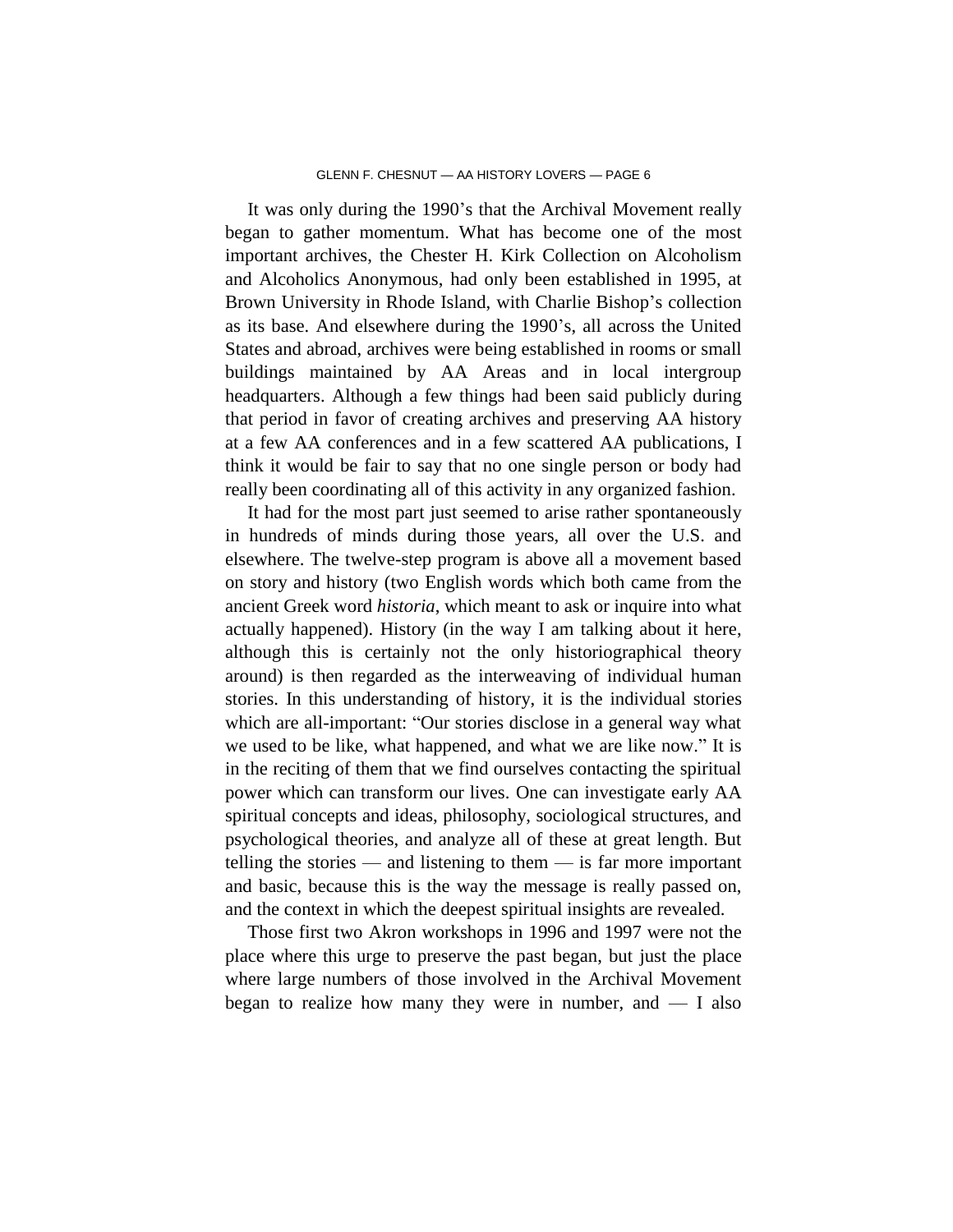believe — where they began to realize more deeply what an important thing they were doing.

Nell Wing had taken Gail L. to visit Lois Wilson at Stepping Stones, and as they were leaving, Gail (who was overcome by the great honor of getting to meet Lois and talk with her) told Nell that she would do anything Nell wanted in order to thank her. Nell's response was simply to ask Gail to go back to Akron and start an AA archives there too.

And Gail did in fact throw herself into AA archival and preservation work from that point on. When Dr. Bob's house came up for sale, she played a major role in the Akron group which arranged to buy the house — at one point in 1984 signing her own name onto a document which would have committed her to paying for the house herself if it came to that — so it could be turned into a permanent memorial for the place where AA began.

Gail greeted me enthusiastically the minute I walked through the door, grabbed a copy of a history I had written of how AA got started in South Bend, Indiana — I was holding it in one hand as I walked in — and put it on a display table for everyone who came to the workshop to look at. This was the first printing of what later became *The Factory Owner & the Convict* and *The St. Louis Gambler & the Railroad Man*.

One of the major figures in AA archives, Charlie Bishop, Jr., came up to me at one point and offered to trade me a copy of the lengthy bibliography of AA publications which he and Bill Pittman put together, in exchange for a copy of *The Factory Owner & the Convict*. Thanks to Gail, Charlie had been involved with the National Archives workshops from the beginning: in her preparation for the first workshop, she had fought for, and got permission, to have him put up two display tables of rare AA archival materials right at the place where people came in and registered.

Later on, I got to stand and chat with that wonderful and extremely kind AA historian Mel Barger (from Toledo, Ohio) in the dining room of Dr. Bob's house. In the years that followed, I became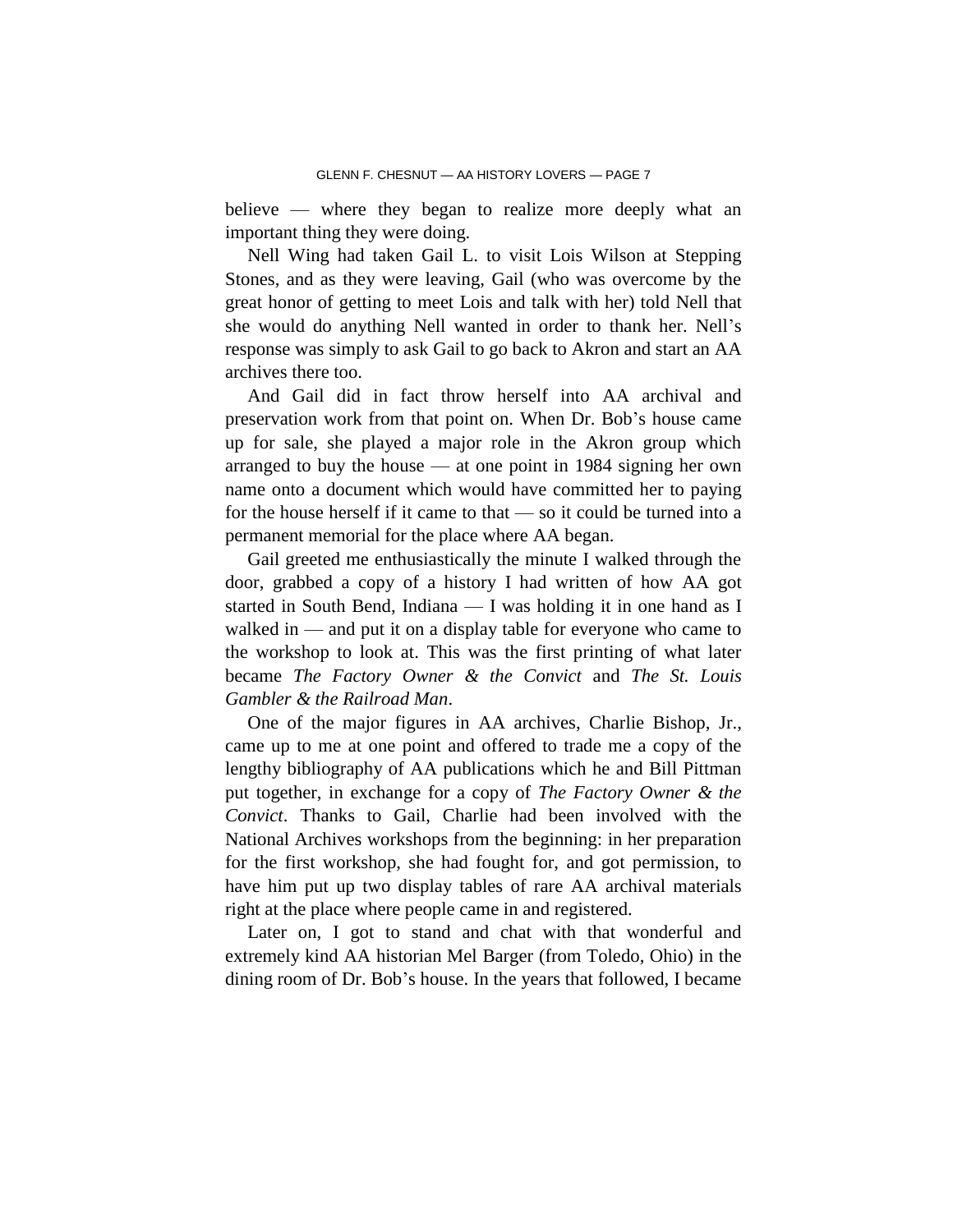friends with both Mel and Charlie, both of whom I admire enormously.

Most importantly of all, I introduced myself to Ernest Kurtz, the author of the major history of the AA movement, *Not-God: A History of Alcoholics Anonymous* (1979), who had given a talk at the workshop. Ernie (with his characteristic generosity) immediately invited me to have dinner with him. This was the beginning of the close relationship which he and I have had, one which was soon going to lead me directly into my involvement with the AA History Lovers project.

Kurtz was the outstanding thinker of the AA tradition's second generation, the one who played a constant leadership role in pushing the movement towards the highest professional standards of history writing and supplied some of its most influential interpretive concepts. His ideas are vitally important for anyone who wishes to understand AA history during the twenty-five years or so following Bill Wilson's death in 1971.

Charlie Bishop, Jr., told me that his own memory was that Ernie Kurtz's book had been one of the prime catalysts for the rise of the Archival Movement. People would read Ernie's book, he said, and then say to themselves, "we could collect all our local materials, and tell our group's story here where we live too."

Over dinner with Ernie Kurtz that night in 1997 (and over the course of the years that followed), I discovered that he and I spoke a common language, even though he came from a Polish Catholic background and I came from an Irish and English Protestant background. He was brought up in Rochester, on the coast of Lake Ontario in western New York state, where during the 1950's, he went to St. Andrew's Preparatory Seminary and St. Bernard's Major Seminary and got a solid basic theological education. I had in parallel fashion gone to Perkins School of Theology at Southern Methodist University in Dallas, Texas, in 1961-1964. Ernie had studied at Harvard University during the late 1960's and early 1970's, including two years as a teaching fellow at Harvard Divinity School. He received his Ph.D. from Harvard in the History of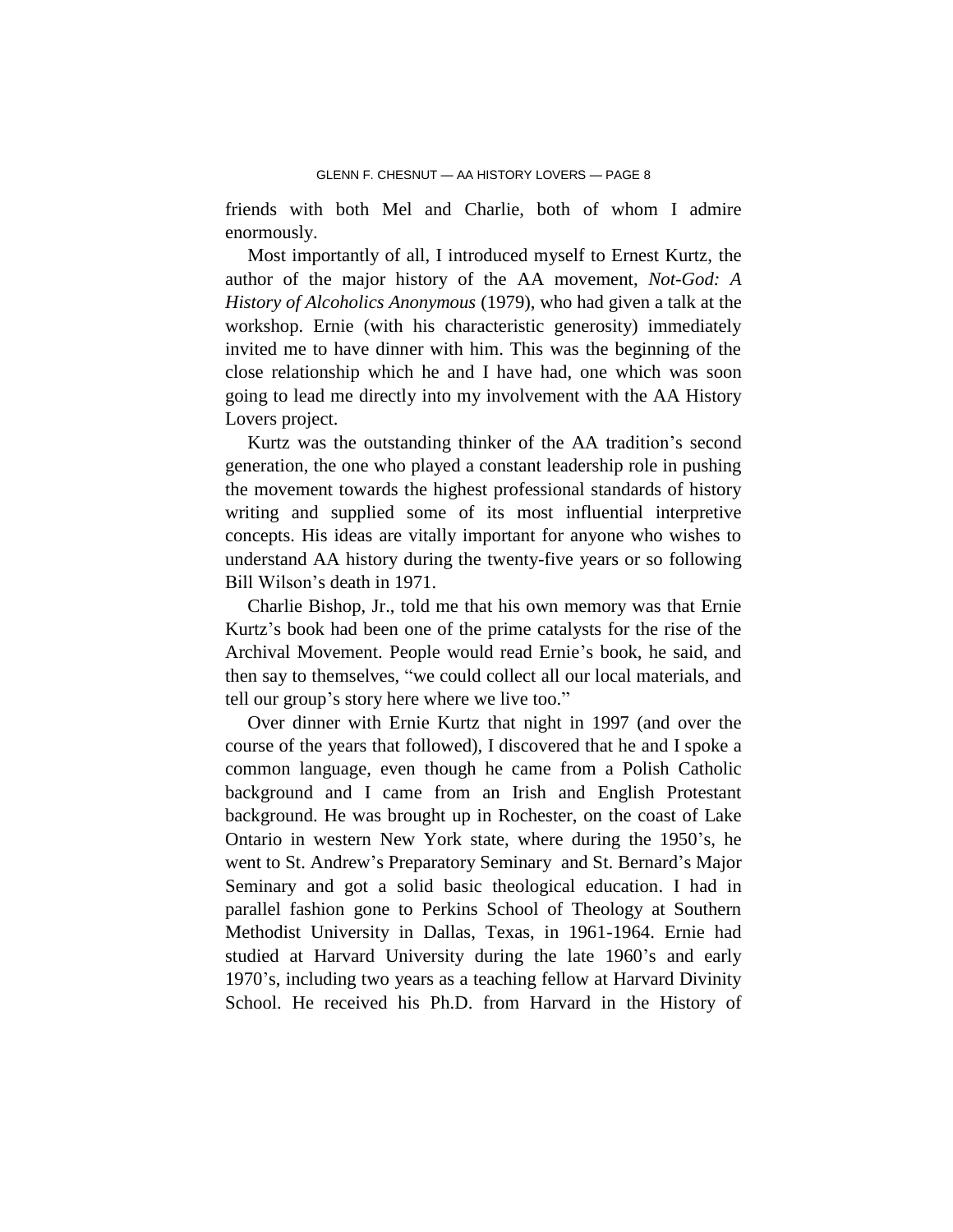American Civilization in 1978. In parallel fashion, I had studied theology and history at Oxford University in England from 1965 to 1968, and received my doctoral degree from there in 1971.

We both came from a world of existential philosophy (more Jean-Paul Sartre in Ernie's case, and in my case, more Martin Heidegger, Albert Camus, and Simone de Beauvoir). Theologically, our minds had both been influenced deeply by Neo-Orthodox thought (in Ernie's case by Barthianism and the Niebuhr's, particularly Richard R. Niebuhr, who was one of his teachers at Harvard, and in my case more by Paul Tillich and Rudolf Bultmann).

So in glancing at the title of Ernie's major work, *Not-God*, I immediately understood the powerful resonance of that proclamation with the central message of the revolutionary Neo-Orthodox theology which had so transformed western Christian thought earlier in the twentieth century. "Not God," Kurtz said, meant that alcoholics could not recover as long as they were all-dominated by pride and ego, and trying to act as their own gods — that was the central proclamation of the AA Big Book. But as I well knew, this was also the same message which the Swiss theologian Karl Barth had preached in 1919 in his famous commentary on *The Epistle to the Romans* (*Der Römerbrief*), the work which appeared right after the First World War and started the Neo-Orthodox movement. The real God was "wholly other" (*ganz Anders*) from nature, society, material possessions, worldly power, or intellectual theories, which meant that none of us could know God until we let his grace and word explode in our own world like a World War I bombshell, knocking all our previous presuppositions to the ground.

Reinhold Niebuhr (of Serenity Prayer fame) had been the most important American-born representative of twentieth-century Neo-Orthodox theology. He taught at Union Theological Seminary in New York City from 1928 to 1960, where his fame was such that Bill Wilson undoubtedly knew about him, at least at secondhand. Ernie Kurtz had been taught at Harvard Divinity School by Reinhold Niebuhr's nephew Richard R. Niebuhr. At Southern Methodist University, I had received my own graduate theological training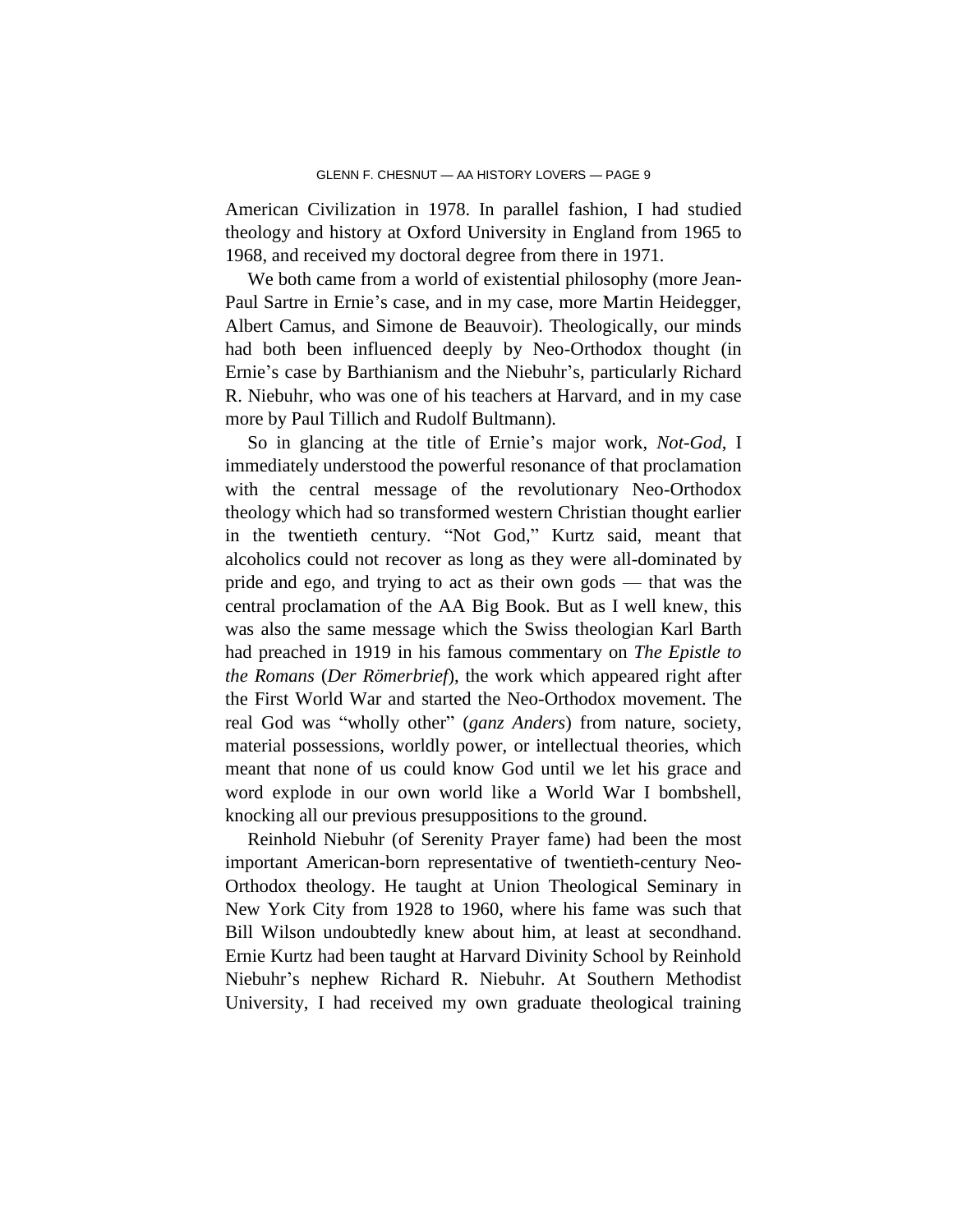from teachers who had studied both with Karl Barth in Switzerland and with Reinhold Niebuhr at Union Theological Seminary.

So I understood exactly what Ernie meant by the title of his famous book, and agreed with it totally.

Ernie and I had also gone to graduate school at a period when scholars were gaining a new respect for the importance of storytelling and narrative in spiritual literature. Collections were beginning to appear of the stories of the Hasidic rabbis and Zen Buddhist masters, and studies were also starting to be made of narrativity in the biblical text.

But above all, Ernie and I had both been trained as professional historians, and for that reason we had identical standards for what had to be done to produce good AA histories. We were both reading from the same page in that regard, and always — through all the years that followed — found ourselves in automatic agreement about the way the history of the twelve step movement had to be researched and written up, if it was to be intellectually credible.

My own involvement in AA history moved to a new level when, in 2001, I discovered a way to use the newly-invented print-ondemand presses to publish books on AA history. It was a kind of press which could take a CD (compact disk) with a digitized book manuscript on it, and in just a few minutes print and bind one copy or twenty copies — however few or however many you wanted in a cost effective way. This eliminated most of the enormous cash outlay which was normally required to set the type for a book and carry out the first printing. The typical university press or other scholarly press of that time would have to invest around \$10,000 and print around 1,200 copies of a scholarly book and then hope that all of these would sell, so the publishers could get their initial investment back. This made them reluctant to invest in publishing most works on AA history.

To see whether the new print-on-demand system would work, I set up the Hindsfoot Foundation there in 2001 and published a book which I had written, called *The Higher Power of the Twelve-Step Program: For Believers & Non-believers*.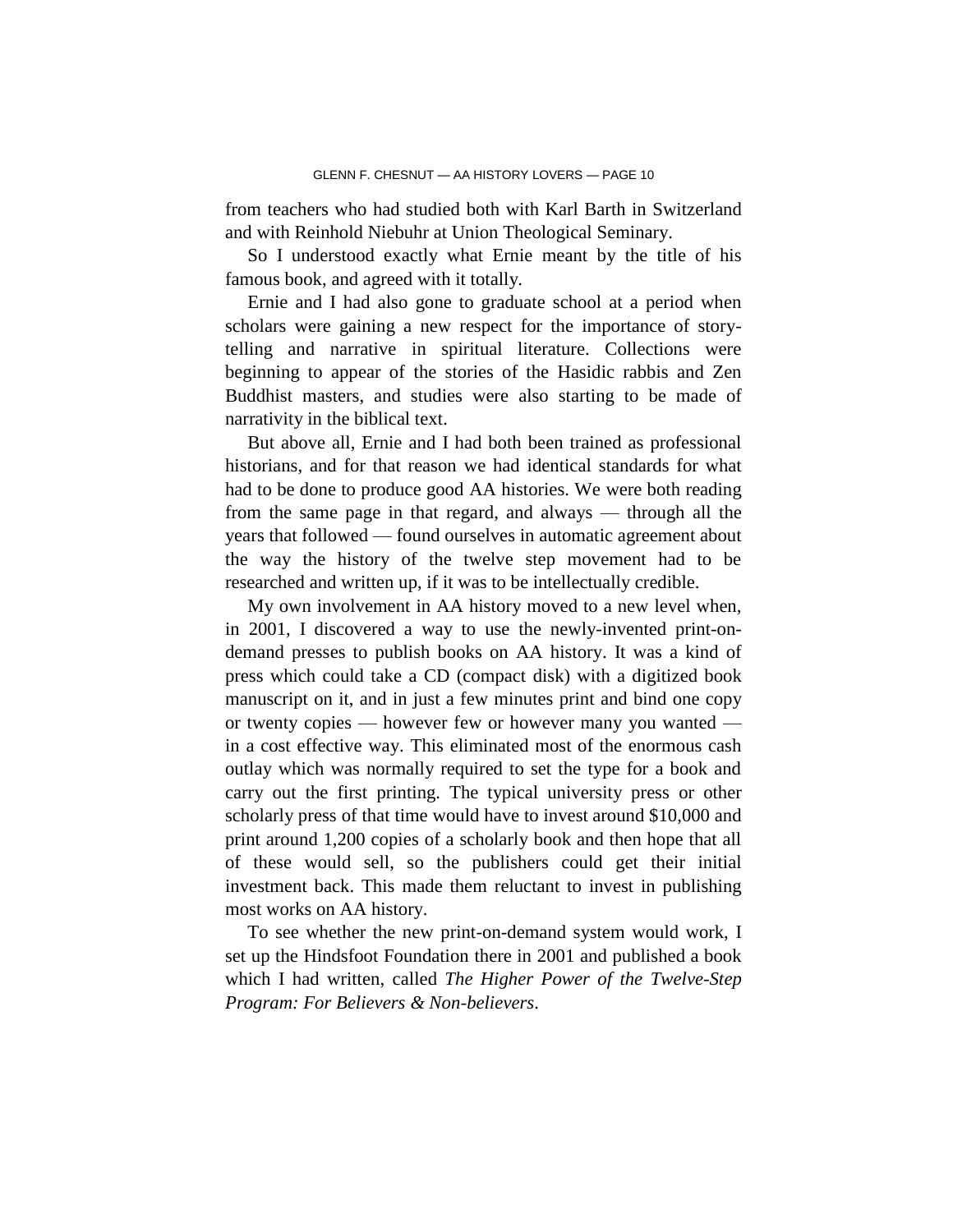At that point, people who wrote books on AA history were beginning to have more and more difficulty getting them published by the Hazelden Foundation in Center City, Minnesota, which had become the major place to publish books on that topic. There were almost no other publishers willing to do books on that subject, with only a few exceptions — Charlie Bishop, Jr., for example, was publishing some things through his local printers in West Virginia — but all in all, when Hazelden started disengaging more and more from publishing new books on AA history, it was leaving a big unfilled gap.

So not long afterwards, Ernest Kurtz put Nancy Moyer Olson in contact with me, and asked me if I would considered publishing the book Nancy had written on her role in passing the Hughes Act through the U.S. Senate: *With a Lot of Help from Our Friends: The Politics of Alcoholism*. Nancy had not even been able to get Hazelden to answer her phone calls or e-mails, let alone look at her manuscript. Nancy's book, which was beautifully done, finally came out in March 2003.

It was during this period that the AA History Lovers was begun. It started as a web group called the AA History Buffs on March 21, 2000. Message 414 from Ernest Kurtz was dated November 22 of that year, so he clearly joined the web group almost at the very beginning. The first messages from Glenn Chesnut, nos. 959-961, did not appear until March 3, 2002, so he did not become involved until a bit later.

Then an unforeseen accident occurred. Nancy Olson, who was in her seventies, knew very little about computers. She decided to switch from her AOL e-mail account to a different e-mail provider, and closed out her old e-mail address without leaving herself any way (after that point) to go into some important parts of the management section of the AA History Buffs website. In particular, it was now impossible for her to insert her new e-mail address as the official primary contact, so there was no way she could correct her mistake. She was permanently locked out of some of the major controlling functions of the website that she herself had set up.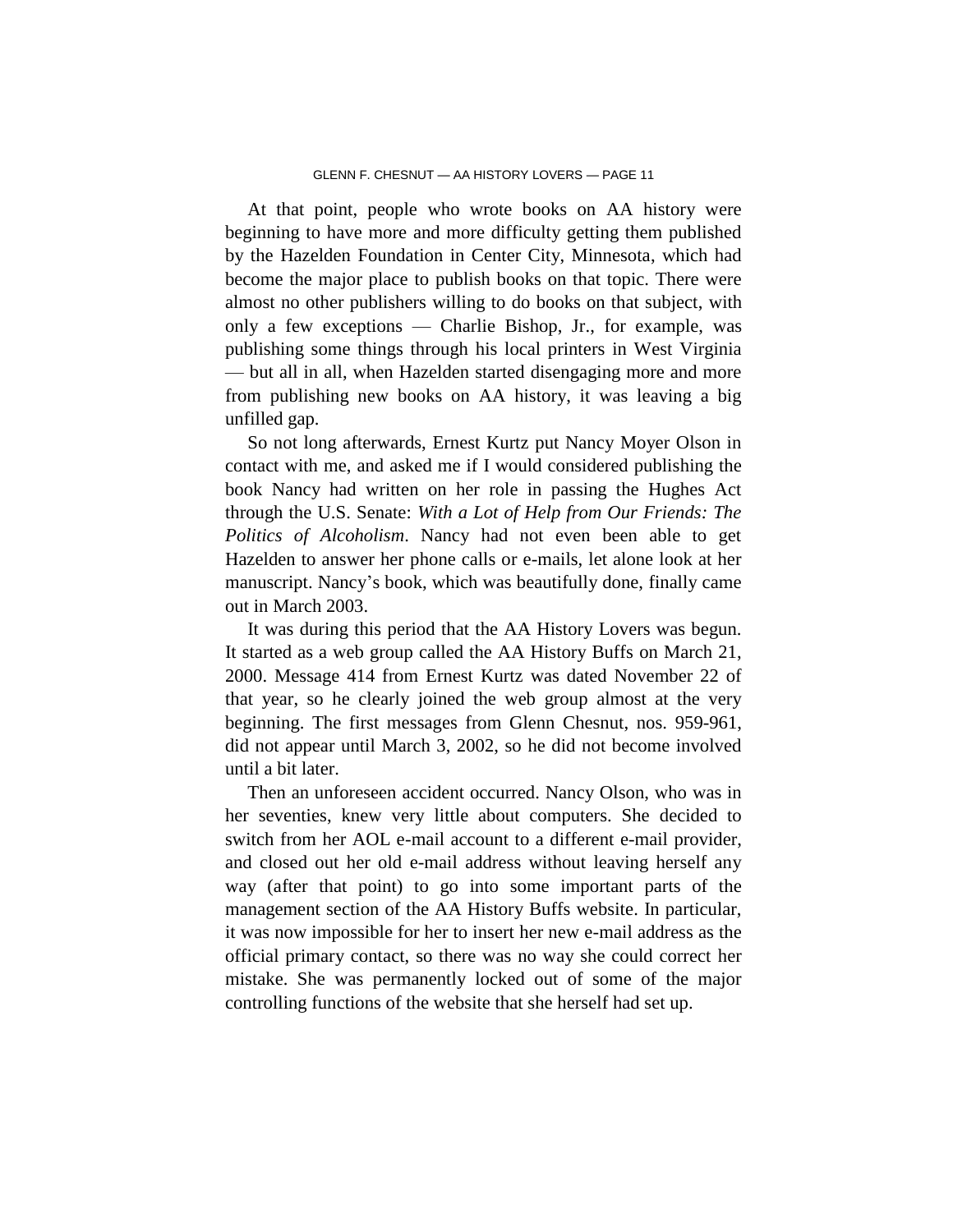Finally she started a new web group, called the AA History Lovers, and began transferring the most important AA History Buffs postings to that new site on March 30, 2002. In Message 1049 on the Buffs site, dated May 28, 2002, Nancy explained the basic problem:

Dear friends at AA History Buffs:

AA History Buffs now has close to 550 members scattered around the world. Thanks to so many of you who have been willing to share history, I am gaining each day in knowledge of AA history. But I have gained NOTHING in terms of knowledge of how to operate a computer.

We now have a problem because of my lack of technical knowledge. I tried a few months ago to change from AOL to another server. In trying to change the my ownership and moderator status to the new server, I accidentally lost the ownership, although I can still moderate, i.e., approve posts, but I can no longer add members, remove members who are disruptive, etc.

After trying for months to solve the problem, I finally started a new group called AA History Lovers. To subscribe write to: AAHistoryLovers-subscribe@egroups.com . . . .

Gradually I will transfer all the significant posts from the Buffs to list new list. If any of you would like to assist in this effort, please contact me. I would appreciate any help you can give me.

The AA History Buffs will remain available in the meantime.

> Nancy Olson Moderator

Fiona Dodd in County Mayo, Ireland, began helping Nancy transfer the old messages. And Fiona has been pitching in to moderate the site whenever necessary ever since that time.

# **Nancy Moyer Olson (September 18, 1929 - March 25, 2005)**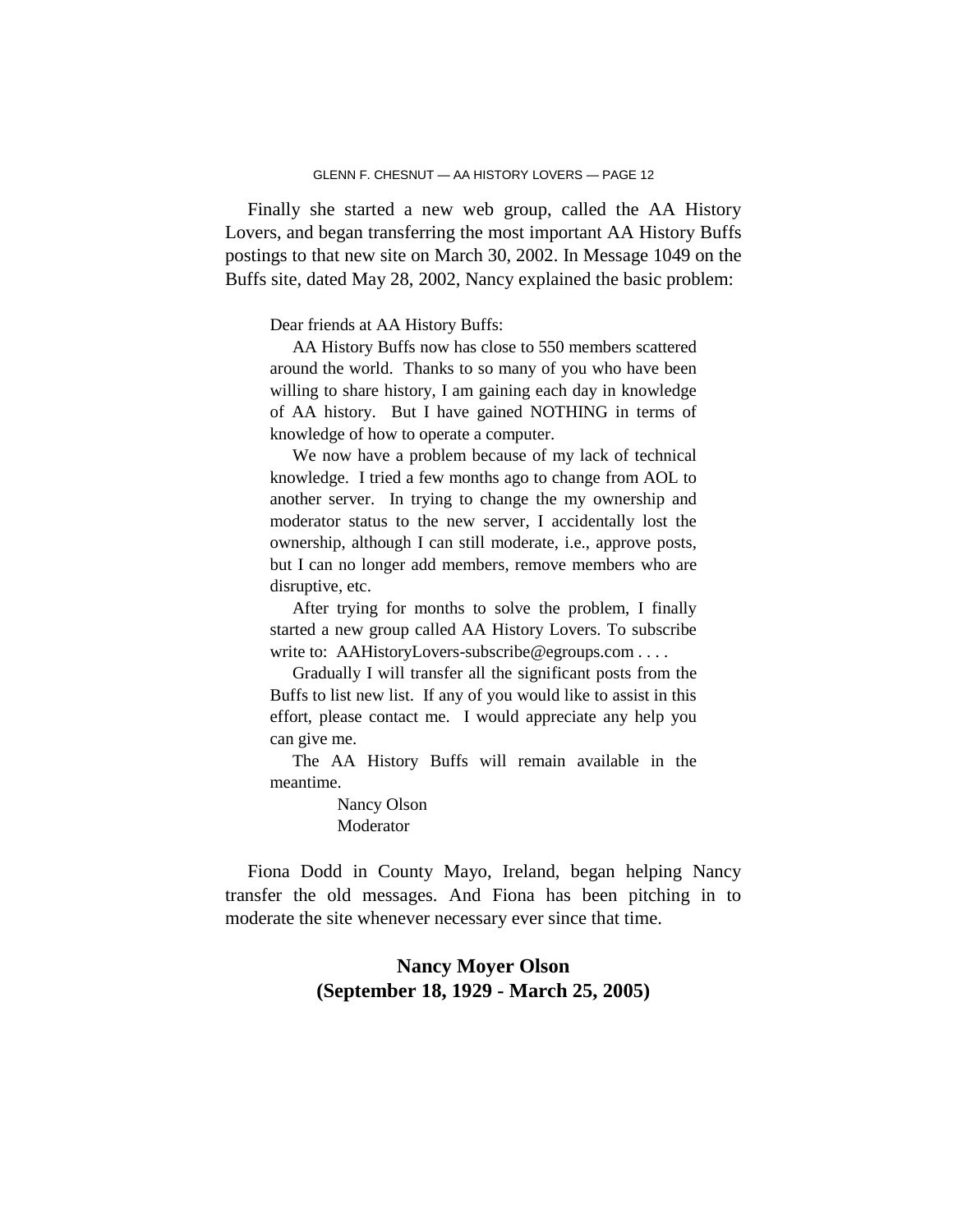Nancy had an AA sponsor in Kingston, Pennsylvania (the place where she was living when I first met her) but she eventually asked me to be her spiritual director. So as I played this role over the next few years, she told her life story to me too, and in great detail.

She was born as Nancy Moyer on September 18, 1929, in Kingston, a town of around 7,000 in northeastern Pennsylvania right across the Susquehanna river from Wilkes-Barre. (Olson was a last name which she picked up in a brief marriage later on.) The town's life centered around the mining of anthracite coal, "black diamonds."

Her father was an alcoholic, and as a little girl, she loved him when he was sober, but was scared to death of him when he was drunk, because he yelled and was angry, and acted in ways that made no sense, although he never attacked her physically in any way. When he and her mother had a falling out and separated temporarily, Nancy (who was nine) had an almost total breakdown and had to be sent to her grandparents to live for a while. Her family considered themselves Lutherans, but Nancy had become skeptical and hostile to any kind of religion by the end of her childhood, and particularly the kind of Protestantism she had been brought up in. when she made her peace with religion much later on in her life, she ended up becoming a Roman Catholic instead.

In school in Kingston, some of her classmates thought that she was "snobbish," but the reality was that she felt frightened and inadequate, she said, and was afraid of close relationships. When she graduated from the town's high school, she left, seeking adventure and far off places, and vowing never to come back. She enlisted in the U.S. Army as a WAC, and served in military intelligence, part of this during the initial stages of the Korean conflict (a war which began in the summer of 1950). At some point after she left home, her father developed emphysema and had to go to a VA hospital. He fell into despair and committed suicide by jumping from a hospital window on an upper floor. This left a deep grief in Nancy from which she never completely recovered.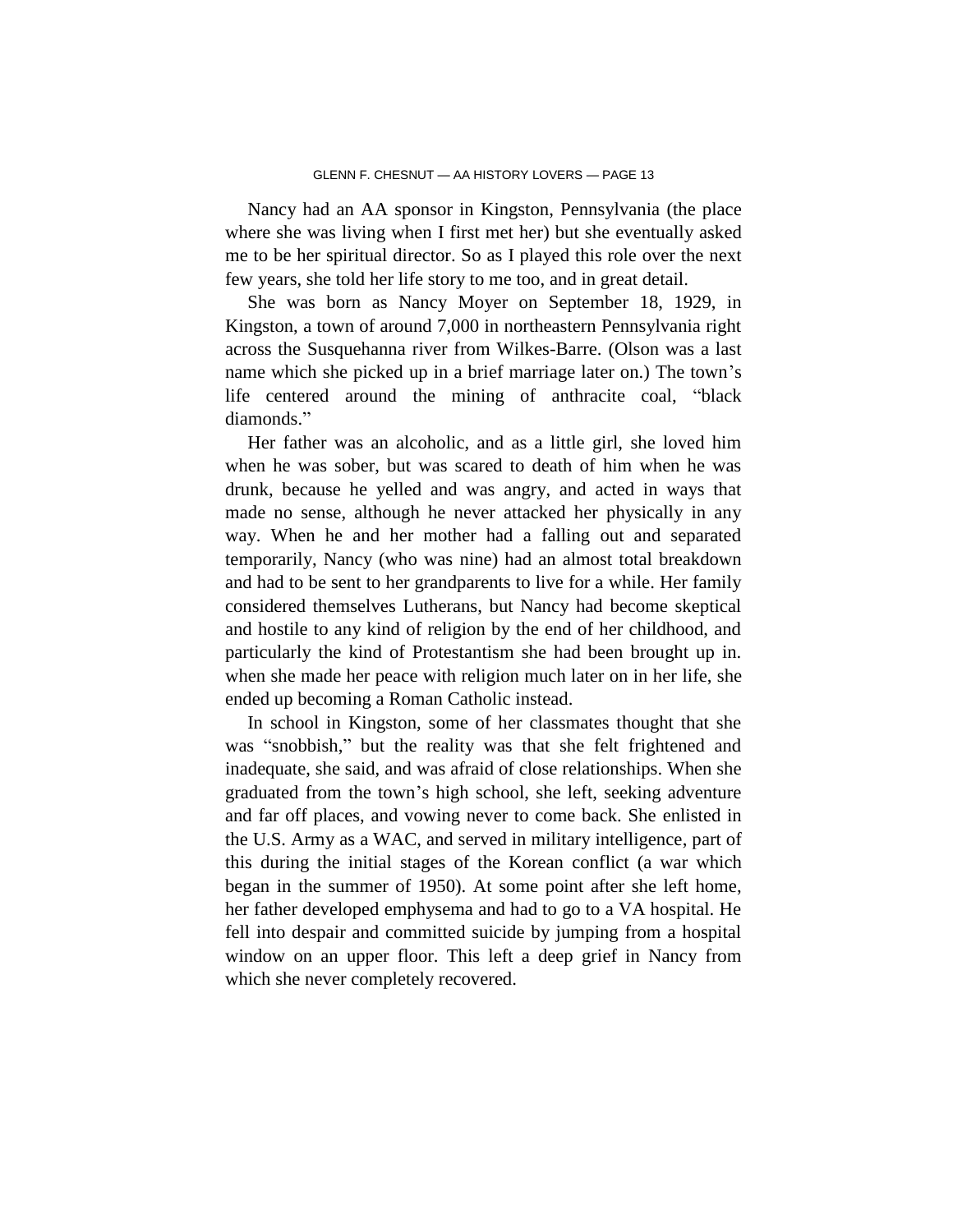She married a soldier in a brief relationship which brought her to Chicago in 1951. Twenty-one years old, she became personal secretary to Mortimer Adler, who created the Chicago Great Books series, and continued working for him until about 1955. They became good friends, and Nancy received from Adler what was in effect a superb graduate level education in philosophy and the history of ideas.

In Chicago, between 1943 and 1952, Mortimer Adler had joined with University of Chicago president Robert Hutchins to publish a set of fifty-four volumes called the Great Books of the Western World. Adler was a professor at the University of Chicago and Chairman of the Board of Editors of the Encyclopaedia Britannica. The Chicago great books series included the writings of a whole list of major authors and thinkers, including Homer, Aeschylus, Sophocles, Herodotus, Thucydides, Plato, Aristotle, Virgil, Copernicus, Galileo, Sir Isaac Newton, Augustine, Thomas Aquinas, Dante, Chaucer, Machiavelli, Rabelais, Shakespeare, Cervantes, Descartes, Spinoza, Milton, John Locke, David Hume, *Gulliver's Travels*, Fielding's *Tom Jones*, Immanuel Kant, Hegel, Goethe, Melville's *Moby Dick*, Darwin, Karl Marx, Dostoevsky, William James, and Sigmund Freud.

Nancy and Adler both considered themselves as atheists at first, but Thomas Aquinas' proofs for the existence of God were included in the Great Books series, and other classical theological writings, which she and Adler debated about between themselves. This eventually had its effect. In later years, both she and Adler ended up as believers: Nancy became a Roman Catholic and Adler became an Episcopalian (Anglican).

After the Chicago period, Nancy went to California and became an actress at the Pasadena Playhouse, performing under her maiden name, as Nancy Moyer. (There was already a famous movie actress named Nancy Olson). She remembered working with the young Dustin Hoffman, long before he became a movie star. With Nancy's blonde good looks — she was a breathtakingly beautiful young woman — her agent attempted to get her into the movies as "the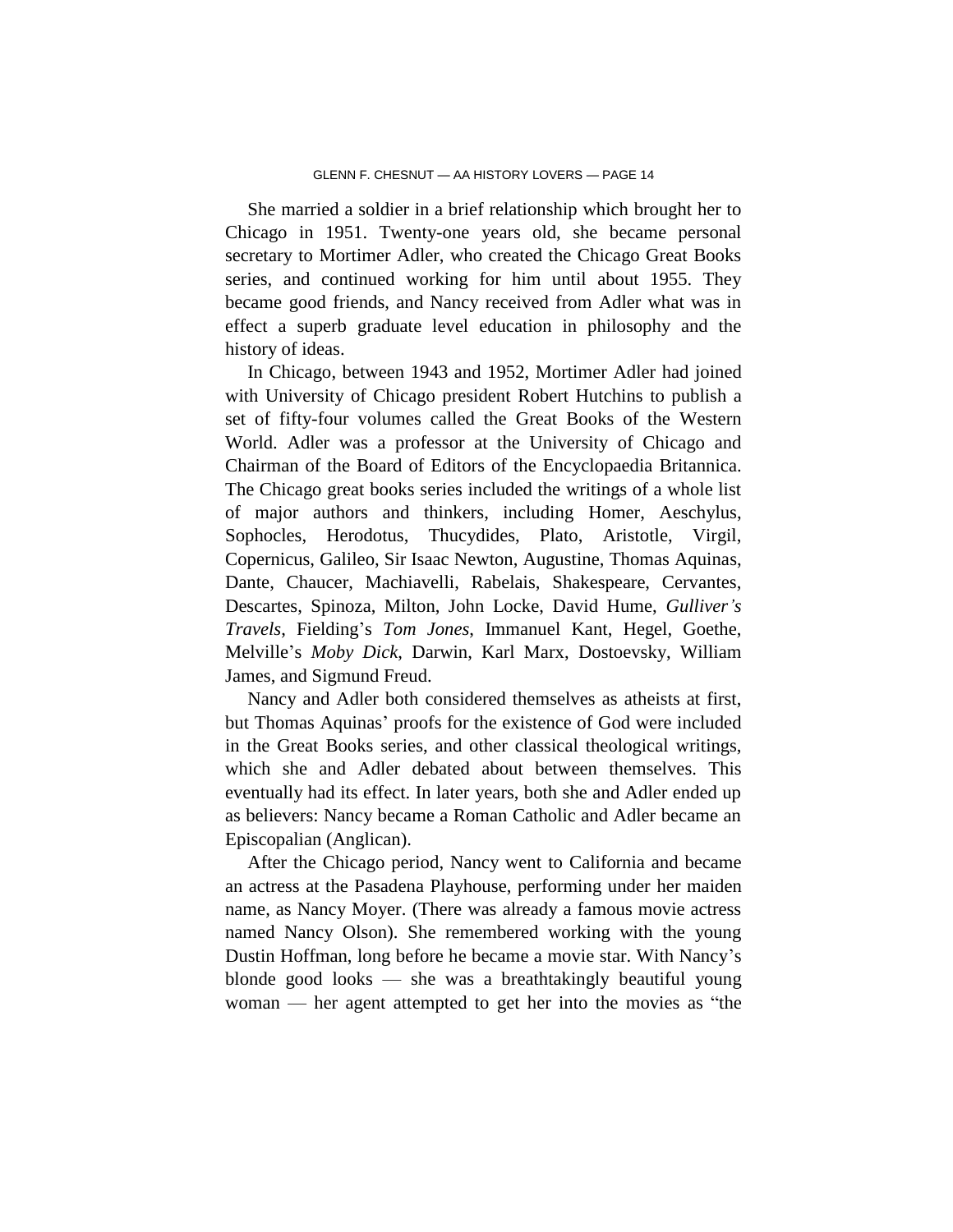new Grace Kelley," but this was not to be. Many more young women attempt to become movie stars than are actually successful.

Nancy then spent a while traveling the Caribbean with a British banker. Her drinking was beginning to cause problems by the end of this period in her life.

In 1965, when she was around thirty-six, she came into the AA program. Working to help alcoholics was going to become the great theme of the rest of her life.

Nancy was back in Chicago in August of 1968, serving as a volunteer for the Democratic National Committee at the Democratic National Convention. There she met, for the first time, Senator Harold Hughes from Iowa, like herself a recovered alcoholic and devoted AA member. She went to Washington D.C. to work for Senator Hughes, first as a volunteer. Then in 1969, he appointed her to the staff of the newly created Special Subcommittee on Alcoholism and Narcotics and she served as an aide on Hughes' staff until he left the Senate in 1975.

Working with the senator, with Mrs. Marty Mann (with whom she became close friends), and with a number of other national figures who were recovered alcoholics and AA members, Nancy helped get the 1970 Hughes Act passed through the U.S. Congress (President Nixon was finally cajoled into signing it into law in a document dated on New Year's Eve, 1970), and then helped shepherd it through the following years, when Congress had to vote on financing it and appointing people to run some of the programs it set up. The Hughes Act, which created the National Institute on Alcohol Abuse and Alcoholism (NIAAA), was going to totally change the way alcoholics were treated under United States law, in ways which still benefit alcoholics in this country today. It especially helped to enable the growth of the modern alcoholism and drug addiction treatment center. It and the Prohibition legislation of 1919 stand as the two most important pieces of alcoholism legislation in the twentieth-century United States, and unlike Prohibition, what Nancy helped pass actually worked (and is still working today).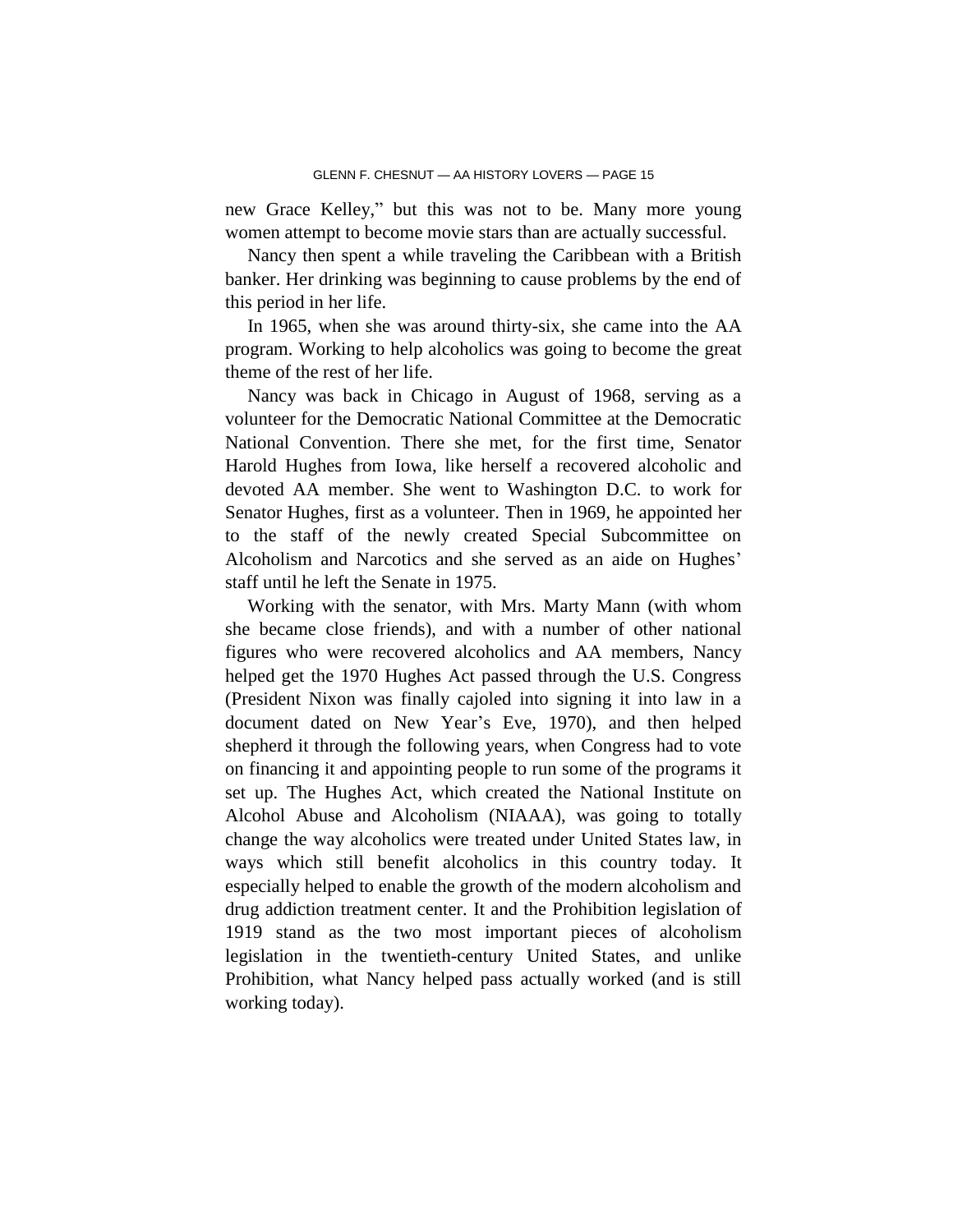When Senator Harold Hughes decided not to run for a second term in the Senate, Nancy was re-appointed in 1975 to the staff of the Special Subcommittee on Alcoholism and Narcotics by Senator Harrison A. Williams of New Jersey, and thus was involved in drafting the 1976 and 1979 amendments to the Hughes Act. During this period she also had primary staff responsibility for congressional oversight of the activities of the National Institute on Alcohol Abuse and Alcoholism and the National Institute on Drug Abuse.

In 1980, Ronald Reagan was elected president, and many new senators and representatives were swept into office on his coat tails. This, coupled with congressmen who simply wished to retire, or were forced out of office for other reasons, left Nancy (in her estimation) without enough support in congress to continue her work effectively. In addition, many of the most powerful lobbyists and political activists for the alcohol industry and its various organizations (representing all the various American companies and corporations which produced wine, beer, or hard liquor) had now decided to try to drive her out, after she was forced by political circumstances to support a law requiring warning labels on bottles of alcoholic beverages. Even if she could have withstood their unrelenting attacks, it would have taken years to build up an effective political base again. She was 51, and she was tired and discouraged with politics by that time.

She decided to become a nun, and entered a monastery of the Visitation of Holy Mary to devote herself to prayer and meditation. But she had developed severe problems with her legs, in what may have been an attack of multiple sclerosis, and soon found herself unable to cope with the physical demands of life in the monastery. There were jobs that had to be done which required standing for long periods of time. She was given the task at one point, for example, of scrubbing, every morning, the floor of a cloister which was used as a nesting place every night by numerous pigeons. Convents and monasteries have special ways of developing humility among novices!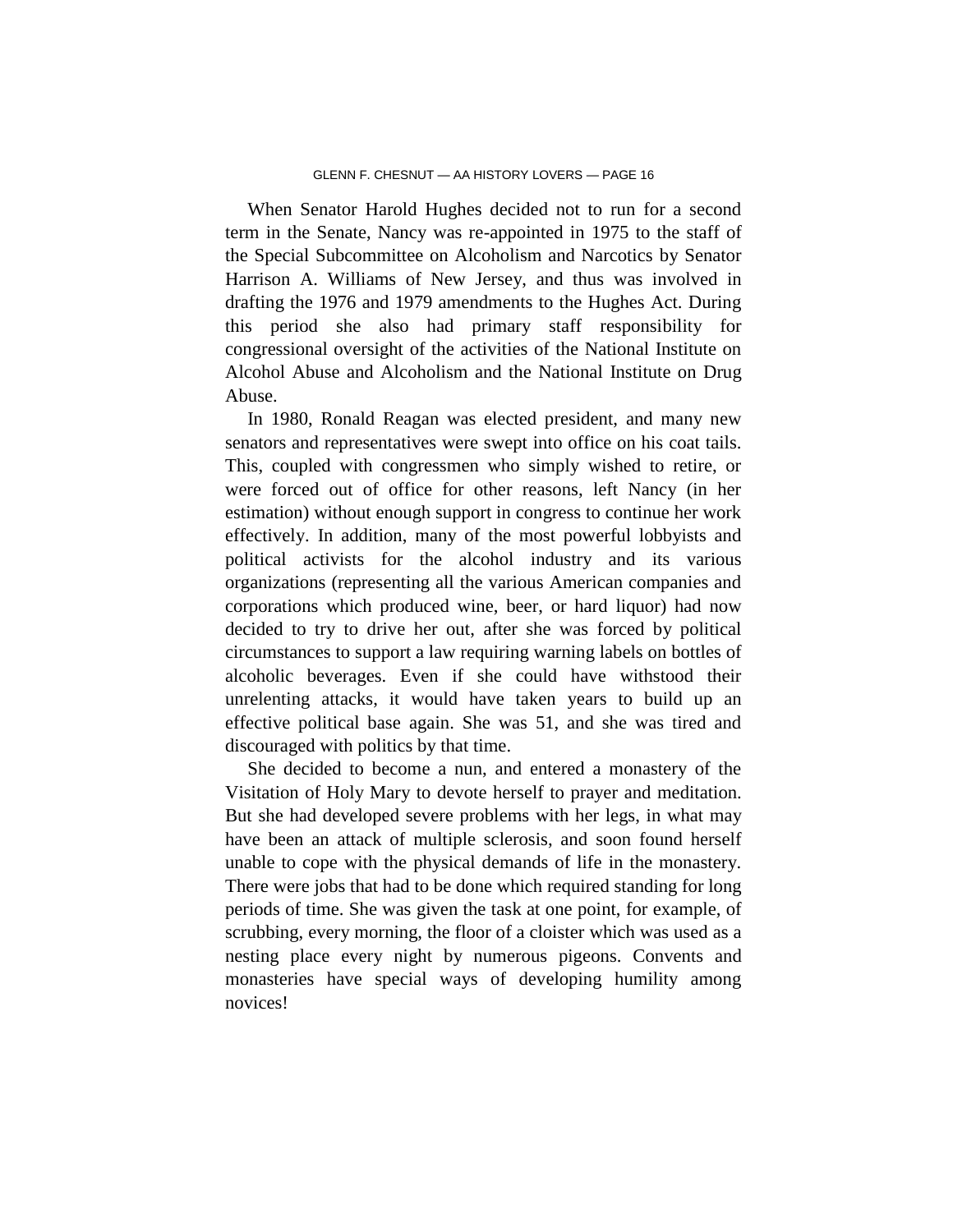Nancy was hobbling along painfully and slowly on crutches when she visited a shrine in Europe famous for its healing miracles. As she was leaving, a priest told her calmly, pointing to her crutches, "You won't need those any more." She set them down, and to her surprise, was able to walk once again without crutches. Her legs remained weak however, and for the rest of her life, if forced to stand for too long, her legs would simply collapse under her.

It was clear that continuing to live in the monastery was going to be beyond her physical capacity, so in 1982 she returned to secular life in Washington where she worked as a very successful legislative analyst and lobbyist until her retirement in 1995.

Although Nancy had sworn that she would never go back home, she had very little money saved for her retirement, and so at the age of sixty-five she reluctantly returned to Kingston, Pennsylvania, the little town where she had been born and brought up. Within a few months she got bored and frustrated with nothing to do, so she responded immediately in 1996 when Senator Harold Hughes, shortly before his death, asked her to write a book telling the story of what they and their friends had done to try to help the plight of alcoholics in the United States. She quickly put together a large amount of material, part of it still only very loosely organized at that stage, and began looking for a publisher over the next several years.

She was still trying to find a publisher when, in March of 2000, she decided (just out of her own personal interest in the subject) to start the small web group called the AAHistoryBuffs. To her surprise, people all over the world began joining the group, and it soon turned into one of the best and most dependable sites on the internet for obtaining good knowledge about AA history. There are now over 2,600 members from all around the globe.

In March of 2002, she and I finally were put in contact with one another by Ernie Kurtz, and I began doing the final organization and revision of the marvelous book which will endure as one of the other great monuments to her life and her devotion to helping her fellow alcoholics. It came out in the Spring of 2003: *With a Lot of Help from Our Friends: The Politics of Alcoholism*. The United States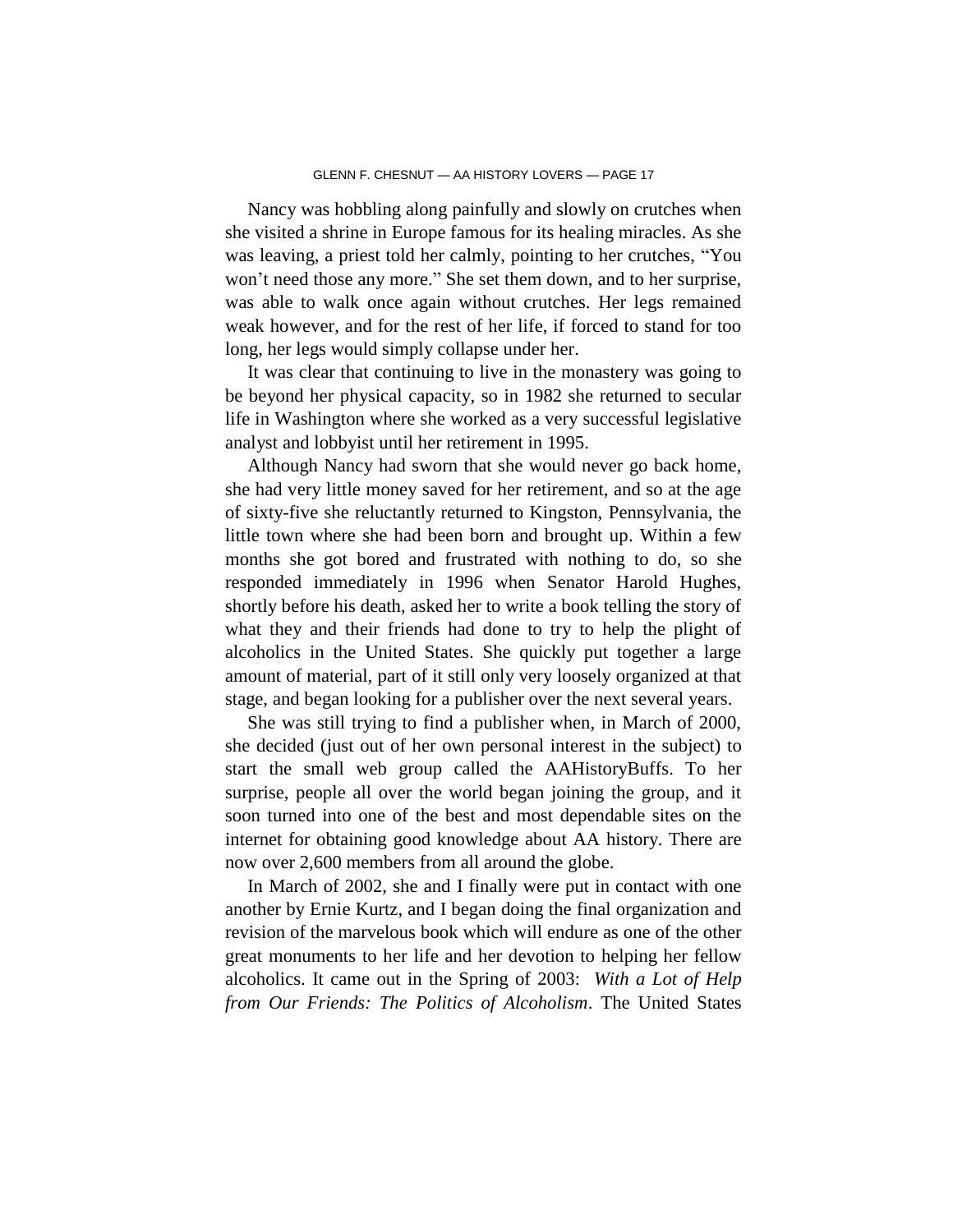Surgeon General's Office, the National Council on Alcoholism and Drug Dependence, the Smithers Foundation, and other major groups immediately began hailing it as the best and most useful work they had ever encountered for understanding current U.S. national policies on alcoholism and how they had been developed.

Sadly, Nancy's plans for further research and writing were halted within a month or two of the time the book came out, by a series of small, silent heart attacks, which left her heart gravely weakened, and made it hard to concentrate on difficult tasks. She developed congestive heart failure, and her mind became more and more confused. Realizing that she did not have that much longer to live, she moved to Fredericksburg, Virginia, to be closer to her family. She broke her hip, and due to her weakened heart, there was nothing the doctors could do to repair it. They put her in bed and made her as comfortable as they could. She died on March 25, 2005.

# **The Golden Apples of the Sun: Nancy Olson describes going to her first AA meeting in November 1965**

On the day after Thanksgiving in 1965, as was my custom, I opened my breakfast beer and then turned on the TV to watch the Today Show. The program was devoting its entire two hours to the subject of alcoholism. A member of Alcoholics Anonymous spoke, with his back to the camera, and Dr. Stanley Gitlow, a doctor who specialized in alcoholism, also spoke. I recognized myself in their descriptions of an alcoholic. I don't remember who the others were.

I was 36 years old. I had done a number of things: I had been a WAC in military intelligence, I had been secretary to Mortimer Adler who created the University of Chicago Great Books series, I had traveled around the Caribbean with a British banker, and I had gone out to California to be a movie actress. I did get into the Pasadena playhouse and got some roles, and obtained an agent who backed me and tried to bill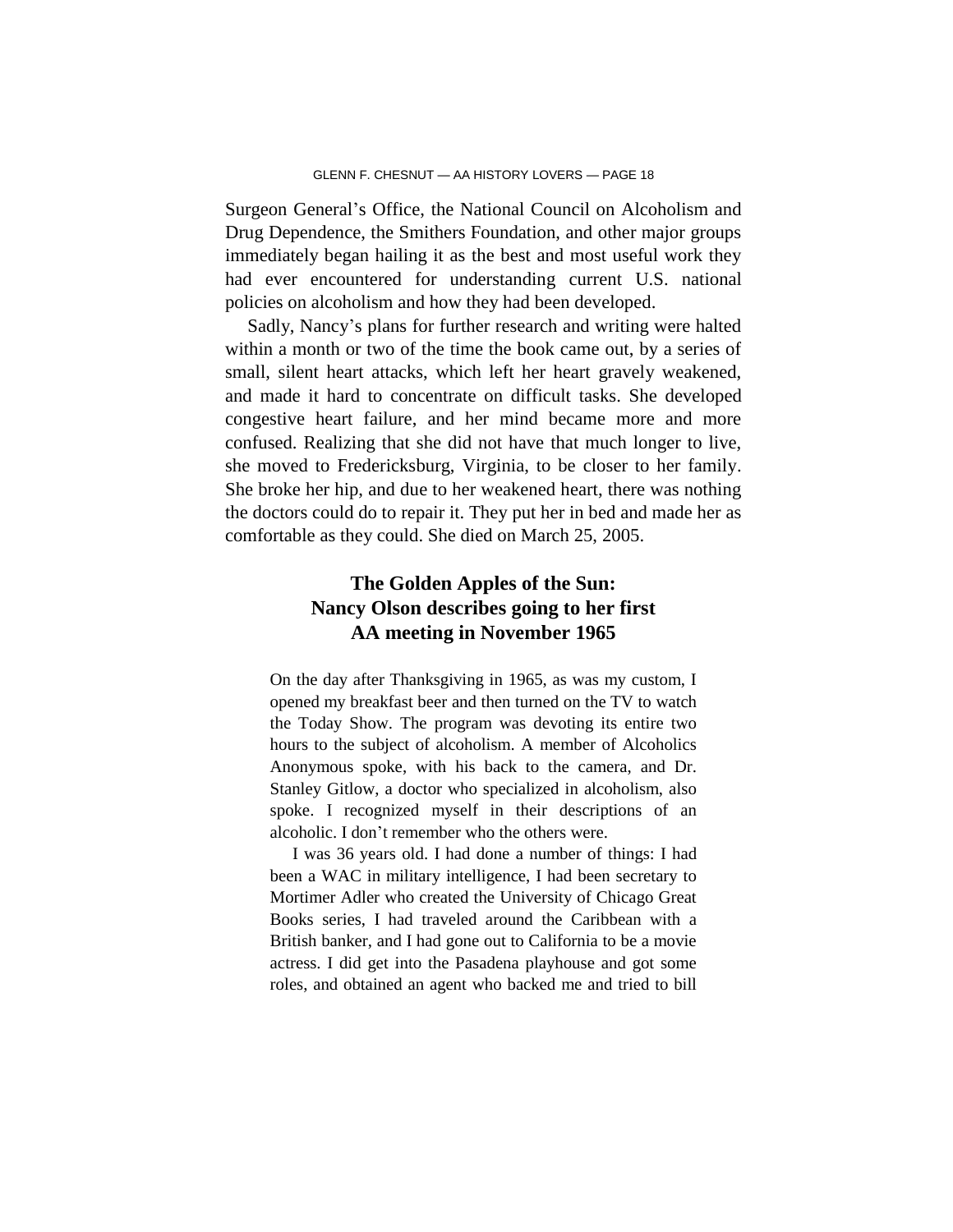me as the new Grace Kelly, but the big Hollywood producers never tumbled to my charms.

I had known for some time that I was an alcoholic, but I thought it was my secondary problem. I believed that I was insane, and that was why I drank too much and thus had become an alcoholic. (God knows I had been doing a lot of insane things.)

At lunch time I invited a friend to join me for lunch at a coffee shop. (The first time I had lunch in a coffee shop in years.) I told my friend that I had decided I was drinking too much and was going to stop. "But April," I said, "I am not sure that I can."

When we returned to the office I phoned AA and told them I would come to the Intergroup office after work. But by 3 p.m. I needed a drink so I went to the room where we kept the alcoholic beverages and opened a beer. I drank about half and poured the rest down the sink. Then I made an excuse and left the office and took a cab to the AA Intergroup office.

I walked back and forth outside, peeking in the window where I saw several men standing around. Finally I screwed up my courage and entered. But I immediately started to cry and ran out again. A man followed me out and persuaded me to come back. "There are two lovely women in the back room who will be happy to talk to you." I did indeed meet two lovely women: Lila, sober about 25 years; and Ginny, sober about 15 years. They arranged for me to go to my first meeting that night with Lila.

But while I was talking with them I couldn't stop crying. A man entered the room and kept slicing an apple and urging me to eat it. I found it very difficult to eat the apple while sobbing, but not wanting to offend him, I choked it down.

About three months later that man showed up at a meeting I was attending. "How are you? I've often wondered about you and how you were doing."

"I'm doing fine," I replied. "I haven't had a drink since you fed me that apple. It must have been a magic apple."

I then told him I was making my first talk the next week. "I will be there," he said.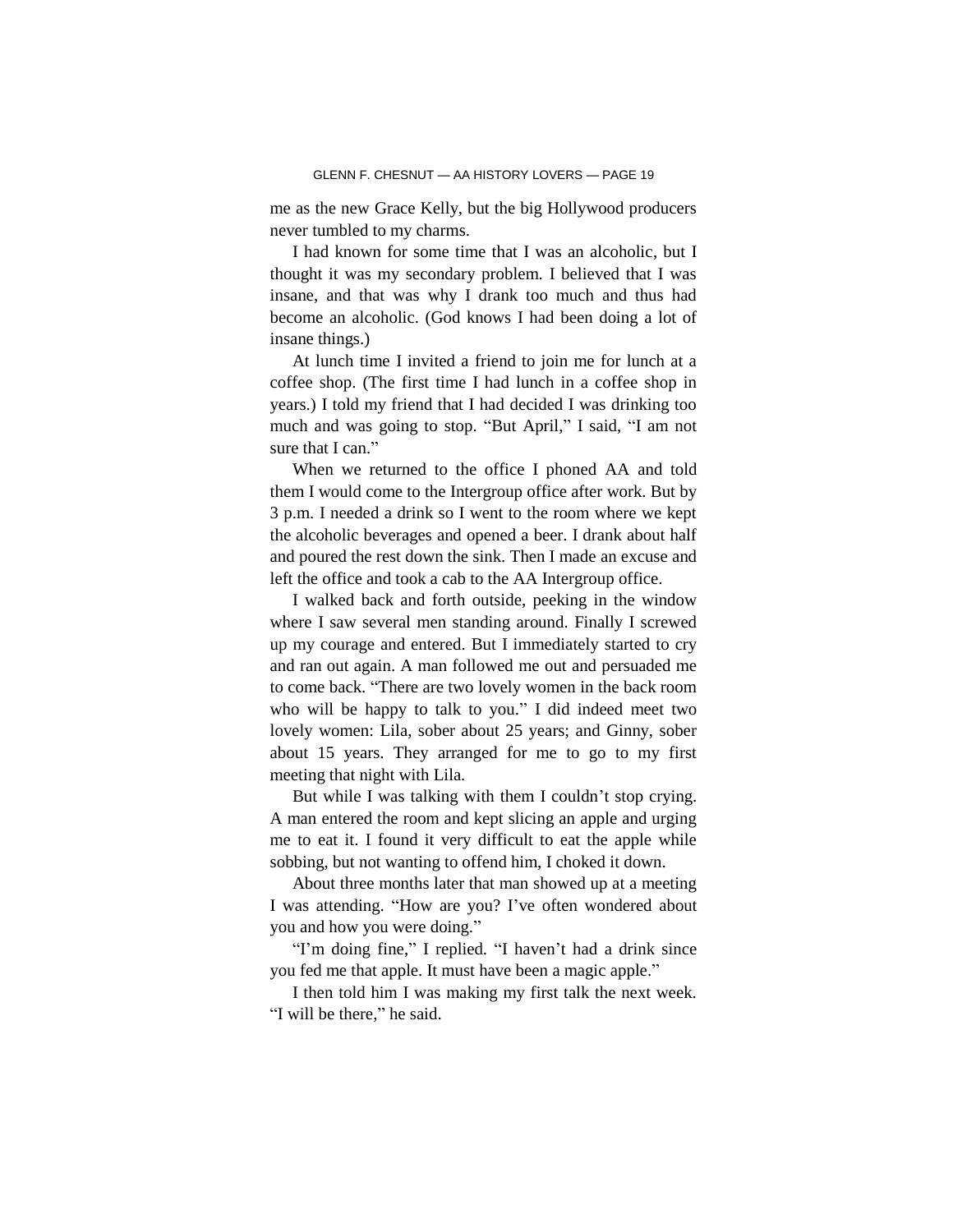He came to the meeting where I was telling my story for the first time, and he had a small gift for me. It was a key chain with a small gold apple on it. He suggested I carry it with me at all times and it would remind me of how I felt the day he fed me the apple, and I would not need to take another drink.

So the golden apple became my good luck charm. I always wear one, and in the two pictures of me in the book I wrote about my work on alcoholism legislation later on in Washington, D.C. — the one with Senator Hughes and the one with Senator Williams — you will notice that there is a golden apple pinned to my dress.

# **Nancy Olson, Ernest Kurtz, and Glenn Chesnut devise the guidelines for the AA History Lovers**

During the crucial period of the AA History Lovers' formation, Nancy Olson, Ernie Kurtz and I were in continual contact by phone and e-mail, discussing how to handle each new issue which arose. Ernie and I were professional historians, trained at Harvard and Oxford Universities respectively, and although Nancy had no formal graduate education, she had been trained by one of the world's most famous scholars in the history of ideas at the University of Chicago, another great world-class university. If Nancy had had the proper letters to put after her name — "Ph.D." or "D.Phil." or something of the sort — she could have earned tenure, on the strength of her book on the Hughes Act, at almost any university in the United States.

So we all three were agreed that, even though the vast majority of the people who had joined the AA History Lovers web group were not trained historians, they could learn how to do what was in fact near-professional-quality research. They could learn how to provide the sources of their information, including (when relevant) author, title, and page number, even if the way they wrote it down did not strictly follow the Chicago Style Guide in the placement of the colons, commas, and periods.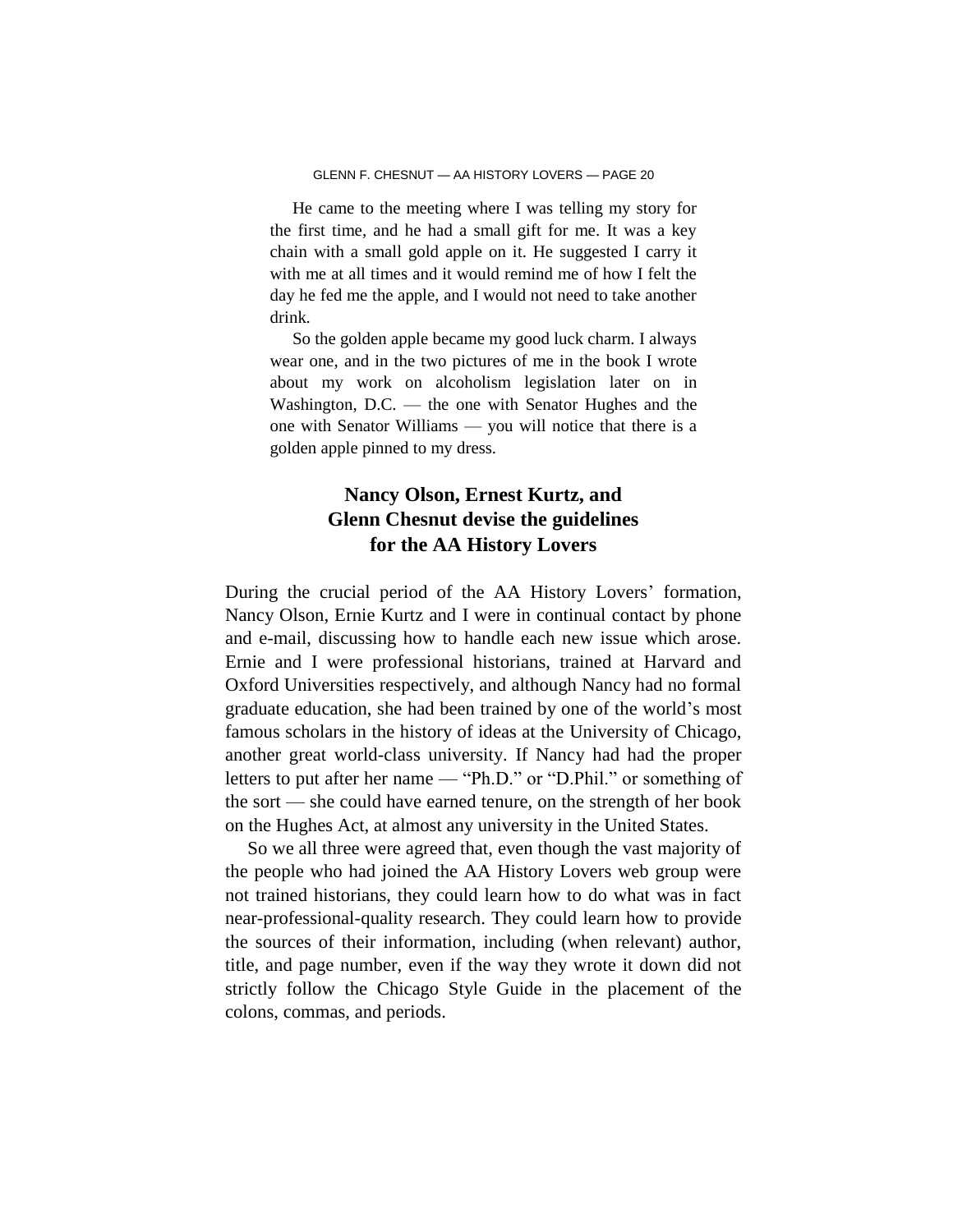What was at stake here was **THE PRINCIPLE OF VERIFIABILITY**. History-writing soon falls into mere legend mongering and the ignorant passing on of malicious rumors and gossip when no means are provided for the readers to check the original sources and see if the historian's claims can be verified. The rise of modern scientific historiography dates back to the work of the historian Leopold von Ranke (1795-1886), who was dismayed when he looked at the histories of the Protestant Reformation which were currently being written, as he attempted to work out the story as it had actually happened (*wie es eigentlich gewesen*). Whether Protestant or Catholic, all they did for the most part was to repeat unfounded legends about their own side, and unbelievable malicious nonsense about the other side. Von Ranke insisted that **THE PRINCIPLE OF VERIFIABILITY** meant that good historians had to go back to the original documents of the Reformation period, including government archives and files of personal correspondence and any other written evidence that could be found from the period itself, so they could make use of genuinely firsthand accounts of what had taken place. Likewise, attempting to write any kind of objective and scientific AA history was pointless until we devised our own version of the principle of verifiability.

After Nancy died, I went back through all the e-mails which the three of us had exchanged, and prepared a summary of all of our major conclusions, which I sent on to Ernie. He made only three or four slight verbal changes, and I then kept a copy of this for reference from that point on. Some of these guidelines emphasized the principle of verifiability, while others attempted to keep the group from degenerating into idle chatter and endless opinionated arguments, or emphasized the importance of politeness and respect towards others. Some were simply designed to make membership in the web group more enjoyable and to try to keep things from becoming boring through too much repetition of the same things. Some of the more important ones were:

1. We are not an AA group: the list is open to anyone interested in AA history whether AA members or not.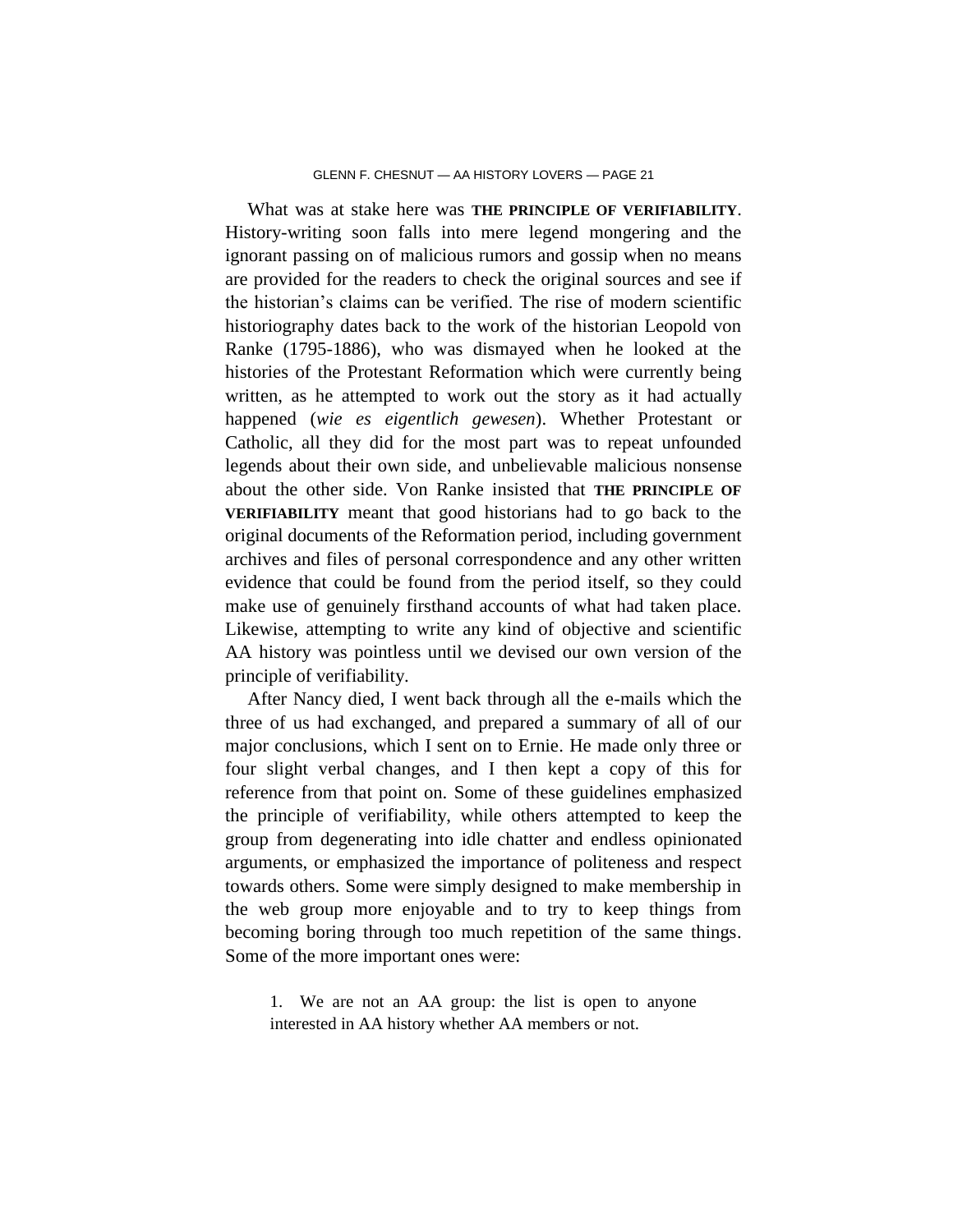2. We are not a chat room: please do not use the list to comment on other people's posts. Comment on the post *only* if your message has additional history on the subject.

3. Personal opinions are to be avoided: no personal opinions, or posts based just on rumor or vague memory of what someone told you will be posted. To the extent possible please list the sources for any information you send.

4. Messages that repeat history already on the list will not be posted: please use the search box to make sure the information is not already on the list. Also please search the list before posting a question which may already have been answered.

5. To look at all the old postings which have appeared, go to: http://health.groups.yahoo.com/group/AAHistoryLovers/mess ages

6. Subject lines: please identify the subject in any post that you send. Those that say "A question" are not helpful.

7. The moderator will decide which of these messages need to be posted for the entire group to read.

9. Not every message sent in will be posted. Part of what makes the group so enjoyable is that the moderator uses some selectivity before posting anything.

10. When more than one person gives what is essentially the same answer to a question, the moderator will either post the first or the clearest answer, or will sometimes combine several answers into a single posting.

11. The moderator will usually attempt to give some sort of answer to everyone who sends in a question to be posted. But instead of posting it, the moderator may choose to answer the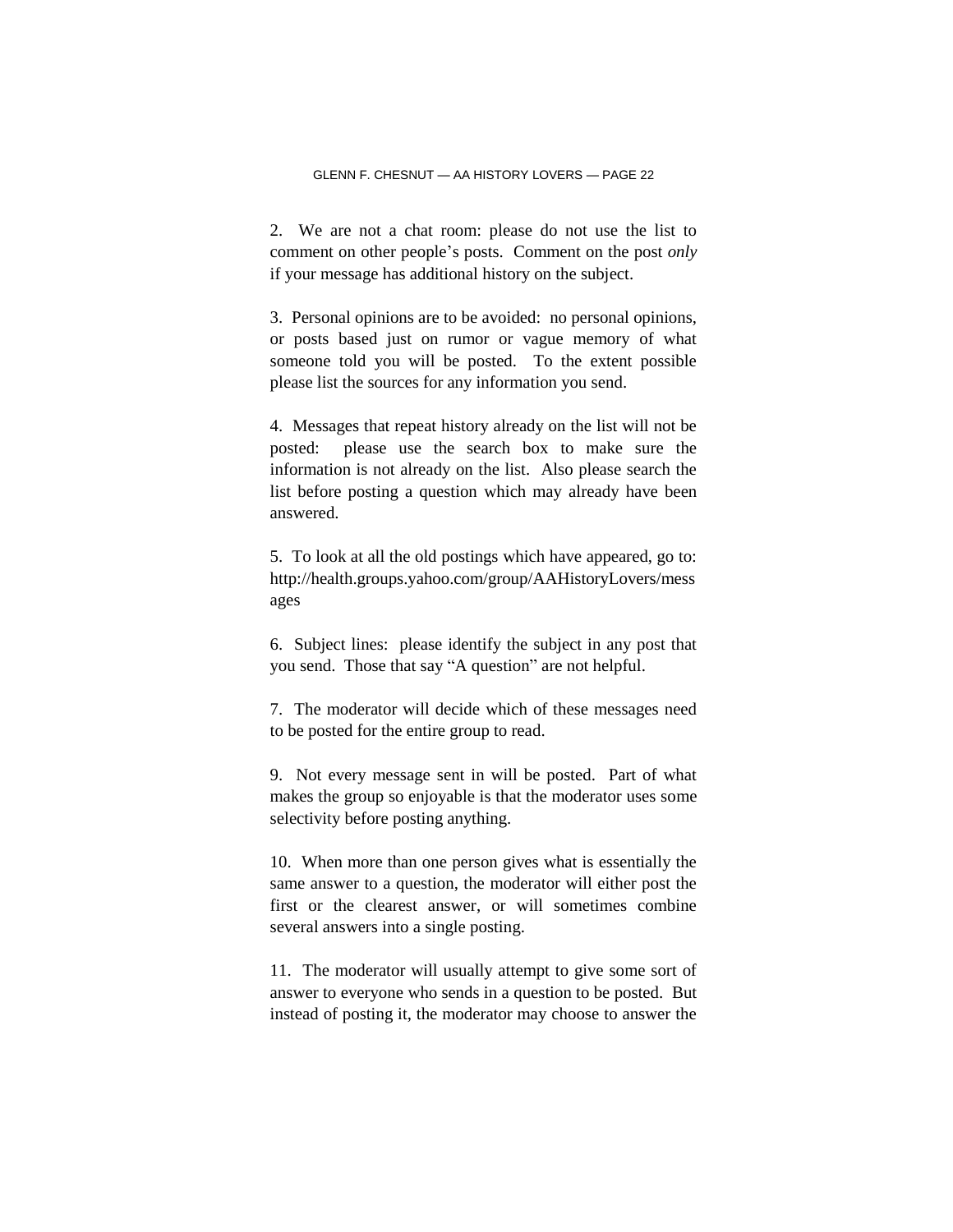person's question privately in an e-mail message to that person alone, or may refer the person to a previous posting which already answers that question, or may forward the person's question to someone who is an expert in that area.

12. Part of the purpose of the group is to keep everyone aware and up-to-date on current developments in the field. So the group can and must announce when relevant new publications on AA history appear, even if these are produced by a non-AA or commercial publisher, but it should usually be no more than a simple statement (sent out to the group one time only) that the work has appeared, its basic contents, and how it may be ordered, and certainly should avoid any appearance of blatant self-promotion or "spamming" type advertising.

13. Also the group may announce the date, place, and topic of a conference or workshop dealing with AA history or archives, and give information about how to register, but again one time only, and no big advertising spread, just a simple announcement.

14. Likewise, the group can discuss different editions and printings of AA works, but should not become involved in supplying current market prices of rare editions. The group is concerned with AA history and is not a forum for rare book collectors.

15. "We are not a chat room" also means that this is not a forum for debating current hot topics such as whether it is a violation of the U.S. Constitution for courts to require people to attend AA meetings, or whether the AA delegates to New York ought to vote to do such and such at next year's session. There are AA chat groups which exist for debating this sort of issue. The AAHistoryLovers however is a group which is concerned solely with historical questions.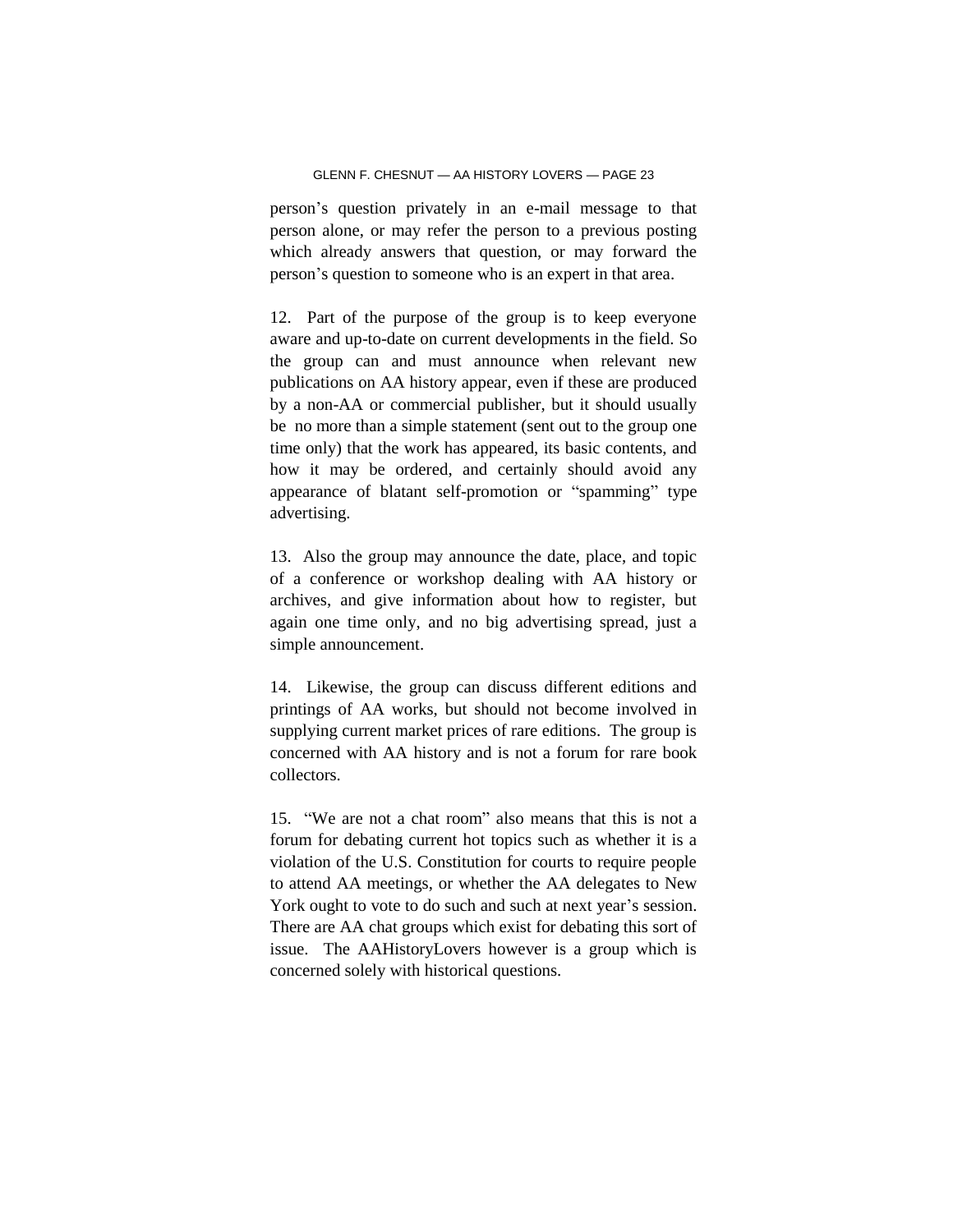16. Also, absolutely no attacks on other members of the group which cast personal aspersions on the other member, or attempt to continually "hound" some other member of the group over some issue. Disagreements over facts or interpretations should be stated politely and calmly, and if the two members still fail to agree after an interchange of opinions, it should be left at that. Disputes should not be run into the ground, with repeated messages and countermessages going over the same ground over and over again.

17. People who consistently attempt to violate either of the two above guidelines, in a way which becomes harassing, should be warned that they may be removed from the group and their membership in it cancelled. This has only had to be done once, but one other member had to be warned at one point that he would be barred from the group if he continued doing what he was doing.

18. Our presupposition is that everyone in the group will already have read the basic sources on AA history, so we assume that everyone will already have copies of standard books like the following, and will already have looked to see if these books give them the answer to their question. We usually can't give answers that are any better or more complete than the ones found in these great works, or at the least, the material found in these works has to be the starting point for good historical inquiry:

> AA Big Book *Twelve Steps and Twelve Traditions Pass It On: The Story of Bill Wilson and How the AA Message Reached the World Dr. Bob and the Good Oldtimers Alcoholics Anonymous Comes of Age* Ernest Kurtz, *Not-God: A History of Alcoholics Anonymous*

We encountered one issue on which the membership would never be able to agree, the matter of posthumous anonymity. Tempers still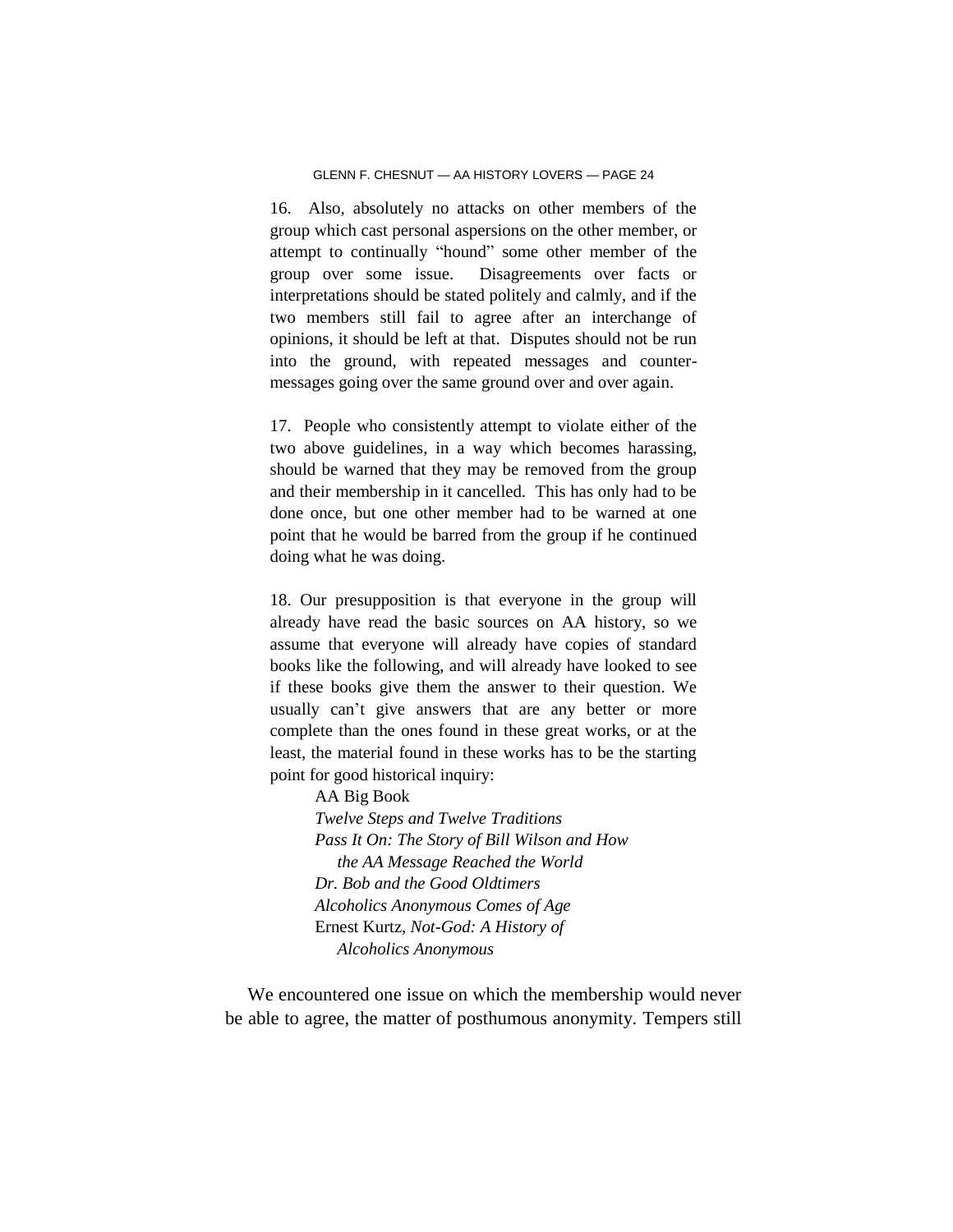begin to flare when this question is raised. We finally decided that those who, like Nancy Olson, Ernie Kurtz, and myself, wished to use the old traditional AA rules, could continue to do so. But those who wished to give first name and last initial only, even for AA members who were long dead, would be allowed to follow that practice in the messages they posted. So the guidelines stated:

19. There is no posthumous anonymity.\* After an AA member is dead, full names can be given (and usually should be given at least once, for the sake of later historical researchers). Likewise, references can be made to photographs of deceased AA members which are online.

20. For people who are still living, if they have themselves admitted publicly that they are alcoholics (or recovered or recovering alcoholics), one may state this in print along with their full names, and one may refer to photographs showing their faces. If any mention is made however that these people are AA members, then as long as they are still living, postings which refer to their AA membership may not give their full names, or refer to photographs showing their faces.

\*Members who wish to follow the new posthumous anonymity rule which some delegates to the New York General Service Conference have passed, can follow that rule (if they choose) in the messages which they post on the AAHistoryLovers. Two of our best historical researchers — Arthur S. and Jared L. — follow the principle of posthumous anonymity very strictly in the messages which they post in the AAHL.

But the overwhelming majority of the top published AA historians still follow the old rule — no mandatory anonymity for AA members once they are dead — and insist that this is the only feasible way to write decent history and do proper historical research. We need to be able to obtain information about historical AA figures from non-AA sources whenever necessary: obituaries, city directories and old telephone books, census records, gravesite records, genealogical tables,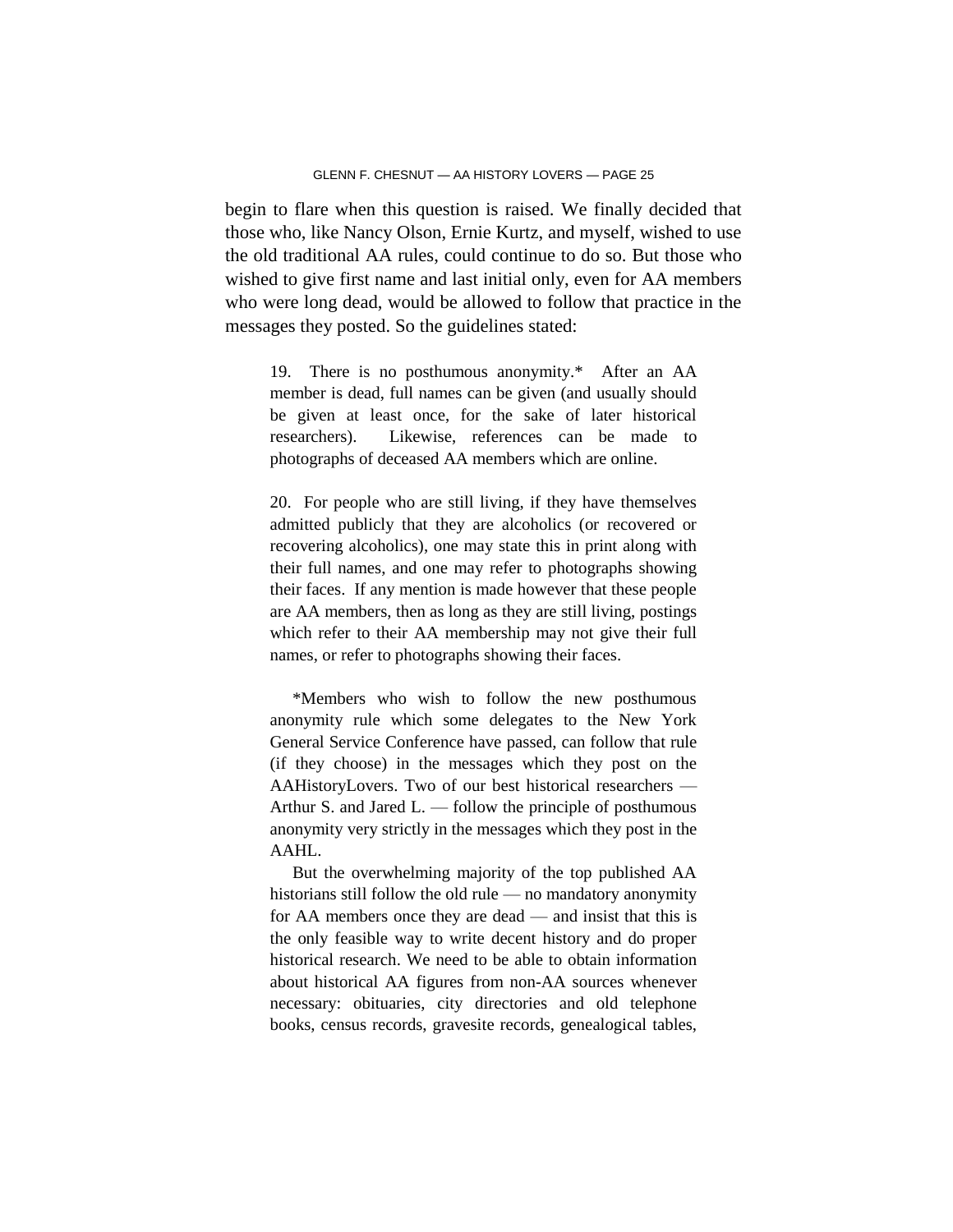and so on. It is also a gross violation of **THE PRINCIPLE OF VERIFIABILITY** to publish historical accounts of AA which non-members cannot understand because only those few AA members who have the secret lists containing the last names can figure out which "John B. from Toledo" is which. It is a sneaky way of being dishonest with the general public.

It is also a total misunderstanding of the principle of anonymity to argue as though alcoholism conveyed such a terrible stigma that we had no "right" to mention that people were alcoholics, even after their deaths, for fear that perhaps one or two of their relatives might possibly feel "stigmatized" by this revelation. The AA movement completely rejects any notion that alcoholism should be regarded as a stigma. And in the *Twelve & Twelve*, it is clear that the anonymity principle was principally designed make it more difficult for AA members to turn into *promoters* (as Bill Wilson termed them) during their lifetimes, trying to get their names and photos in newspapers and magazines, and present themselves as definitive spokespeople for the whole AA movement. Once you are dead, you cannot any longer go around trying to promote yourself in that fashion! Dead bones moldering in a graveyard have no ego.

Furthermore, those AA historians who rejected any notion of mandatory posthumous anonymity for all AA members also defended themselves by pointing out that the old traditional AA interpretations of the steps and traditions are as important as the actual wording of the steps and traditions.

People who wanted to play nit-picking word games could argue that Steps Three and Eleven, which referred to "God *as we understood Him*," used the word "God," so that logically speaking, no one would be allowed to be an AA member unless that person was willing to use the actual word "God." Although people could reinterpret what that word meant, phrases like Higher Power and so on would be completely banned. But in fact we know, from accounts of the debate in which this wording was originally chosen, that it was deliberately intended to include even atheists and total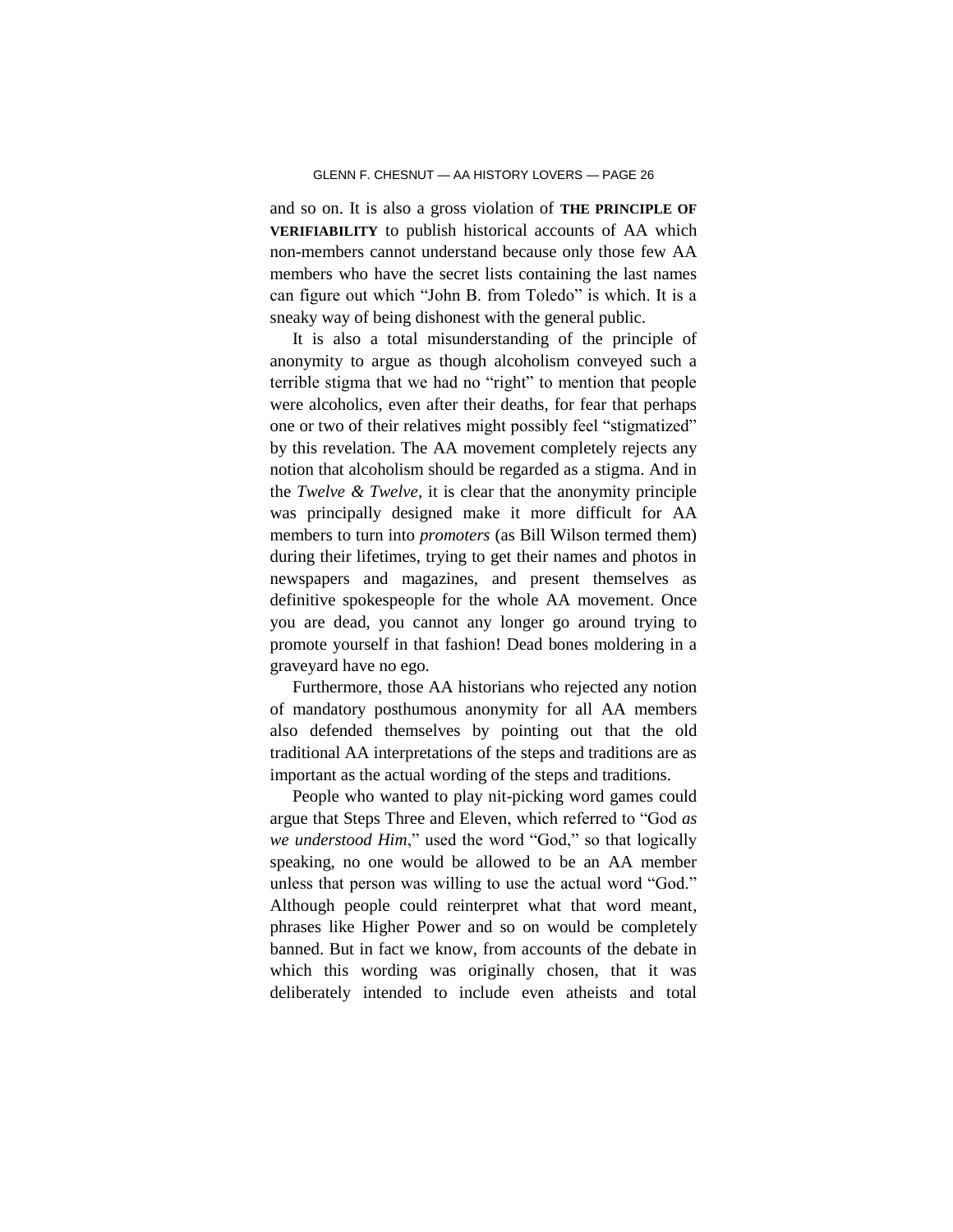skeptics. So that is the way we in fact interpret those two steps in all the twelve step groups.

This is the traditional English Common Law principle of appealing to historical precedence, which (in the case of the anonymity rule) needs to also be coupled with the principle, dating back to the American Revolution, requiring a supermajority to change a handful of the most basic operational rules.

As the supermajority principle is stated in AA, it would require a three-quarters vote of all the registered AA groups in the world who responded in writing in order to force everyone to follow a principle of posthumous anonymity. The delegates to the New York General Service Conference were never given the power to condemn and forbid anyone from ever continuing to follow AA practices which were known to be reasonably common, say, in the 1940's and 1950's. Not on their own, on the basis of only a simple majority vote.

But feelings still run high on both sides of this debate, so the AA History Lovers has stuck to the principle that each side has to be allowed to post its own messages in the form that they think best: with or without last names.

*Historians vs. antiquarians:* These guidelines were drawn up in an attempt (in part) to keep the AA History Lovers in line with professional historiographical standards. But I should note parenthetically at this point, that the real division in the membership of the AA History Lovers was not between professional historians and amateur historians.

It was rather more like the division we find among people who are interested in the history of the American Civil War, which might better be described as a division between *historians* and *antiquarians*. There are some people (most of them professional historians who teach nineteenth-century American history at universities) who write books about matters such as the internal politics of the Lincoln administration, the influence on Civil War era society, economics, and military philosophy of the rise of the modern railroad system, and studies of the social interactions among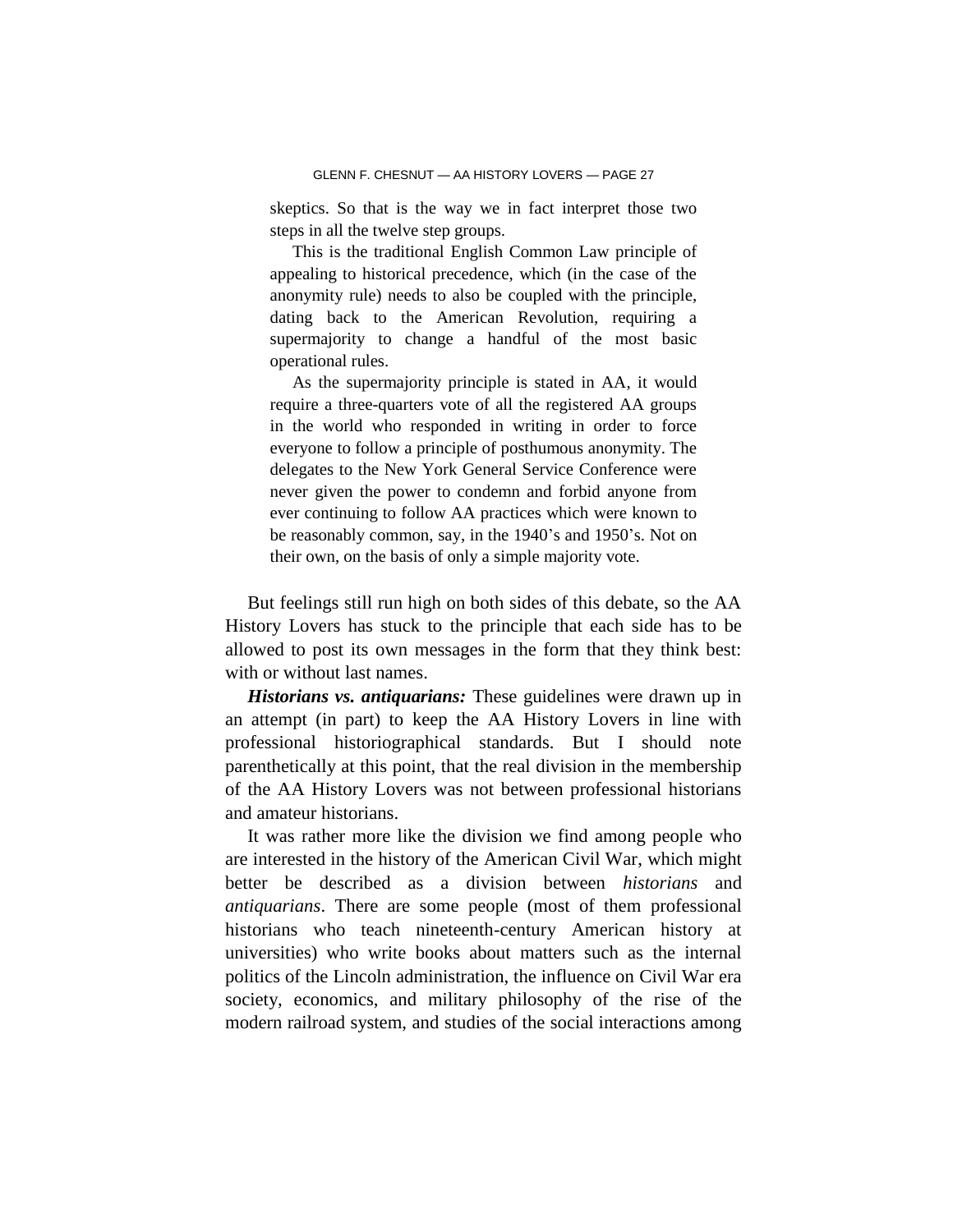the upper echelons of southern society as they were portrayed in Mary Boykin Chesnut's *Diary from Dixie*. But those who teach the Civil War period at an American university find that a certain number of their students are not interested in that sort of issue at all, but are instead fascinated by collections of Civil War memorabilia, exploring major historic battlefields at first hand, and mastering all the details needed to carry out historical reenactments and create living history museums: the positioning of the buttons on a colonel's uniform, how the weapons were loaded and fired, the kind of tents and canteens the soldiers used, and so on.

To this day, the members of the AA History Lovers who are of an antiquarian mindset, and are interested in knowing such things as the exact location of Henrietta Seiberling's grave, the precise kind of coffee pot that was used in the kitchen of Dr. Bob's house (AAHL Message 5305 informs us that the coffee pot which currently sits on the stove is a Wear-ever 3008, but that the original was a Wear-ever 5063), and who enjoy endless arguments about the precise meaning of the em-dash in the middle of the First Step (why did Bill Wilson use an em-dash instead of a semi-colon?), will sometimes write angry e-mails to the moderator when a message is posted which seems to them to get too much into sociological or psychological theory, or other things of that sort. And I have to write them back and explain that our membership is very diverse, and that every message posted is not going to be of interest to every member of the group. The simplest way to deal with this, I suggest, is for them just not to read the messages that do not interest them personally.

But it certainly does not require a graduate degree in history to contribute useful answers to the majority of the questions discussed on the AA History Lovers. So if the question, for example, is who was the "Dr. Howard" who provided such useful comments on the mimeographed copy of the AA Big Book, anyone who can look through historical records can help in the attempt to identify the person.

And in my observation, most of the real problems created by lack of formal scholarly training on the part of some members, have not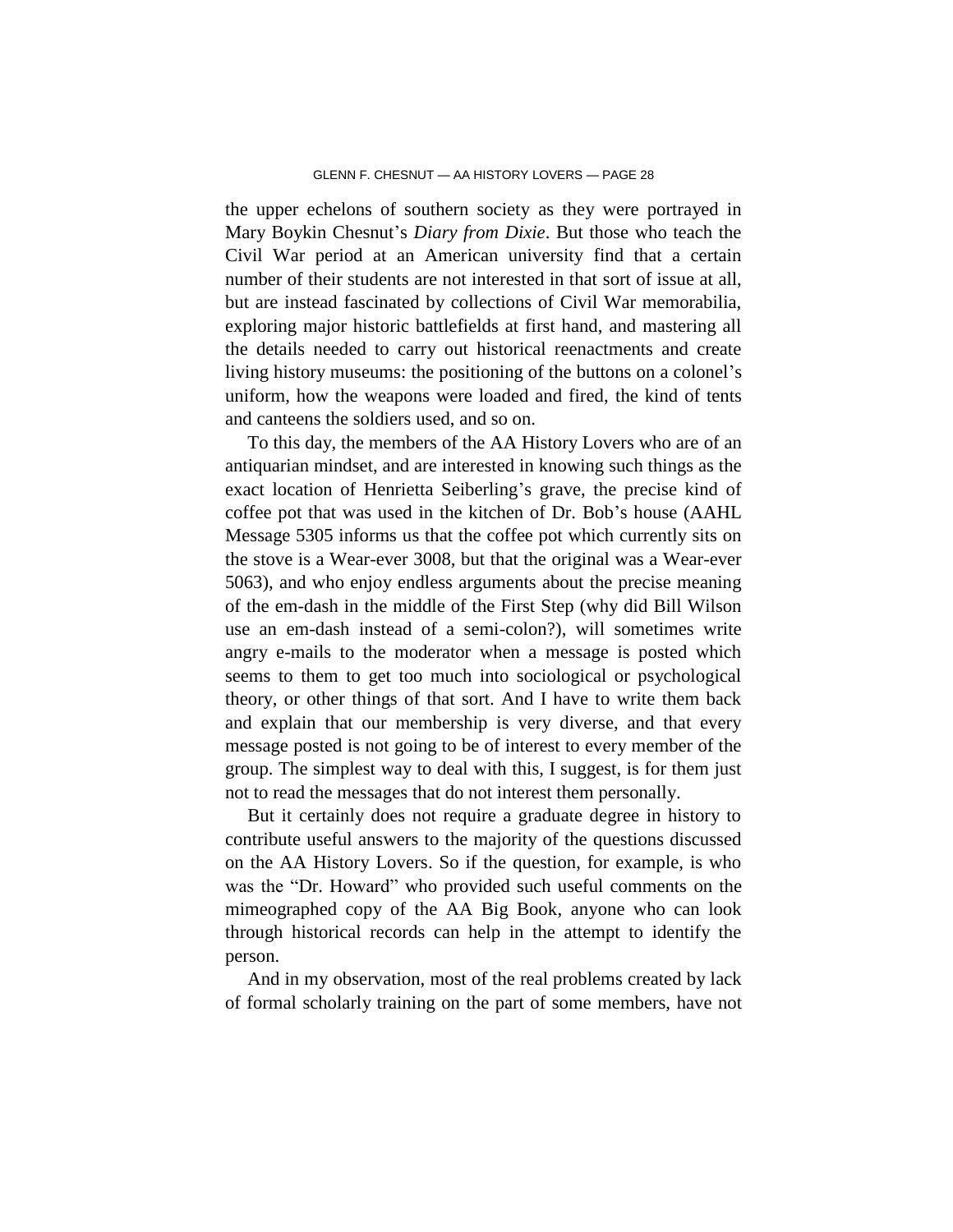come about because of a lack of professional historiographical knowledge, but because of their having insufficient training in fields like psychology and literature. There are often apt to be too many members — who really know nothing accurate about the topic trying to answer questions, for example, about what psychologists and psychiatrists were doing during the 1930's (what their diagnostic terms meant, and particularly what the medications were that they were most apt to prescribe). Likewise, people who have read almost no good English and American literature from the 1930's and earlier, get hopelessly bogged down over questions such as why the word "reason" is capitalized in the sentence on page 53 of the Big Book (where it talks about people walking "over the Bridge of Reason toward the desired shore of faith").

But the overwhelming majority of the members of the AA History Lovers are intelligent men and women, many of whom have a good deal of professional competence in fields like engineering, computer science, psychological counseling, business, and military matters (from service in the army, navy, or air force), and nearly all of whom have a good deal of ordinary common sense. Once someone points out that good history writing requires giving the sources of your information, and that secondhand information ("an old timer told me" or "a famous California conference speaker claims") can be very undependable, everyone quickly realizes the wisdom of these guidelines.

### **Other people involved in the AA History Lovers**

When Nancy founded the AAHistoryLovers, it rapidly grew to include most of the people who had written the really good books about AA, plus some other extremely knowledgeable experts on AA history. The group was put together to share information about current research and new discoveries that had been made. It was also a place where experts in one area could ask questions of experts in other areas, to help them in their research.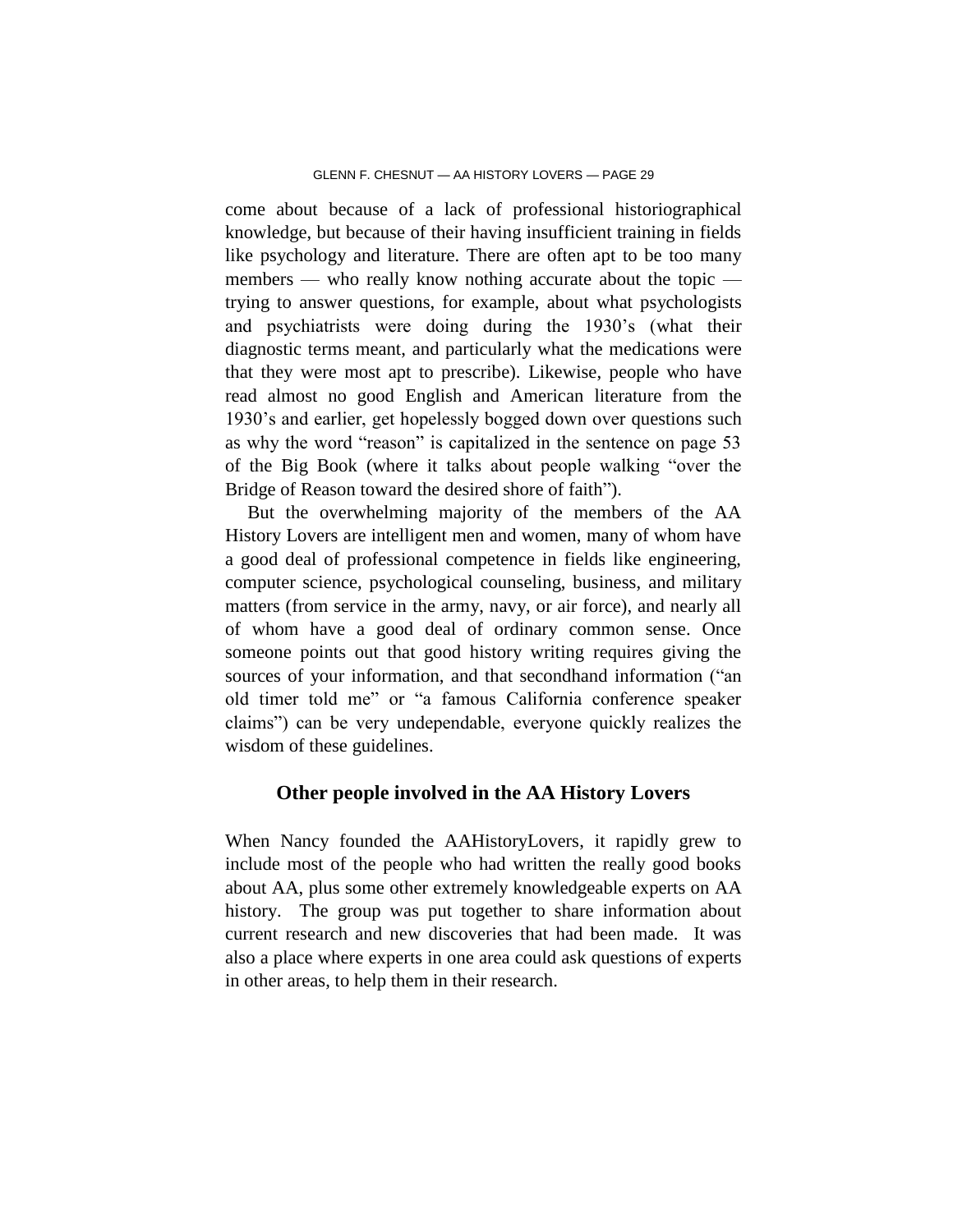It continues to this day as in many ways the single most accurate source of dependable information about AA history to be found anywhere in the current world. Any mistakes are rapidly corrected by one or more of the top AA historians around the globe.

*William L. White* is the author of *Slaying the Dragon: The History of Addiction Treatment and Recovery in America* (1998), the classic history of treatment and recovery programs, covering the entire course of American history since its beginning. I first met him at the 6th National Archives Workshop in 2001, where I was on the planning committee, and he was the keynote speaker. After hearing him in person, I was so glad we had chosen him as our main speaker — it was the most fascinating and eye-opening talk on the general history of recovery in America I had ever heard. This was the workshop held in Clarksville, Indiana, just across the Ohio river from Louisville, Kentucky. Bill, who is very close to Ernie Kurtz, played a valuable role as one of the stabilizing figures in the AA History Lovers during the last two or three years of Nancy Olson's life. His book made it clear that a really good and thorough history of AA would have to supply material about the context in which the new AA movement had developed. Nothing historical comes into existence out of a complete vacuum, and in AA's case, there was a long history in the United States of trying various methods for dealing with both alcoholism and drug addiction. Some of these had a strong influence on early AA principles and methods — and also on struggles and controversies in which AA became involved later on, as we can see from Nancy Olson's book *With a Lot of Help from Our Friends*. Parts of Bill White's book and parts of Nancy Olson's book could be read quite profitably in conjunction with one another.

And there have been (and still are) many different kinds of mutual aid groups in addition to A.A., as Bill White's work makes clear. The book to read in conjunction with his work on this topic is the one written by Ernie Kurtz's wife, Linda Farris Kurtz, *Self Help and Support Groups: A Handbook for Practitioners*, which became a standard work for teaching graduate courses on that subject to counselors and social workers. She was Professor in the School of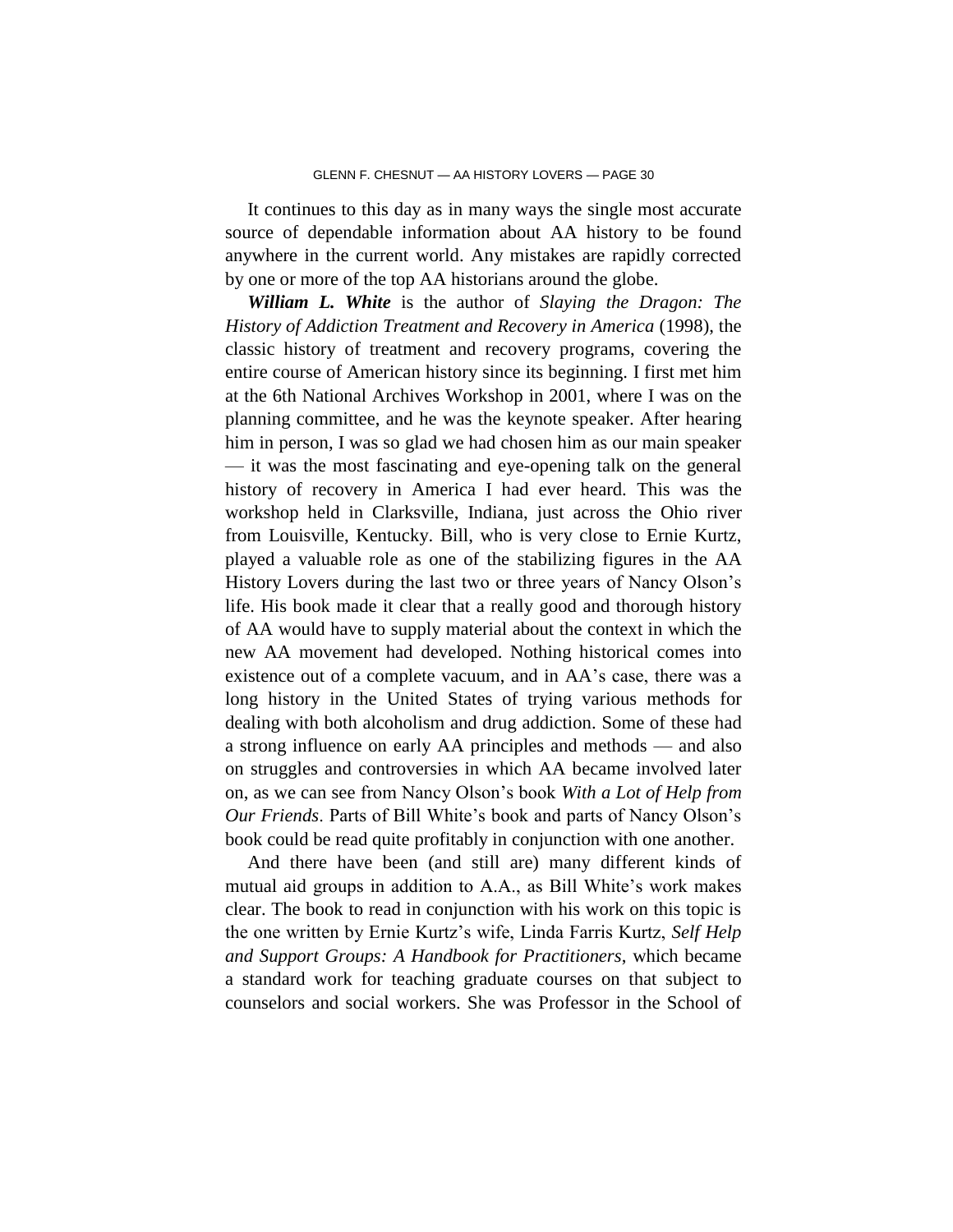Social Work at Eastern Michigan University when that book came out, which was in 1997, the year that I first met her husband.

*Arthur S. (Arlington, Texas)*, was a mainstay of the group since its beginning and also served as the moderator for a while, immediately after Nancy's death. He is the author of *A Narrative Timeline of AA History*, available on the internet, which is the most thorough, detailed, and dependable list we possess of the dates at which the major events of AA history occurred, based on an incredible amount of extensive research. He was also one of the authors of *Alcoholics Anonymous (AA) Recovery Outcome Rates: Contemporary Myth and Misinterpretation*, by Arthur S. (Arlington, Texas), Tom E. (Wappingers Falls, New York), and Glenn C. (South Bend, Indiana), the work which put to rest the claim which had been spreading over the internet, even in the writings of a few highly trained alcoholism researchers, asserting that AA's own data "proved" that AA was only 5% or less effective in getting alcoholics to stop drinking.

*Jared L.* was active in the web group from the beginning, and if Arthur S. is our expert on matters like AA dates and the decisions of the General Service Conferences, Jared is our expert on things that could be gleaned from census lists, genealogical lists, and his own childhood memories of train lines and bus routes. He can still remember the occasions when, during his childhood, Bill W. visited his family home, and even played the violin there. Jared is that unique combination of someone who is an established scholar with a doctorate and numerous publications to his credit, but also someone who was actually there back in the earliest days of East Coast AA.

*Fiona Dodd (County Mayo, Ireland)* played a major role in transferring the old AA History Buffs files to the new AA History Lovers files, and also served as moderator on numerous occasions over the years, the most recent time being two months in the summer of 2013. She was the one who discovered the correct date and place of Sister Ignatia's birth in Ireland (and published some beautiful photos of the ruins of the family cottage). She has also most recently published a book called *The Authors: Short Biographies of the Men*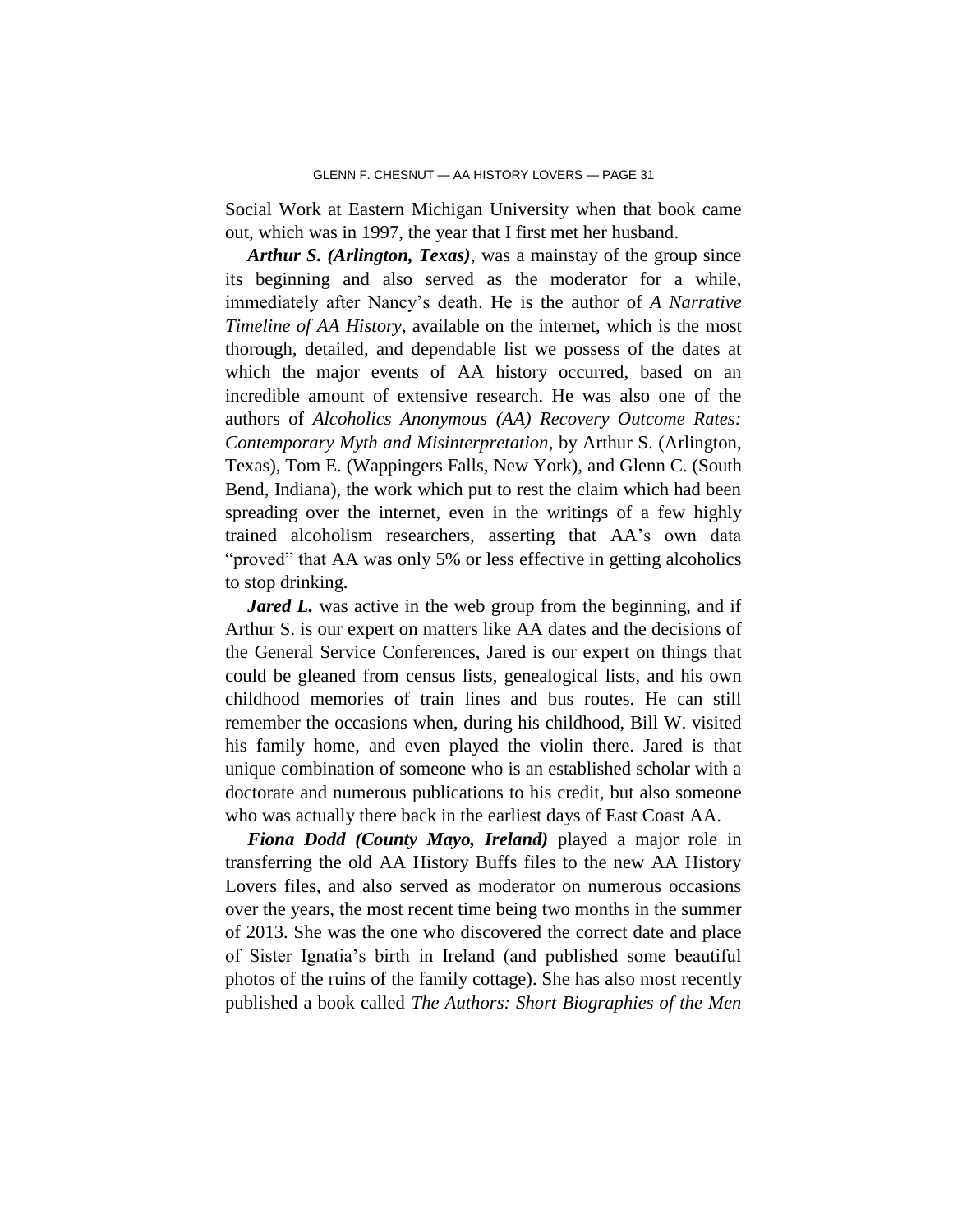*and Women Who Wrote about their Recovery from Alcoholism in the Pioneering Days of the Twelve Step Program*, which assembles all the additional knowledge we have about the people who wrote the stories at the back of the first three editions of the Big Book.

The head AA Archivists at the New York GSO have frequently belonged to the group, including *Judit Santon* and *Amy Filiatreau*. Also two of the top American rare book dealers who have the expertise to handle rare AA books: *Charlie Bishop Jr.*, The Bishop of Books, and *William Schaberg*, of Athena Rare Books.

# **90% of the AA historians who have published the top books belong to the group, including for example:**

**MEL BARGER** in Toledo, Ohio, principal author of the standard conference biography of Bill Wilson: *Pass It On* (1984). Also the author of a number of other books on AA history, including *New Wine: The Spiritual Roots of the Twelve Step Miracle* (1991), *Ebby The Man Who sponsored Bill W.* (1998), and *Three Recovery Classics* (2004). In 1900, he also came out with a twelve-CD audiobook which is billed on the internet as Mel Barger and George T., *The History of Alcoholics Anonymous*. He is also the author of Mel Barger, *Focused for the Future: Toledo a Contemporary Portrait* (1991), and Mel Barger, *Large Slow Target*, Volume 4 of *A History of the Landing Ship Tanks (LST) and the Men Who Sailed Them* (1999) — Mel served on an LST in landings under enemy fire in the Pacific during the Second World War.

**TRYSH TRAVIS**, *The Language of the Heart: A Cultural History of the Recovery Movement from Alcoholics Anonymous to Oprah Winfrey* (2009).

**SALLY BROWN AND DAVID R. BROWN**, *A Biography of Mrs. Marty Mann: The First Lady of Alcoholics Anonymous* (2001).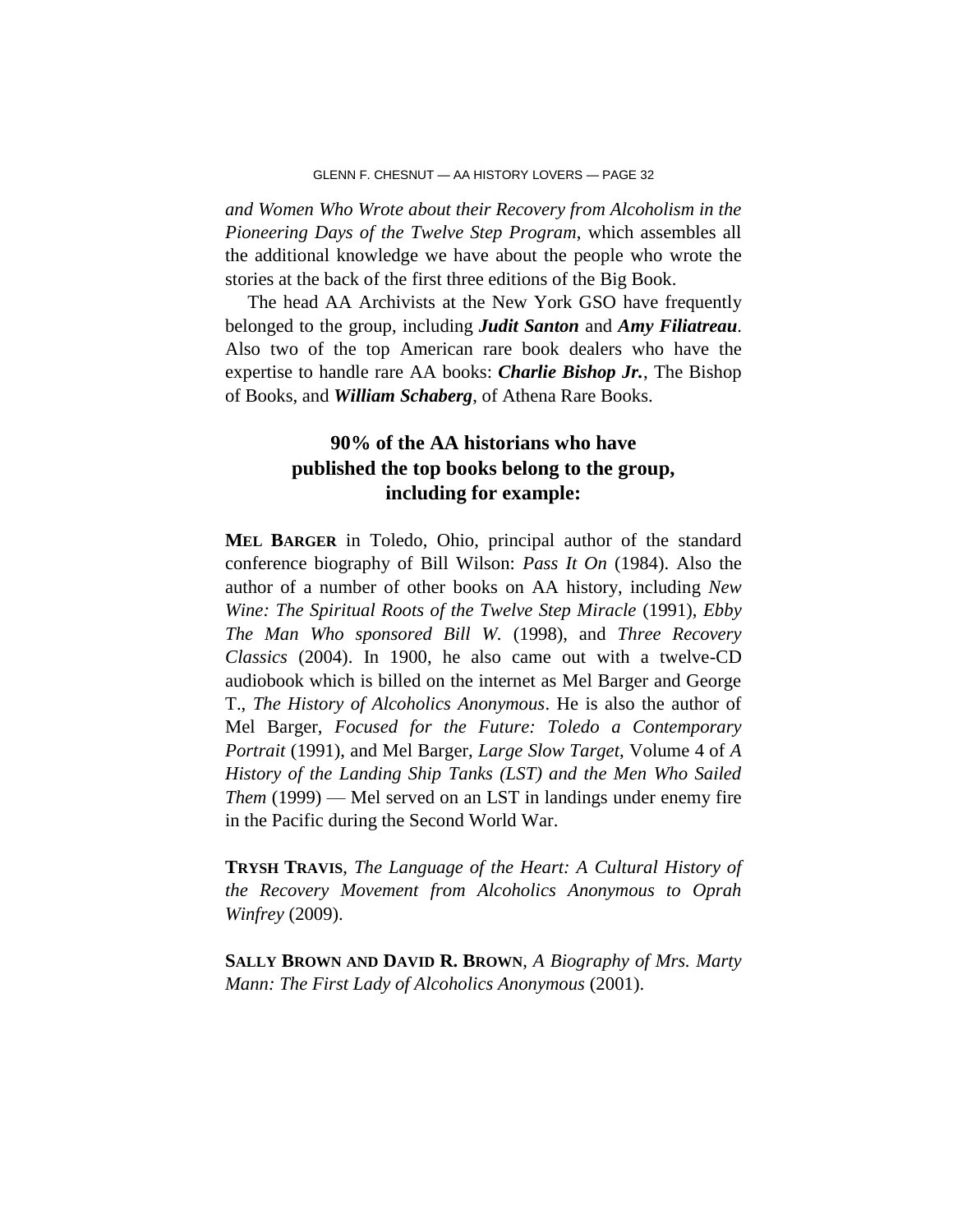**MITCHELL K.**, *How It Worked: The Story of Clarence H. Snyder and the Early Days of Alcoholics Anonymous in Cleveland, Ohio* (1999).

**WILLIAM G. BORCHERT**, *When Love Is Not Enough: The Lois Wilson Story*.

**JACKIE B.** (San Francisco, California), author of the Grapevine play at the 2010 San Antonio AA International, *In Our Own Words: Pioneers of Alcoholics Anonymous*, as well as *Our Experience Has Taught Us: A Sensational History of our Twelve Traditions*, to be performed at the 2015 AA International in Atlanta.

**JOAN ZIEGER**, *Women Pioneers in 12 Step Recovery*.

**AUDREY BORDEN**, *History of Gay People in Alcoholics Anonymous*.

**TOM WHITE**, *Bill W: A Different Kind of Hero*.

**LESLIE B. COLE**, *Rogers Burnham: The Original Man Behind Bill W*.

### **Other major contributors**

But it is probably a mistake to focus too much on that short list of published scholars and historians. It would be much better to think of the group as a quite large assembly of very competent and dedicated researchers who discovered that the website could provide them a way to share their research findings with one another. I hate even to give a list of the names here, because there are so many, and because I am afraid I am leaving key people out.

But people like Barefoot Bill L. — and Jim B., who contributed the "Let's Ask Bill" series in messages 19-62 — were deeply involved from the beginning and played a vital role in the web group's investigations and postings. A lot of the research projects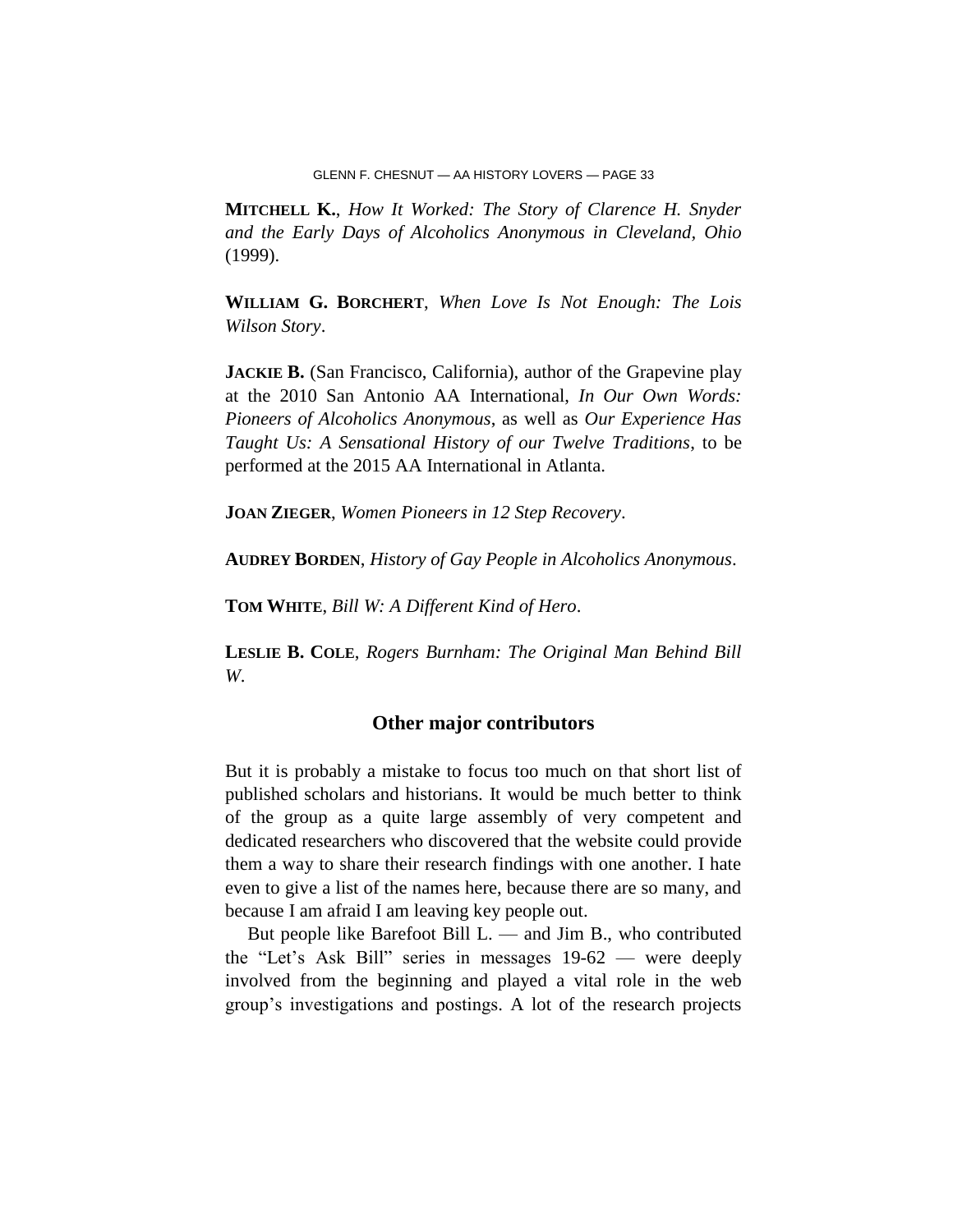were actually group efforts, such as the little biographies of the authors of the stories in the first edition of the Big Book, with one person writing up the results but many people contributing the information.

Going through the names of the people posting messages during the first two years (2000-2002), a number of other names also appear frequently: Charles K., Doug B., Rick T., Robert S. (Richmond, Indiana), Hank G. (remcuster), tcumming, Alex H., Lee C. (Santa Maria, California), and Art B. (Past Al-Anon Delegate from San Jose, California).

### **The transition at Nancy's death in 2005**

The most troubled time in the history of the group came when Nancy Olson's health began to fail at the end of her life. Her heart, crippled by several silent heart attacks, was pumping so poorly that not enough blood was getting to her brain, and her mental confusion kept on getting worse and worse. In terms of just observing her behavior, it was indistinguishable from what happens with people who have Alzheimer's. By the end, Nancy would do things like go through ten or fifteen messages submitted for posting, glance at each one for four or five seconds, and then delete it permanently. I discovered this by checking the computer system's log of actions carried out, which gave both the time and nature of the action taken, and which computer user had carried out the action. But when I asked Nancy why she had done it, she could not even remember having done it.

At that point, a few members of the group decided that they wanted to use this as an opportunity to change the nature and focus of the group. These were sometimes quite worthwhile ideas — one highly regarded AA historian, for example, wanted to turn the AA History Lovers into something which (or so it seemed to me) would be more like *Points: The Blog of the Alcohol and Drugs History Society*. This is an excellent web group, more oriented toward academic scholars in sociology, psychology, and alcoholism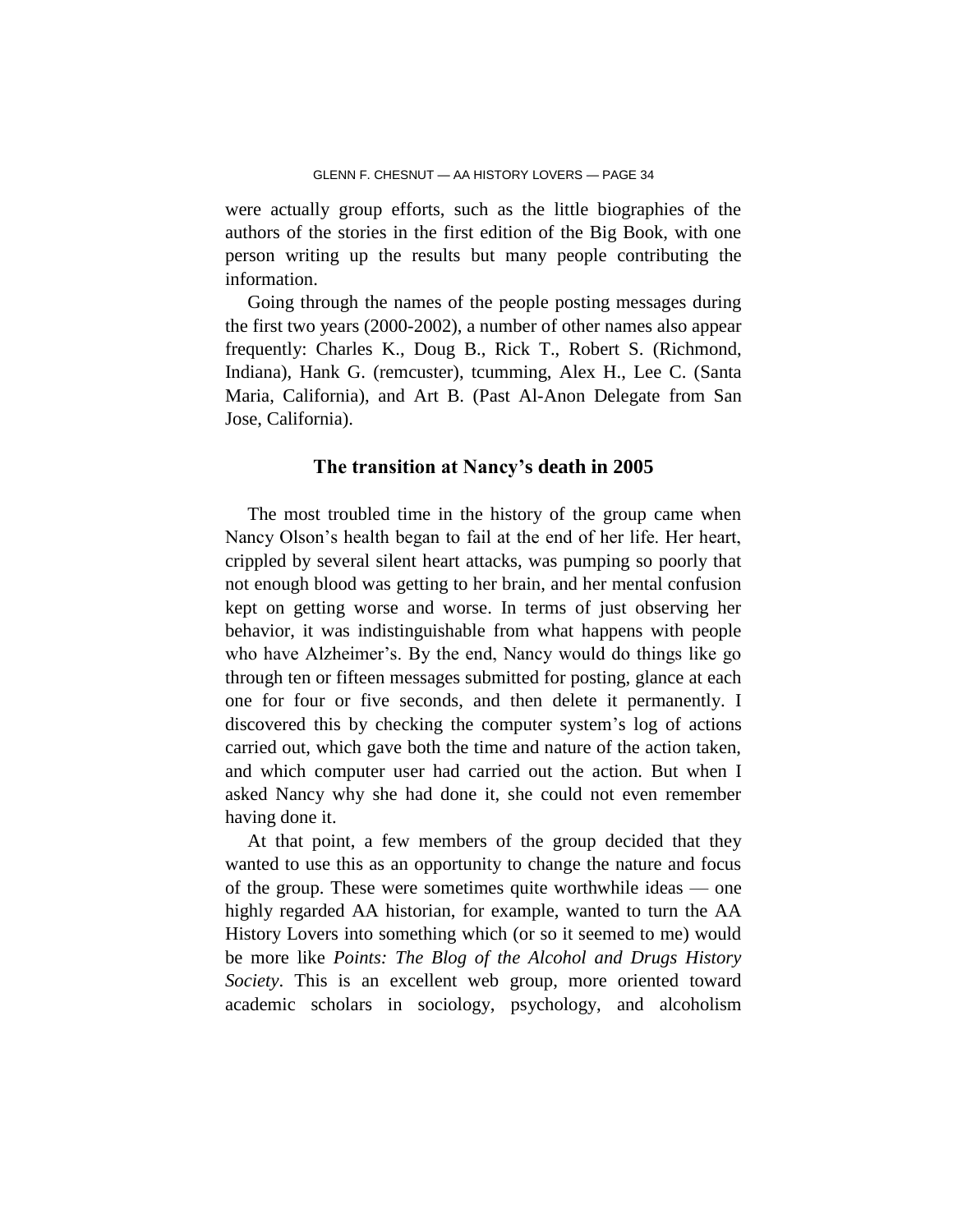research, and made up of a much larger percentage of members who are not themselves recovering alcoholics and addicts. But it would be something very different from what Nancy Olson had created over the previous five years, and it seemed to me that Nancy's way of doing things had produced something invaluable and absolutely necessary for writing good AA history.

Those who love to write about theories and high intellectual questions and do complex statistical analyses — for there are professional historians who view their craft in this way sometimes refer patronizingly to Nancy's style as "anecdotal history." But history is in fact "the oldest profession," no matter what you might have heard said jokingly about prostitution holding that title. There were in fact no prostitutes really until there were cities. But thousands of years before that, when our ancestors still lived in caves, all the members of the tribe would sit around the campfire at night and listen with fascination as the professional story teller would begin narrating and singing the stories of the beloved ancestors. If the tribal story teller did a good enough job, one of the skilled hunters might give him a nice juicy piece of the deer or antelope he had just shot. So if the story teller was good, he could make a living just by doing that. No more need to spend hours sitting huddled in a clump of bushes, getting bitten by mosquitoes while waiting for an unwary deer to wander by within bowshot.

In my thirty-five years as a college professor, I was regularly regarded as one of the best teachers at whatever institution I was teaching at. One of the reasons why, was because I endeavored never to forget that no one was going to toss me an antelope steak unless I could tell the kinds of stories that people really wanted to hear: the ones that make us laugh or make us cry, that expose the real human condition, that make us suddenly see important truths about ourselves, and that inspire us to do our best, and comfort us when times are bad and situations seem desperate.

But at any rate, after a number of weeks in which the internal workings of the AA History Lovers was in major chaos, I took up the moderator's position myself, on what was intended to be only a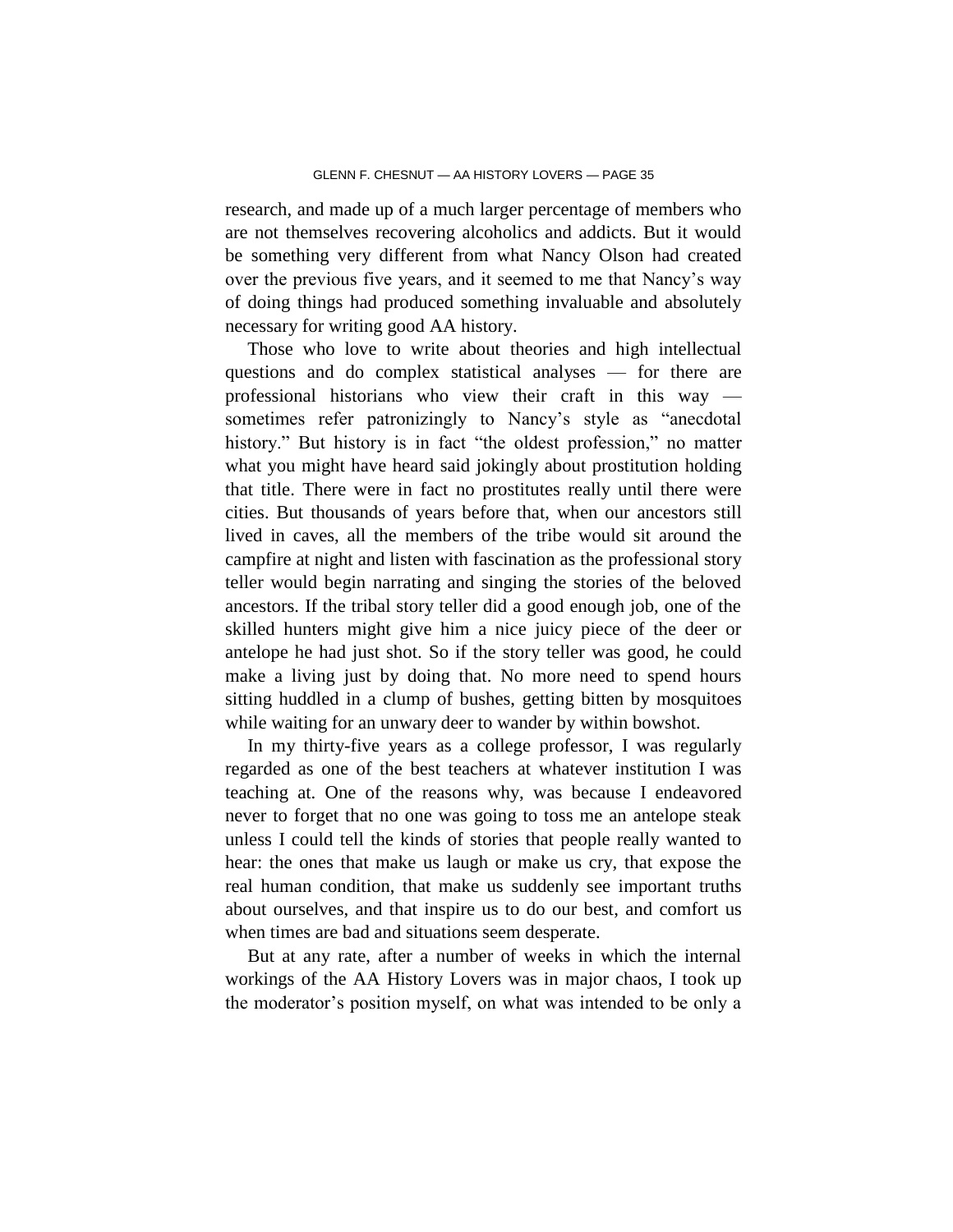temporary basis, and with the goal only of keeping the group running the way Nancy had done it so successfully for the previous five years.

And the group continued to grow in size. It had over 500 members at the time in 2002 when the AA History Buffs was turned into the AA History Lovers. Now in 2013, we have over 2,600 members.

### **Controversial topics**

Some topics are far more controversial than others. Any question about Clarence Snyder can fairly easily slip over into members posting angry attacks on one another. He is no different after death than he was during his life, an apparently inherently controversial figure! A debate over the timing and nature of James Houck's involvement in both AA and the Oxford Group caused a greater explosion of anger than any other topic that came up during the period when I was the moderator. Tempers also flare whenever anyone begins talking about the fights over the two German translations or the two Spanish translations of the Big Book.

One of the most important tasks of the moderator is to help calm people down when debates start getting too heated. The web group would tear itself apart otherwise.

### **The moderator's role**

In fact, any web group of this sort has to have a moderator, because not everything sent in ought to be posted. For starters, the members of the group would be overwhelmed by the sheer number of messages if everything was posted.

Some messages ask questions which have already been answered in previous messages, in which case, instead of posting the question, the moderator needs to just write back and give the person links to the already posted messages which answer that question, or instructions on how to look up the answers.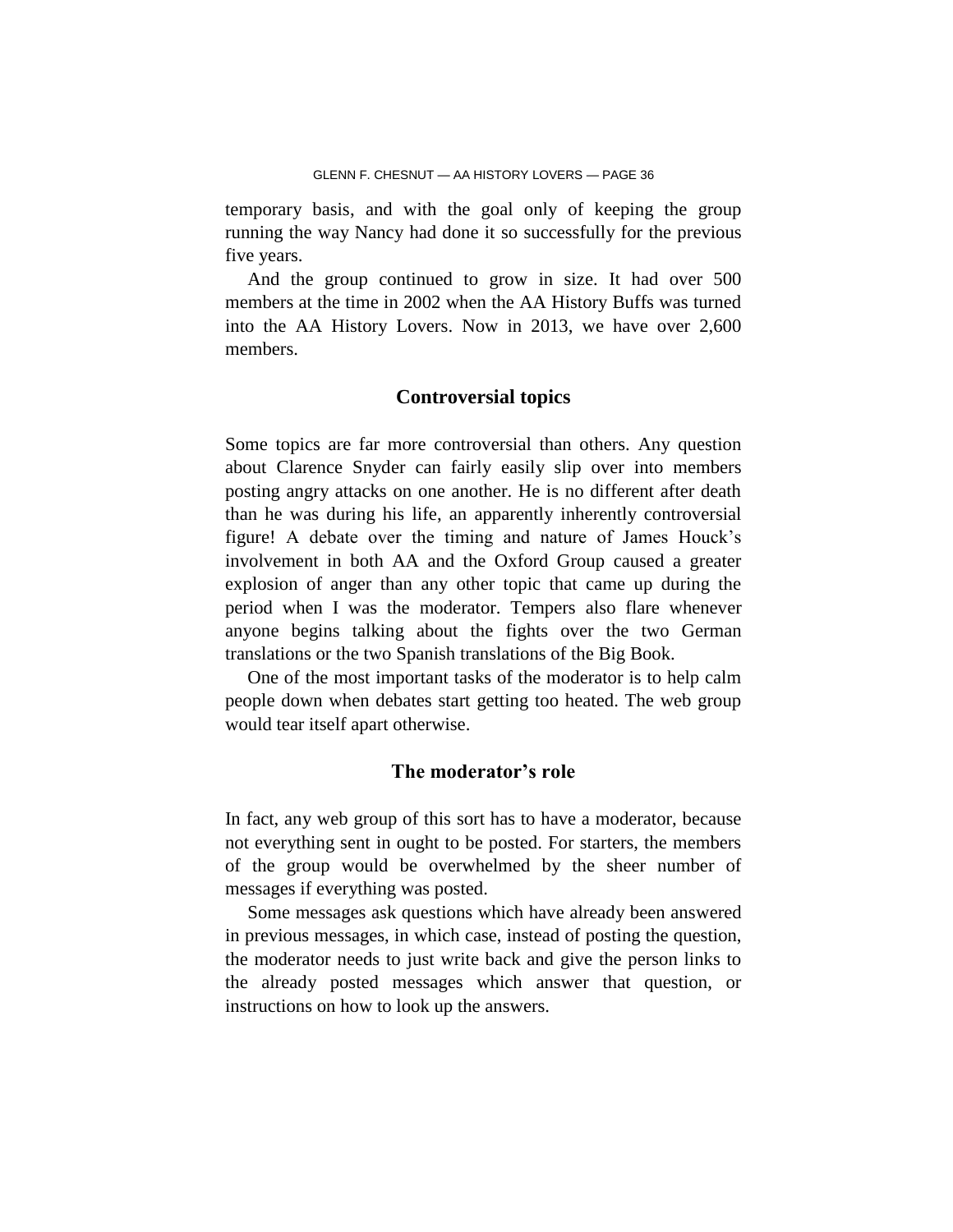Others ask questions which are already answered adequately in books like *Pass It On* and *Dr. Bob and the Good Oldtimers*, in which case, instead of posting the question, the moderator writes back and tells the questioner where to find the answer.

In some cases, I finally developed written responses to a number of standard questions, which I would put in my answer back to the questioner. I had a list of the names of all of the people and places (the ones which we know) which are referred to in the first 164 pages of the Big Book. I sent this to large numbers of people, instead of posting their question. Was the person with the "worse stigmatized addiction" the same as the "blonde transvestite"? I had a detailed answer already written out (the answer was no, one of these people appeared in Akron 1937 and the other was a completely different person in New York in 1945) which I could paste and copy in my reply. Likewise with questions about Wombley's Clapboard Factory, and so on.

Sometimes the moderator would have to write back and ask for the message writer's sources of information before it could be posted, or for clarifying details.

Sometimes (although not very often) it was necessary to explain to someone that a particular message could not be posted, because it was too commercialized. There are still two different angry denunciations of me and/or the AA History Lovers posted on the internet because of this. In one case, the person wanted to post a commercial ad for a special book sale (which he openly admits), and in the other case, the real reason the person got it in for me was because I refused to post a message from him linking to a site where he explained how he would come and be your AA sponsor if you would just pay his transportation and expenses while he was there sponsoring you. Talk about violating the Twelve Traditions and the whole spirit of AA at the most basic possible level!

People sometimes got angry at another member of the group, and would keep on sending in messages attacking the other person and the position that he or she was taking. Past a certain point, it was necessary for the moderator to say that we couldn't post any more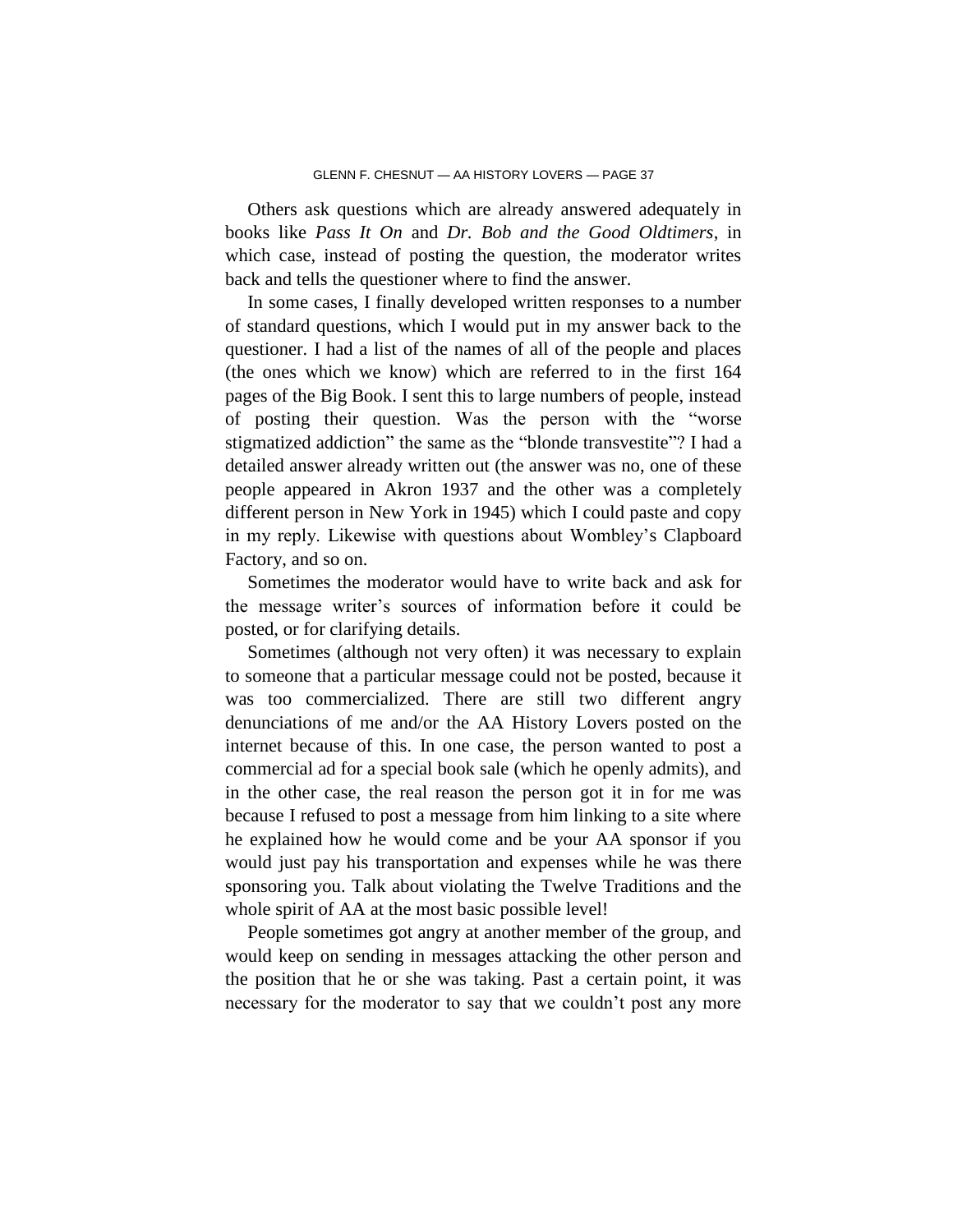messages for now on that topic, because it had turned into an endless repetition of the same arguments back and forth, over and over again. At that point, the person who was already angry would then sometimes become furiously angry at the moderator as well!

And then we had the people who were trolls, or were just plain crazy. In any sort of public web group like this, you will inevitably attract a few people who are quickly diagnosable as paranoid schizophrenics or something of the sort. You cannot post their ravings, and you cannot connect with them at any kind of rational level to explain why their messages are inappropriate.

On rare occasions, the unbalanced ones show symptoms of being dangerously insane. One good woman historian in the group was extremely alarmed at one point — and I believe properly so — when a noticeably crazy man who had just joined the group started writing her e-mails and explaining how he and she were obviously soul mates, and so on. She gave copies of his e-mails to the safety and security people at the place where she worked, and they immediately advised her that the man was dangerous, and that she should take whatever steps were necessary to stay completely out of his way. The man in question later on threatened violence to me, and the nature of his threat and the context made me glad that we lived several hundred miles distant from one another.

Trolls are people who are not psychotic, but who love to join web groups and deliberately stir up arguments and controversies which eventually end up tearing the group apart and totally destroying it. Anybody who sets up any kind of web group or internet discussion group has to have someone appointed as moderator who has the power to keep trolls out of the group. There are over 2,600 people in the AA History Lovers, and not all of them by any means are alcoholics and addicts, but my guess is that at least a couple of thousand of them are, and a few of them are classic trolls. Part of the problem is, not having done a proper fourth step, they usually do not realize that they are simply acting as trolls. When told that such-andsuch a message really cannot be posted, they immediately fall into outraged self-pity and accuse the moderator and the group of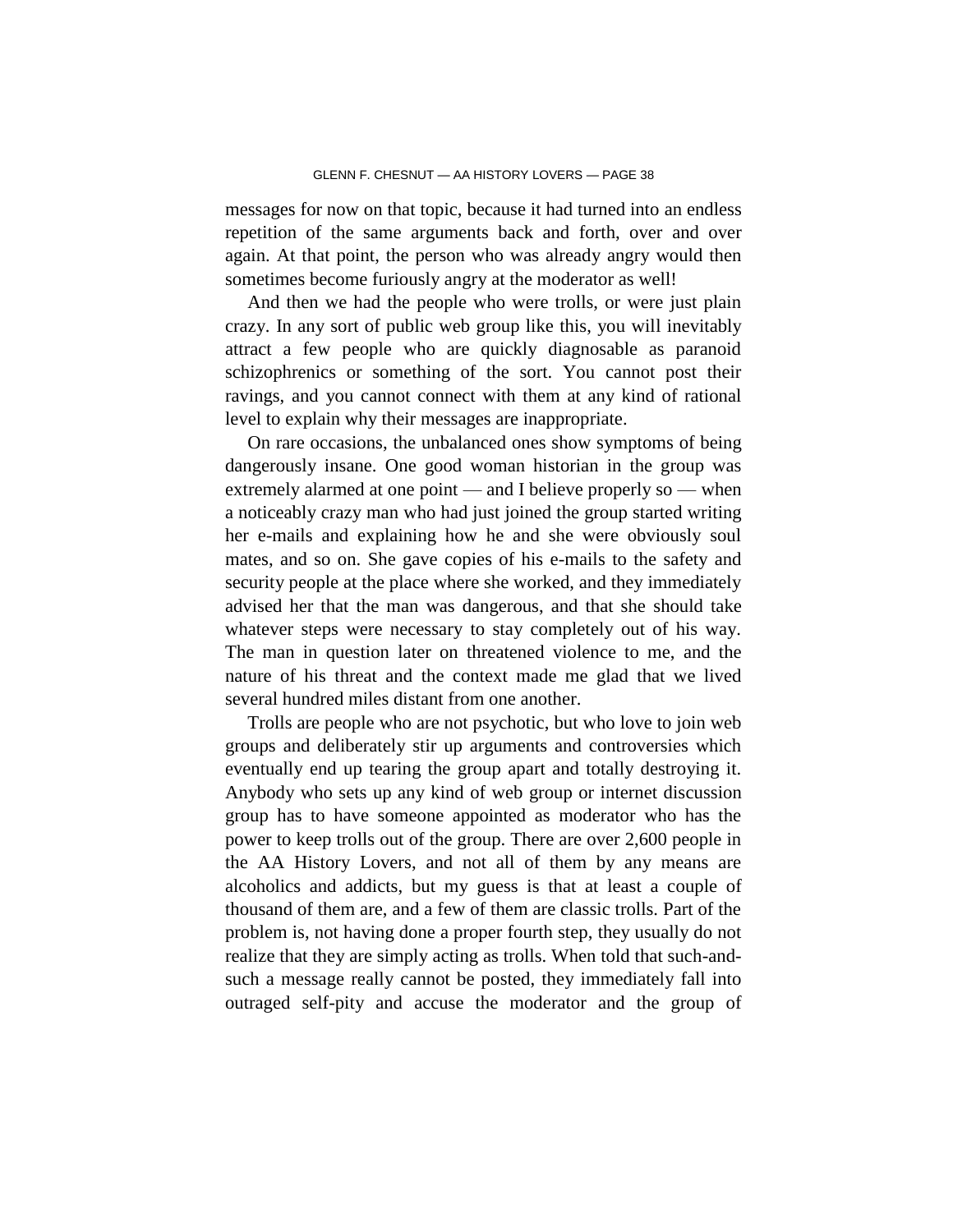practicing censorship, denying freedom of speech, and not wanting to know "the real truth."

The place where the moderator will be forced to realize the problem created by this troll — if the moderator is still sitting in  $\frac{1}{2}$  innocence — is when other members of the group finally start emailing and saying words to the effect that if this stupid controversy continues, I am quitting my membership in the group. And they will quit. This is the way web groups disintegrate and fail — everybody else quits except for a handful of trolls, and they certainly cannot stand one another, so they finally drop out too.

And in fact, in my own years as moderator, I always paid careful attention to whatever the principal mainstays of the web group were telling me and advising me. There are twenty or thirty extremely wise and knowledgeable people in the group, who have very good judgment. If one of them sent me an e-mail criticizing or questioning something I had posted, I immediately took it dead seriously. At least 99% of the time, I would modify or discontinue what I was doing to comply with that criticism. But when tempers really started flaring over some particular issue, it was sometimes necessary to respond even to one of these folks with a phrase like: "With apologies, but let's let so-and-so have his say. Don't read it if it offends you too much. But we had to post it. We have to allow a variety of topics for people with different interests."

So controversies and arguments sometimes arise within the group. But in spite of all this, the moderator's job is mostly quite enjoyable. You learn a lot about AA history, you find yourself challenged to think in useful and productive ways, and you end up becoming friends with a lot of really wonderful people. I have friends literally all over the world, which is something for which I am extraordinarily grateful.

# **Important discoveries which were made or referred to in the AA History Lovers**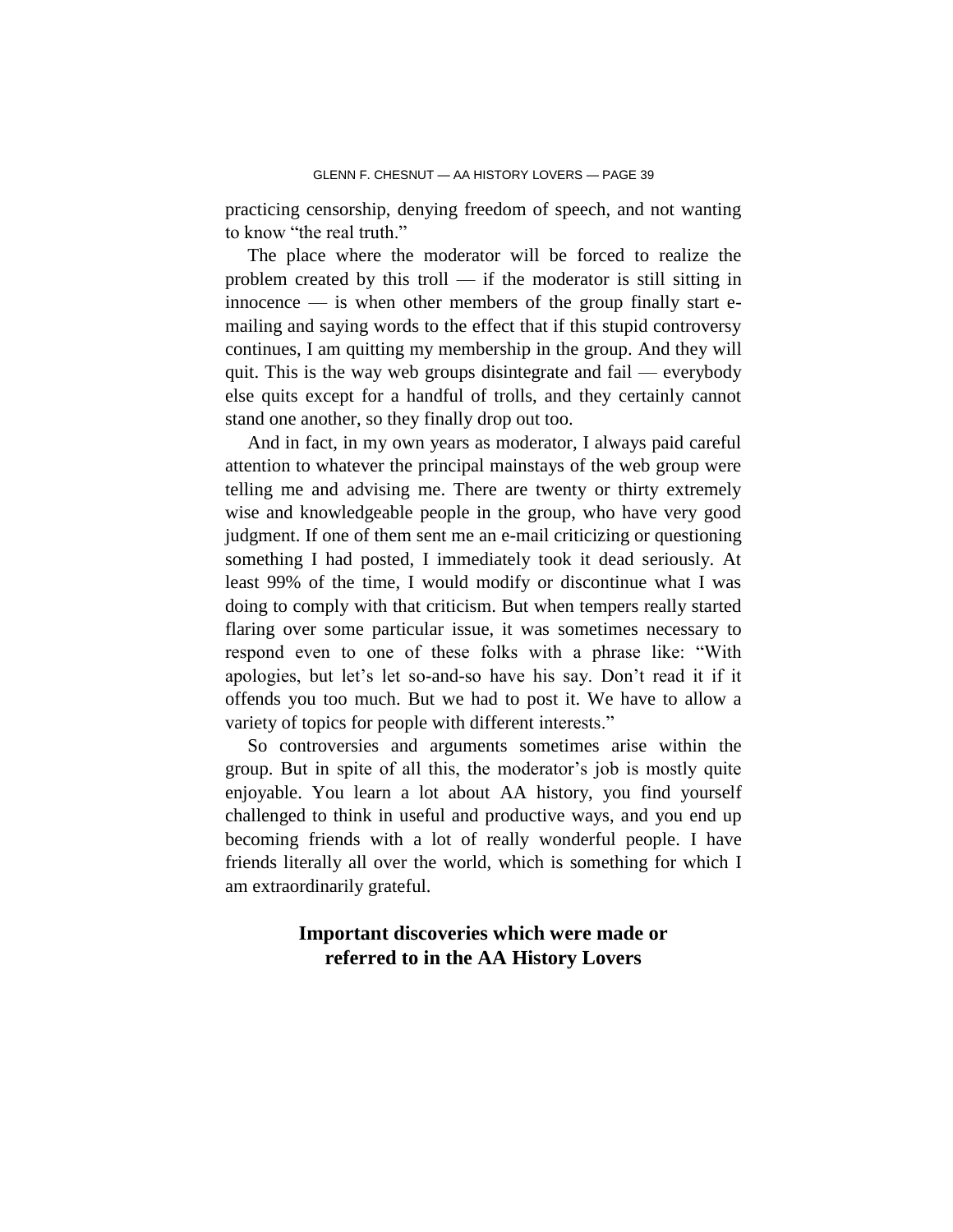There have been a number of important discoveries which were made in the course of discussions within the AA History Lovers. And one can usually count on some mention being made in an AAHL message when an important discovery is made outside the group.

To give one example, it was discussions within the group which brought about the discovery that Dr. Bob's last drink could not in fact have been on June 10, 1935 but had to have been about a week later, most probably on June 17, 1935.

The earliest discussions I remember seeing about the authorship of the quotation on page 568 of the Big Book appeared in the AAHL (this was the question as to whether it was actually Herbert Spencer who said those words). The article by Michael StGeorge which solved the problem originally appeared elsewhere but was talked about in detail in the AAHL (it was William Paley, not Herbert Spencer, who originally said those words, or pretty close to those very words).

The discovery that Rowland Hazard went to Carl Jung for psychoanalysis in 1926, not 1931, was independently made by two scholars, one an AAHL member and the other one not. But again, regular readers of the AAHL were apprised of these scholars' works as soon as they appeared.

Although it was just a brief note, AAHL Message 6026 announced triumphantly that "Dr. Howard has been found!" It was not a pseudonym as some AA historians had speculated. The man who made such useful comments on the multilith copy of the Big Book was an Adlerian psychiatrist in Montclair, New Jersey, named James Wainwright Howard, who is referred to in numerous documents from that period which come from outside of AA

And we could give numerous other examples. Also, when important new books or articles come out, there are usually notices posted on the AAHL.

The important thing to note is that people attempting to write a new history of Alcoholics Anonymous would be advised to make a careful study of the past AA History Lovers messages. It will help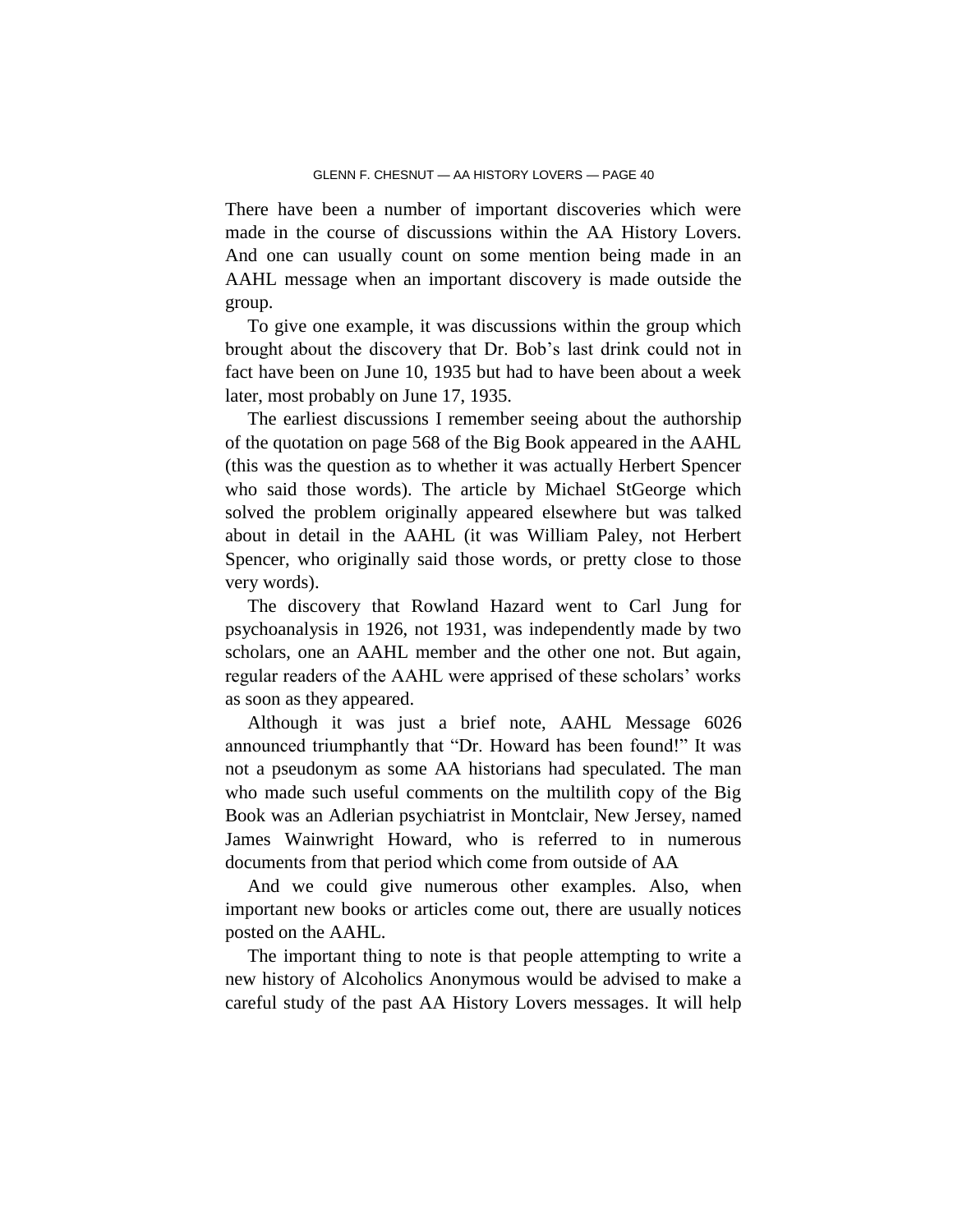keep them from making any number of mistakes and make sure their knowledge is up to date. It is one of the most dependable sources of completely accurate information about AA History to be found anywhere in the world.

### **Writing a new AA history: the importance of the AA History Lovers material**

And in that regard, the question has been asked, do we need to write a new book on AA history, and if so, what kind of book should it be, and who should write it?

There are different ways of asking this question. Ernie Kurtz, for example, has often lamented that his 1979 book, *Not-God: A History of Alcoholics Anonymous*, remains the primary scholarly text on the history of AA and has publically called for new historical studies on AA, perhaps in the form of a revised and corrected version of *Not-God*.

Others, thinking in less scholarly terms perhaps, have talked about the need for a second volume to take the story of AA in the book *Alcoholics Anonymous Comes of Age*, and carry it from 1955 down to the present. That would be a book that would look very different from a continuation of *Not-God*. Or perhaps the story of AA from 1955 to the present should look more like *Pass It On* or *Dr. Bob & the Good Oldtimers*. That would also be a very different kind of book.

But regardless of which of these very different models one is considering, I think it is very clear that the materials collected in the AA History Lovers would of necessity have to serve as one of the primary sources of information. It has changed the way we look even at the period from 1934 to 1955, in addition to all the material it has given us about the years following 1955.

A well-known AA figure named Robert G. "Bob" Pearson (Feb. 19, 1917 - Jan. 1, 2008) wrote a long, detailed history of AA down to 1985. The project finally died c. 1993, after it was submitted to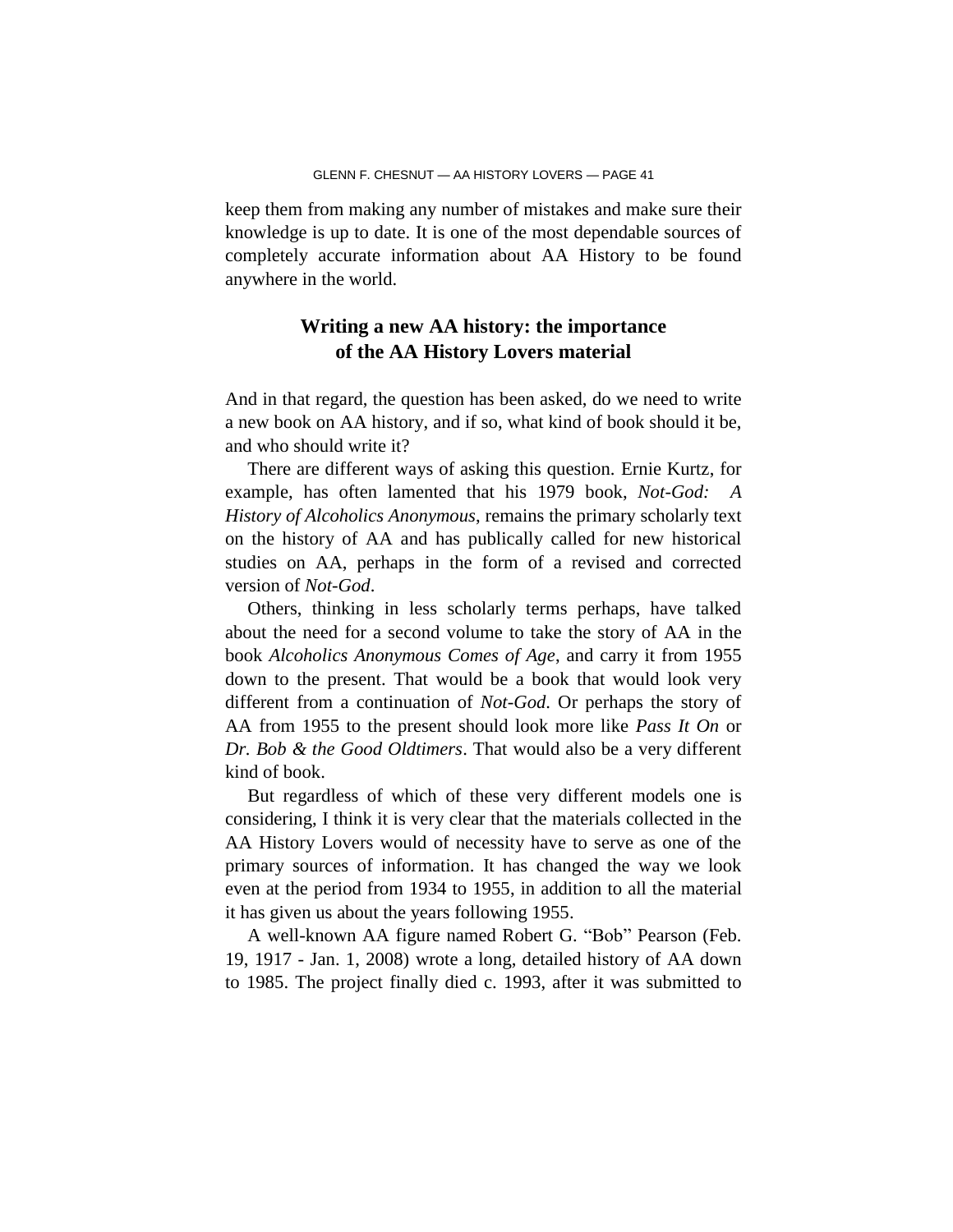the Trustees' Literature Committee, which rejected it. But copies of it have circulated privately among AA historians.

Bob Pearson joined AA in 1961, and eventually came to the New York General Service Office, where he worked for over twelve years. He was a director and trustee of the General Service Board for six years and the New York office's general manager for a decade. When he finally retired in 1986, the G.S.O. asked him to write a history, which gave more detail on the early period, and also continued the story down to AA's Fiftieth Anniversary in 1985.

(I would like to point out parenthetically that a good deal of this information about Bob comes from his obituary, which was published at the beginning of 2008 and gave not only his full name, including last name, but also a good deal of detail about his involvement in Alcoholics Anonymous. He and his family rejected any notion of mandatory posthumous anonymity, as totally contrary to the early AA tradition as it was actually practiced.)

Why was Bob Pearson's history rejected? What was wrong with it? The materials that raised the most objections at the time were the accounts of how the first AA groups were founded in various parts of the U.S. and Canada. By 1993, the rise of the Archival Movement had begun to produce good local AA history projects all over the U.S. and Canada, and as local AA historians began carrying out careful investigations in the old documents, and listening to tape recordings from the early period, and talking to the surviving old timers, it became clear that the material which Bob Pearson had assembled from the New York AA Archives was often quite wrong.

In Indiana for example, Bob's account of how AA got started in Evansville and Indianapolis in 1940 is basically accurate, but my own research showed that his story of how AA came to northern Indiana in 1943 is hopelessly garbled. Bob had unwisely chosen to rely on the research of a man named Dean L. Barnett, who tried to write a history of AA in Indiana in 1955, and sent a copy to the New York AA Archives, in which he completely confused what he had been told by the AA people in northern Indiana. And similar kinds of problems came up with Bob Pearson's account of how AA got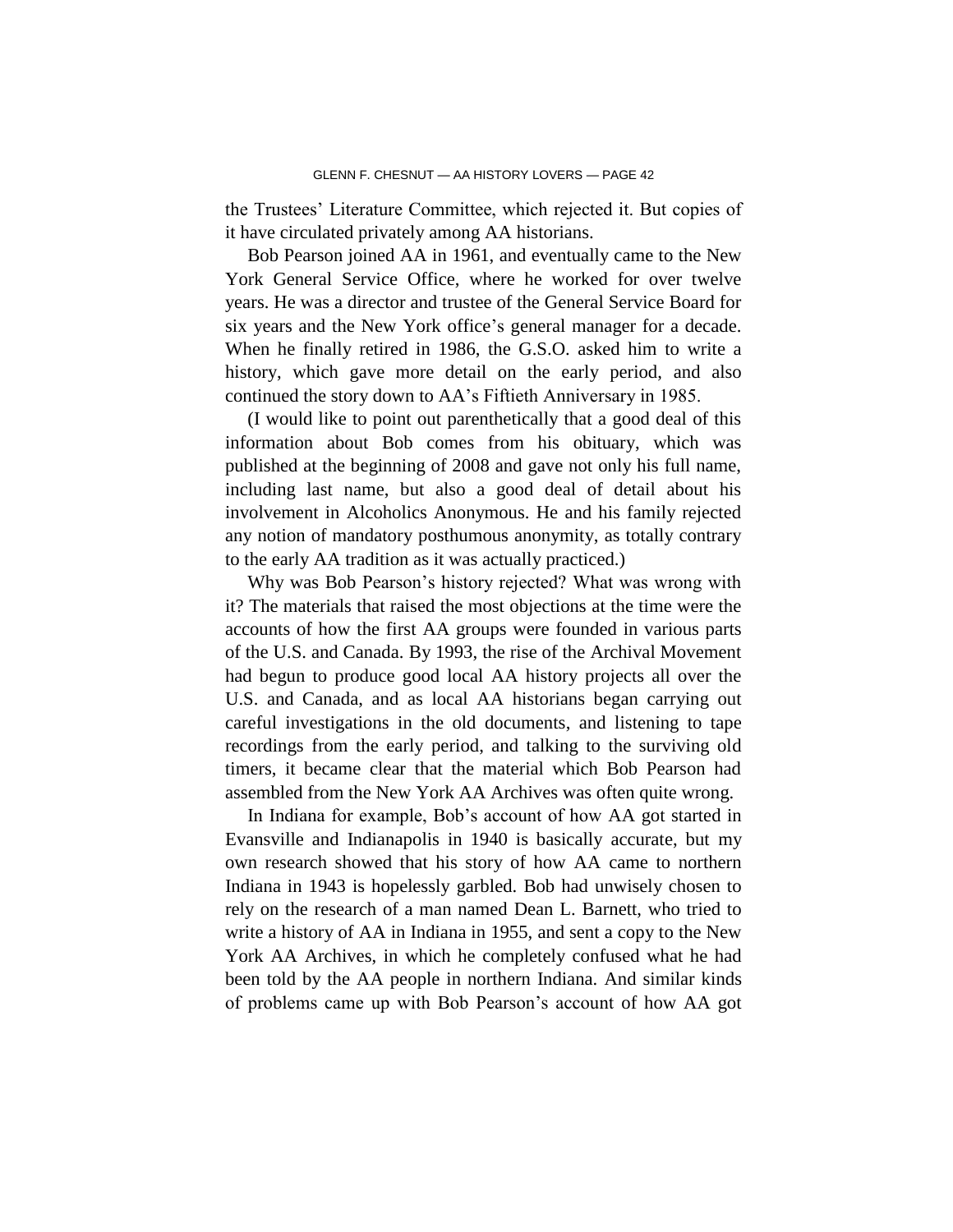started in Washington, D.C. (Nancy Olson told me that Bob had made the mistake of believing one very opinionated and egotistical old timer in Washington), and in many other places.

The AA History Lovers has made a beginning at posting accurate accounts of how the first AA groups were founded at a number of major locations. And local AA websites are starting to appear online in which good local histories are posted. To give some examples, Al W. has done good work on early Baltimore AA, and the Detroit AA intergroup has some good basic material up on how AA was started in their city. Don B., a Past Delegate from Chicago, has posted an excellent account of how AA began in Chicago on the Hindsfoot Foundation site.

We are not quite there yet — there are still states and provinces where we know almost nothing about the early days of  $AA$  — but we are getting closer to being able to write an accurate history of how AA spread across the U.S. and Canada. And we also have accurate accounts now of how AA was established in many major areas abroad, including England, Ireland, and Australia, and we're beginning to get more information on how AA was established in certain other areas, such as Mexico and India.

But there are other kinds of problems with Bob Pearson's history. The story of Clarence Snyder in Cleveland, for example, got only 600 words in that entire enormous book, with most of that short account in the form of a negative put-down of Clarence, in spite of the fact that there was a period during which he was one of the major AA figures in the United States, and a period during which the AA Orthodox Movement was a force to be contended with on the national level. Mitchell K. has done the necessary research work here, in *How It Worked: The Story of Clarence H. Snyder and the Early Days of Alcoholics Anonymous in Cleveland, Ohio*, but nobody in the New York AA headquarters who has talked about writing national AA history seems to have been willing to take advantage of Mitchell's treasure house of early AA lore.

As another example, Merton M. was at one point turning up fascinating material on early AA in New Jersey, which started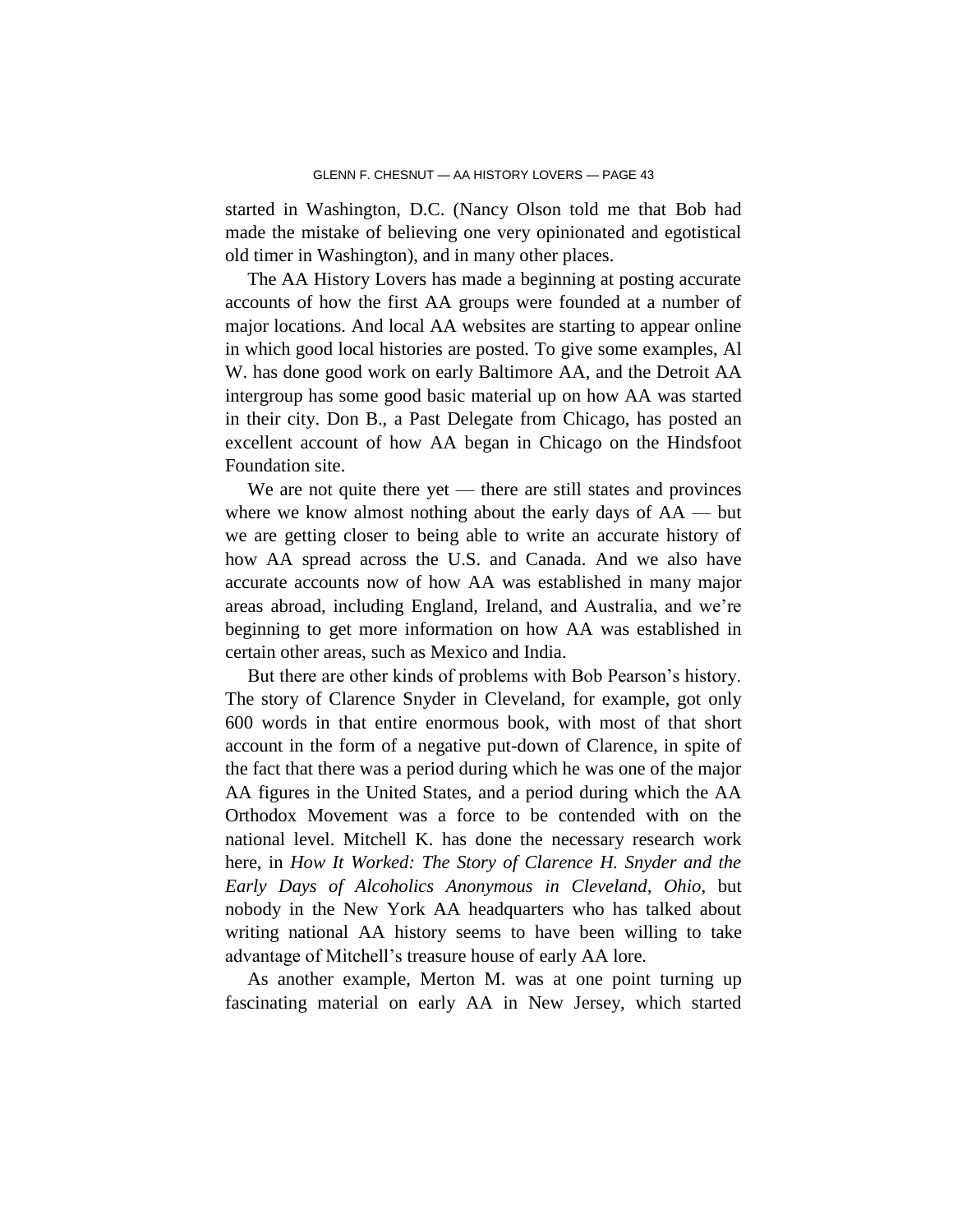changing our whole basic view of early AA in parts of the East Coast. He seems to have dropped out of the scene at this point, but my understanding is that copies of what he wrote are still around.

Any future history of AA from 1955 to 2000, if it is to be a respectable and competent history, will have to take into account both Mitchell K.'s work and Merton M.'s work. Otherwise, whatever is written will be just a joke. We cannot confine ourselves to only writing about people who remained popular with the folks who controlled the central AA headquarters in New York, nor can we refuse to mention people and events and facts in AA history which embarrassed the New York AA office.

And I have even more serious issues with Bob Pearson's history. The four most published AA authors are Bill Wilson, Richmond Walker, Ralph Pfau, and Ed Webster. But the so-called histories of AA in the United States which we have seen so far, are written for the most part as though there were only one AA author who ever wrote about the program or had any influence on the way AA people thought and worked their programs.

So even though the manuscript of Bob Pearson's history of AA is 600 pages long, it never gives any mention at all of Father Ralph Pfau or the Golden Books. Just from the standpoint of institutional history, there was one period in which Bill Wilson regarded Father Ralph as being as serious a threat to his own plans for AA as Clarence Snyder had ever been. Bob's history mentions Ed Webster's name once, but never says anything about him writing *The Little Red Book*, which Dr. Bob helped write, and which Dr. Bob clearly regarded as one of the best books on AA ever written. Richmond Walker's name is also never mentioned at all, and Bob's one reference to *Twenty-Four Hours a Day* — the second most important book in early AA history — writes it off condescendingly as too "religious."

Books on AA history like Bob Pearson's mention the Oxford Group, because Bill W. had the Rev. Sam Shoemaker speak at the AA International Convention in St. Louis in 1955, but totally fail to mention that by 1939, no purely Oxford Group literature was still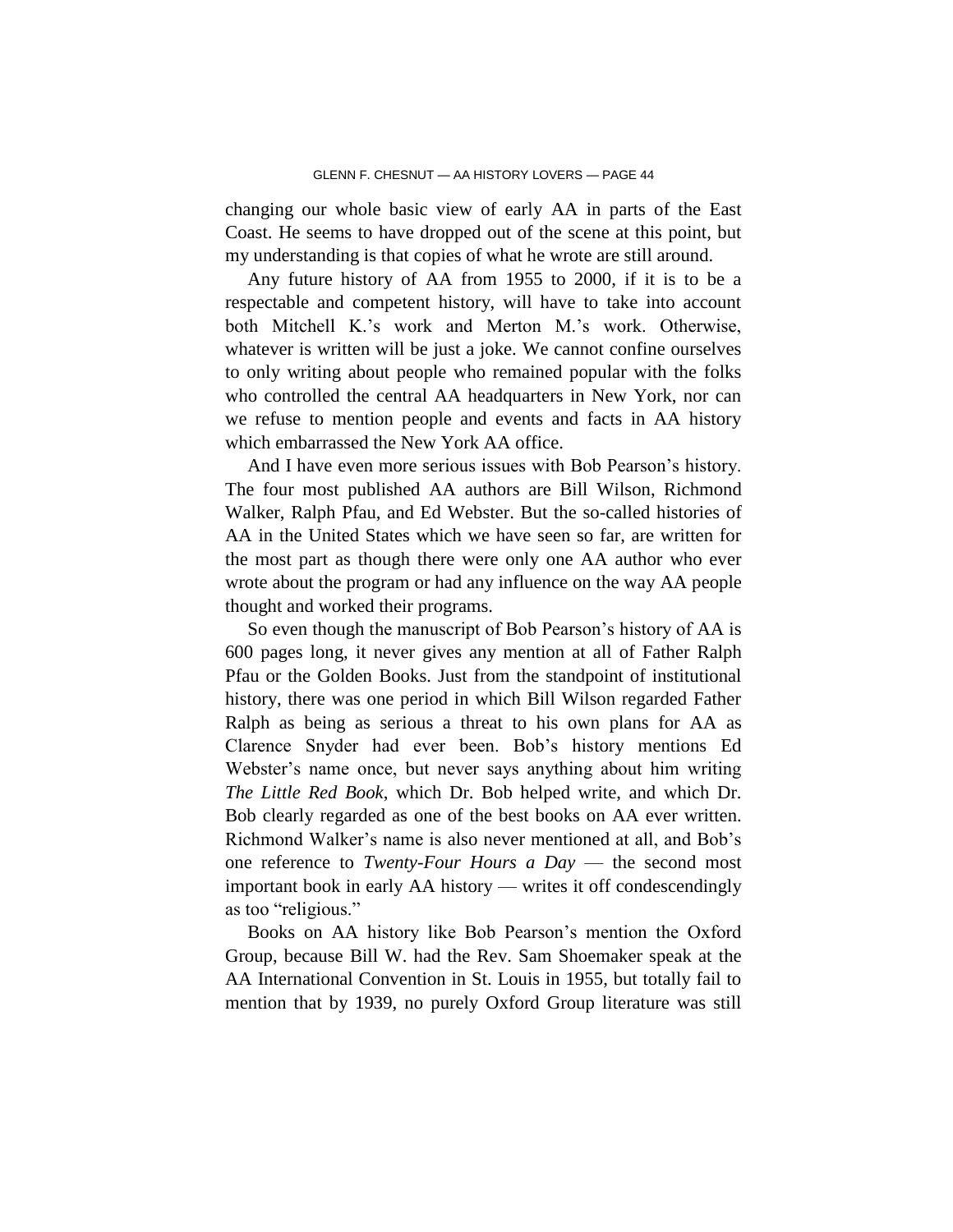being read in AA groups. (They were instead using and being strongly influenced by works like the Southern Methodist meditational book called *The Upper Room* which, with its mixture of old Anglo-Catholic piety and modern Protestant liberal rejection of born-again revivalism, represented a totally different kind of spirituality from what we see in the Oxford Group.) Histories of Bob Pearson's sort also fail to mention all the AA groups across the U.S. and Canada (including the Akron group and the groups in northern Indiana right next door to them) which were reading New Thought authors like Emmet Fox and James Allen. In South Bend, Indiana, in 1949, according to the AA *Grapevine*, the AA groups were even reading one of Fox's books where he taught the doctrine of reincarnation! Real AA in the 1940's — the period of its most rapid spread — was totally different from most of the common presentations of its history which are now in print.

Although — let us grant — Bill Swegan's book *The Psychology of Alcoholism* had not come out yet when Bob Pearson was writing his history, there is no serious study in Pearson's book of the atheistic, anti-religious, pro-psychological wing of early AA. And yet Pearson could have written at least a chapter on Jimmy Burwell and what he really taught, as opposed to the way Bill Wilson tended to distort his life story to make it appear more religiously oriented than it really was. And the minute AA historians start seriously digging in that area, my bet is that we are going to find a good deal more material about early non-religious and purely psychological interpretations of AA than some present day historians might expect. What about the way, for example, that so many of the Roman Catholics who were influential in AA, from Father Ralph Pfau to Father Ed Dowling, tried to work out syntheses between AA and the totally secular and non-theistic cognitive behavioral psychology of psychiatrist Dr. Abraham Low (1891–1954), a Polish Jew who came to Chicago and founded the self-help group called Recovery Inc.?

When people try to write about history, they are always tempted to talk about the people they like and admire and agree with, and ignore all the other people who played major roles in the story. But a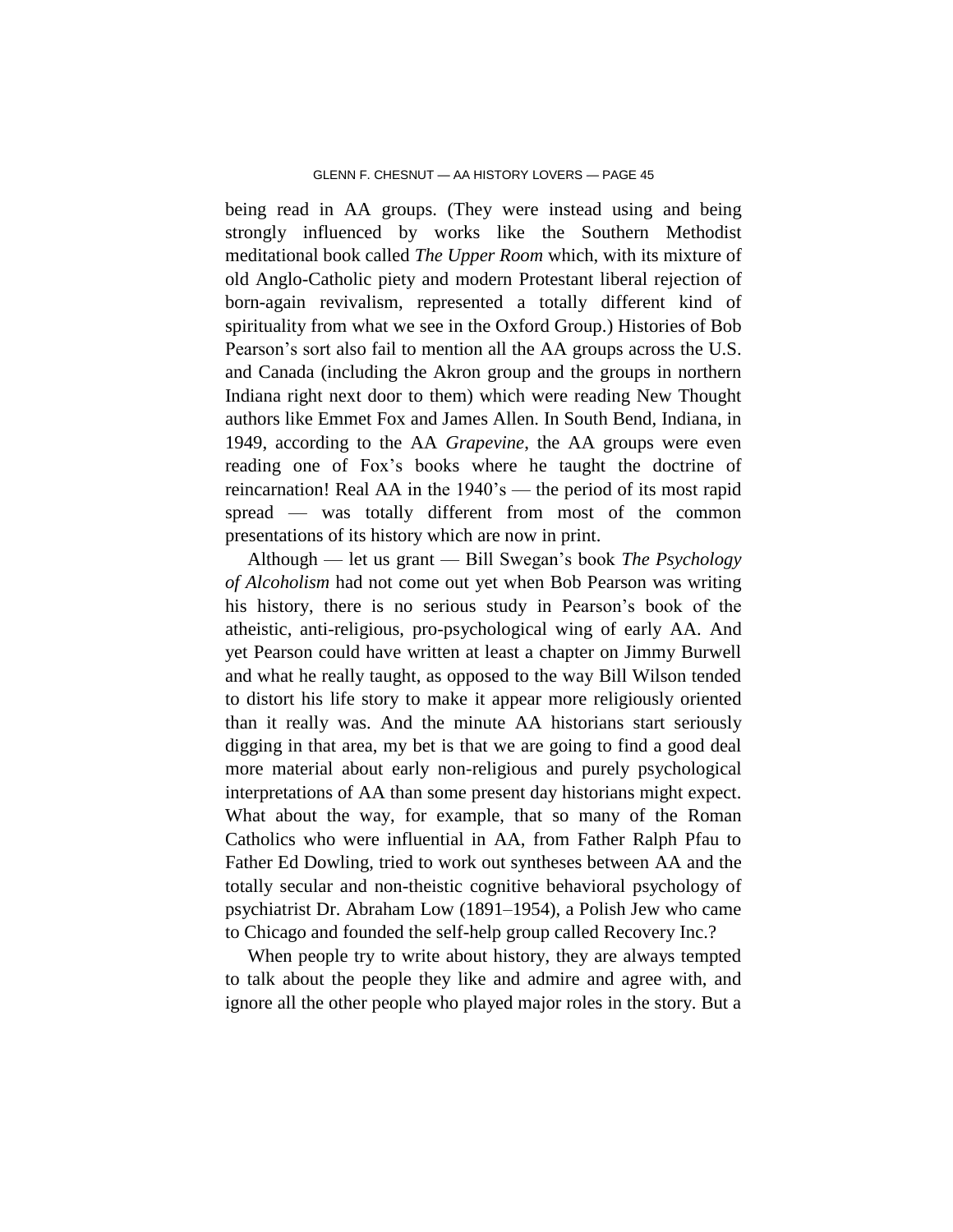good historian cannot do this. It totally distorts what really happened. We cannot take people like Jimmy Burwell (who was one of the AA founding figures in both Philadelphia and Baltimore) and Bill Swegan (who obtained a completely authenticated 50% recovery rate in the program he set up in San Antonio, Texas in the 1950's), along with all the people who attended both AA and Recovery Inc., and write them off disparagingly as people who "worshiped light bulbs and door knobs." That's a cheap shot, and not worthy of a real historian. Nobody in that wing of AA ever talked about worshiping light bulbs and door knobs — accusing them of that is the kind of rhetoric you use if you are running for political office in an uneducated area filled with ignorant poor people, who know no better and can be led down the garden path by any kind of politician's lie if you just repeat it enough times!

# **Real history has to be more than just institutional history**

One of the reasons why Bob Pearson left so much important material out of his history, was because he was writing mostly institutional history. And in the nineteenth century and earlier, that was one common genre of history writing, although that did not make it good history, even back then.

There was a time for example when histories of the Roman Catholic Church used to be written that way, as almost completely institutional history. At their worst, this kind of institutional Catholic history would give long lists of medieval popes, who would be praised if they made outlandish claims of papal power, including the ability to depose kings and emperors, and otherwise meddle in secular politics. It was assumed in these histories that the pope and a small handful of bureaucrats in Rome, wearing scarlet and purple robes, had the authority to decide what everyone else in the Catholic world was allowed to think and believe. Long lists were made of forbidden ideas which a good Catholic should never think, even in the privacy of his or her mind, and books which a good Catholic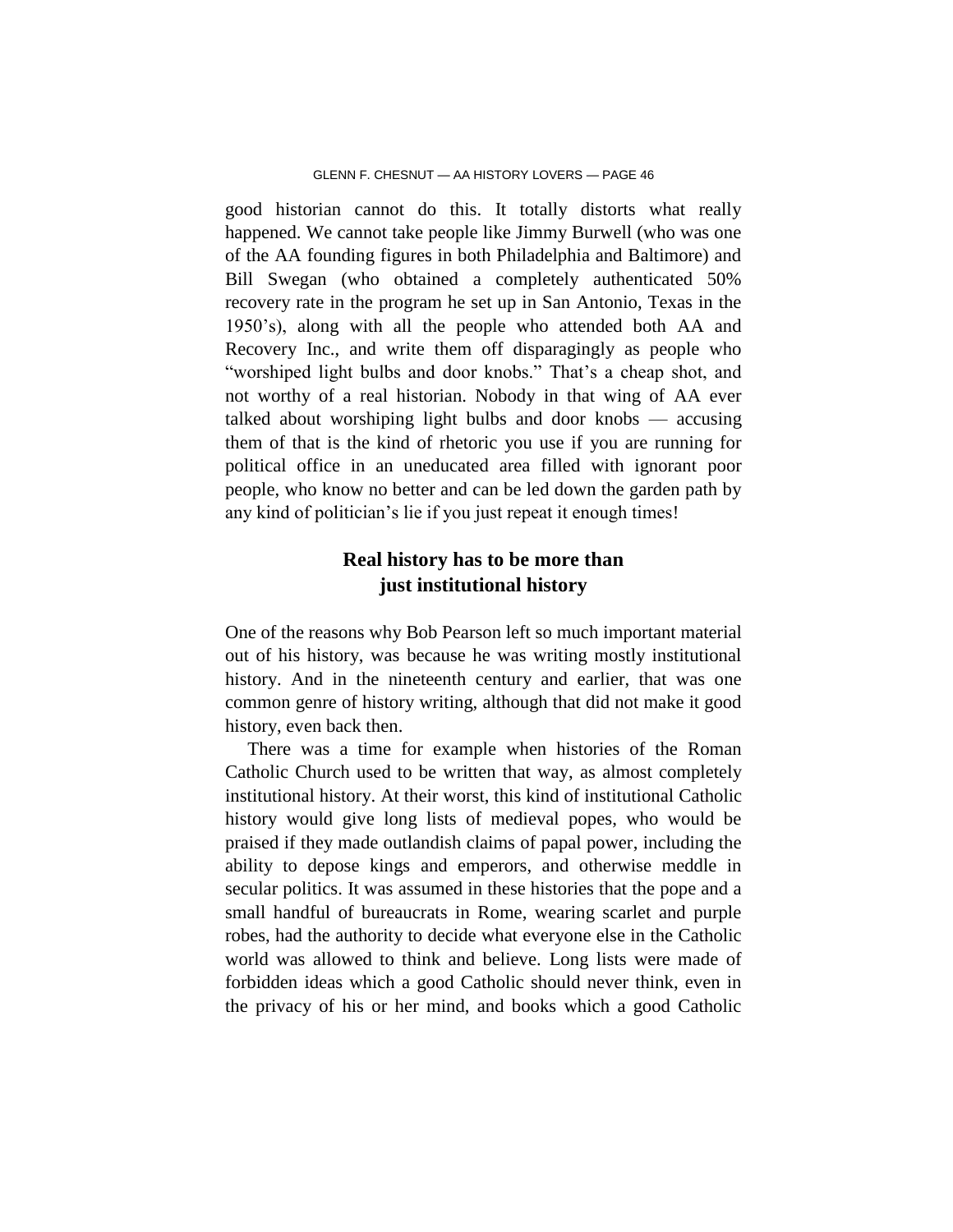should never read. All of this was done out of love of course, as they explained in their histories, to keep people from going astray and holding incorrect ideas — love which regretfully compelled them to a task in which they took no pleasure (or so they claimed), that of dragging the people who disobeyed them into their torture chambers and burning numerous men and women at the stake.

Now Bob Pearson certainly did not take it that far — although there is one faction within AA at this point which does seem to be committed to trying to exercise thought control over everybody else in AA and determine what they are and are not allowed to read by cruel law suits and completely destroying them financially if they disobey — but he did spend a large amount of his time talking about the development of the AA bureaucracy and the movement's governing machinery.

And there is a great irony here. Bob Pearson, in his heart, knew much better than that. At the 1986 General Service Conference, Bob gave what the 1986 Final Report called "a powerful and inspiring closing talk" titled "Our Greatest Danger: Rigidity." He said:

If you were to ask me what is the greatest danger facing AA today, I would have to answer the growing rigidity—the increasing demand for absolute answers to nit-picking questions; pressure for G.S.O. to 'enforce' our Traditions, screening alcoholics at closed meetings, prohibiting non-Conference approved literature, i.e., 'banning books,' laying more and more rules on groups and members. And in this trend toward rigidity, we are drifting farther and farther away from our co-founders. Bill, in particular, must be spinning in his grave, for he was perhaps the most permissive person I ever met. One of his favorite sayings was "Every group has the right to be wrong."

Bob said it, and said it beautifully, but then was so mesmerized by his years of working for the General Service Office, that he failed to practice in his historical writing what he knew in his heart was a better way of understanding the AA movement.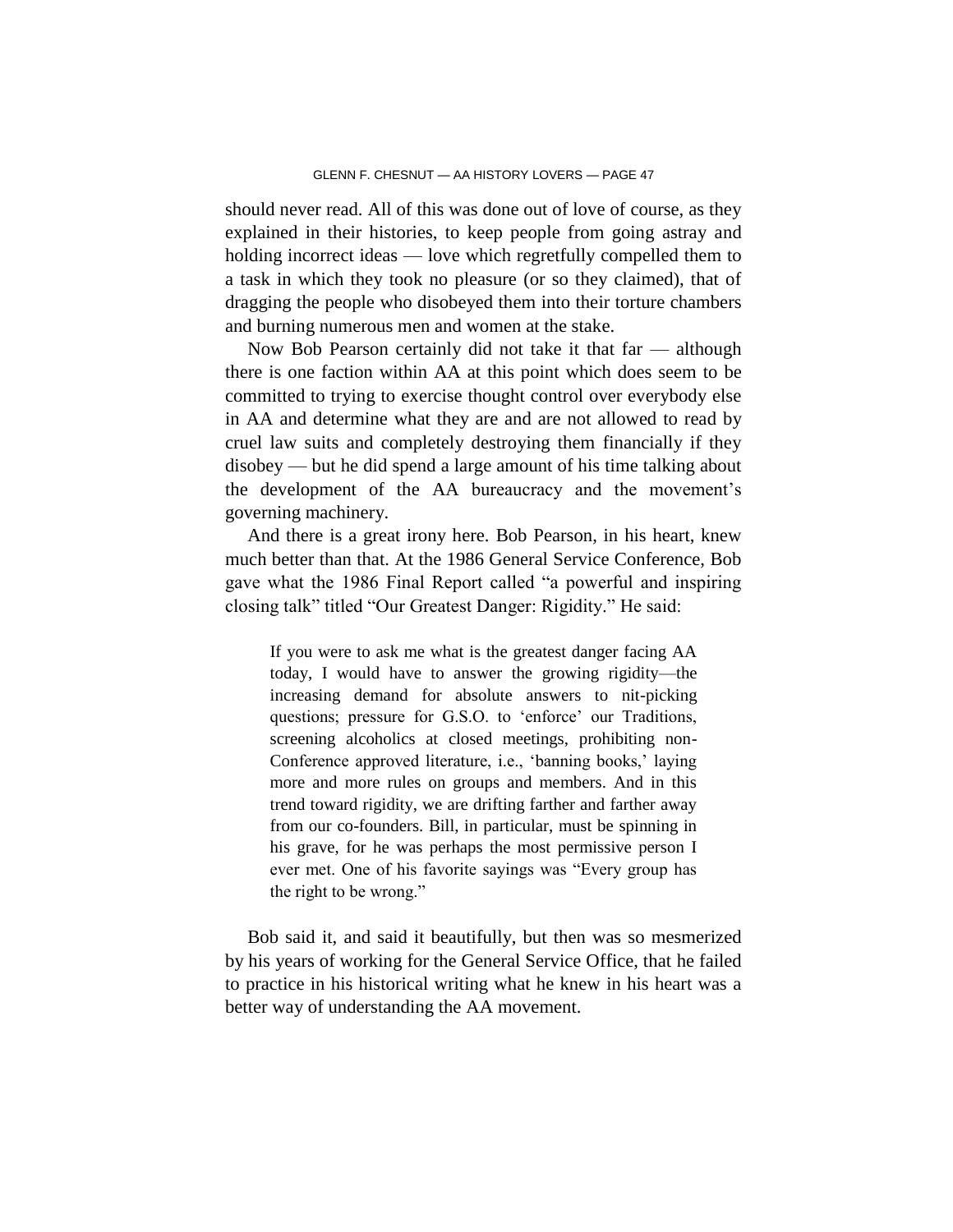### **A multivolume history**

I think that part of the problem is that too many AA historians are still thinking too small. They have not yet fully grasped what a sweeping and earthshaking movement the twelve-step program has turned into. There is no way one can adequately tell the tale of something this big and epochal in a single volume.

I believe that we could better use as a model such famous works as *The Cambridge Ancient History*, where the first edition (1924- 1939) was twelve volumes long. And *The Cambridge Medieval History* (1911) was eight volumes in length.

Since no one historian could know *all* about *all* of ancient history (which covers around 3,500 years from the invention of writing to the fall of the western Roman empire), and since no one historian could know *all* about *all* of medieval European history (which covers well over a thousand years) individual scholars were assigned to write anywhere from one to several chapters in each volume, dealing with a part of history in which they were in fact experts.

In the case of a multivolume AA history, some of the divisions might be topical rather than chronological, of course. They could include such subjects as:

Women in early AA

Important Roman Catholic figures in AA history, including Fr. Ed Dowling S.J., Sister Ignatia, Fr. Ralph Pfau, Fr. Joseph Martin (of Chalk Talk fame), Fr. John C. Ford S.J., Dr. Austin Ripley M.D. (founder of Guest House), and (in his role as a Catholic thinker) Dr. Ernest Kurtz

The influence of various psychological theories on AA, including William James's ideas on the psychology of religious experience, Jungian thought, other neo-Freudian systems (Alfred Adler, Karen Horney, Erik Erikson, etc. and their influence on AA via figures like E. M. Jellinek, William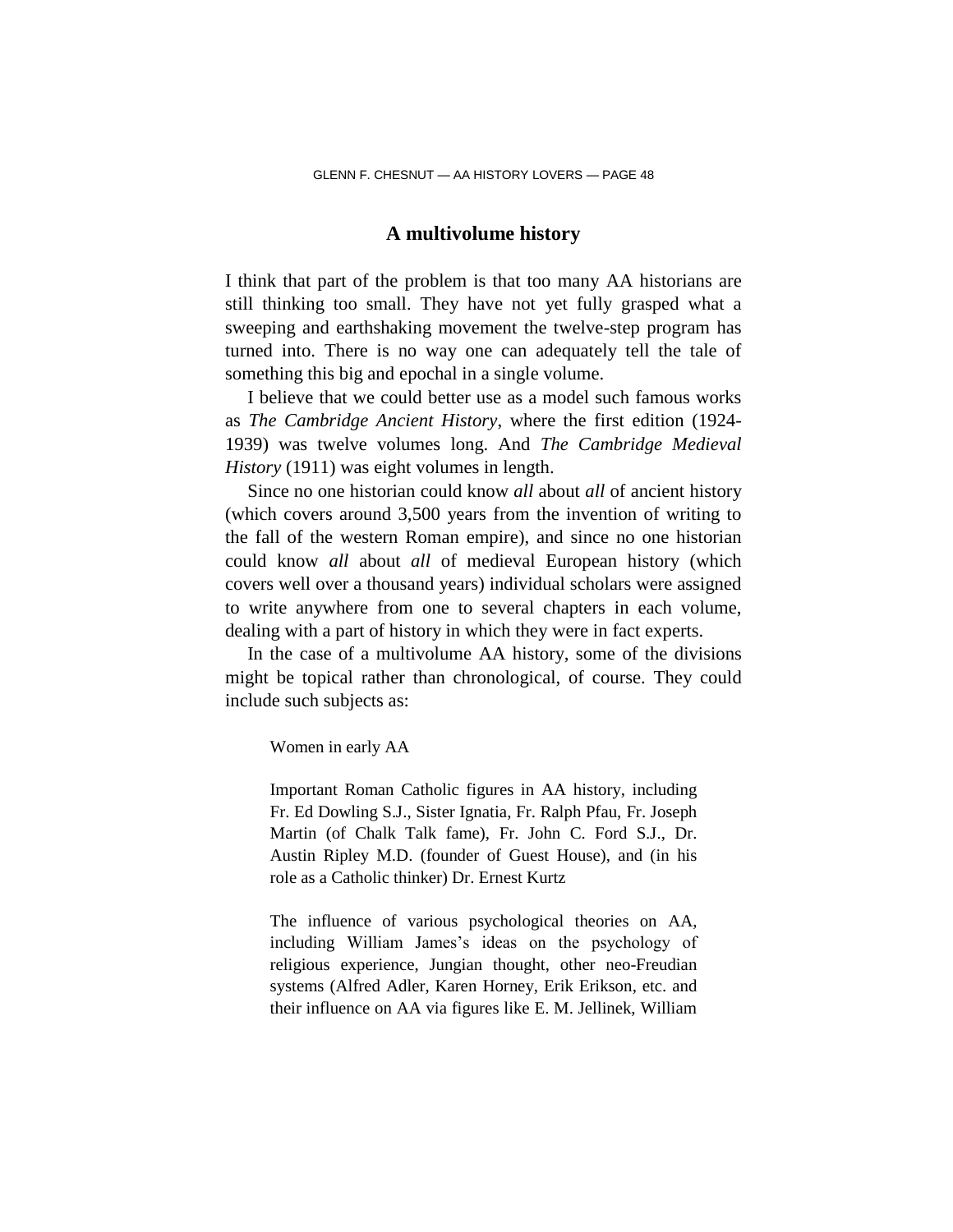E. Swegan, and Kenneth G. Merrill), Abraham Low's early cognitive behavioral method, the use of suggestion and autosuggestion (a cognitive behavioral technique borrowed by AA author Richmond Walker from the Emmanuel Movement in Boston where he lived), and so on

Black people in AA

The development of AA prison groups

The growth of Spanish-language AA groups in the United **States** 

Attempts to reach out more effectively to Native Americans in AA

The influence of various kinds of Transcendentalism on early AA spirituality, including the New England Transcendentalists (Emerson, Thoreau, etc. via AA's New England roots), Richard Maurice Bucke's *Cosmic Consciousness*, Aldous Huxley's *The Perennial Philosophy*, and New Thought authors like Emmet Fox and James Allen

Atheism and skepticism in AA, from Jimmy Burwell at the beginning to modern authors like Annette R. Smith, Ph.D., the California sociologist who wrote *The Social World of Alcoholics Anonymous: How It Works* (2007) and explained how identification with a social group (all by itself, without having to bring any kind of God into the equation) can produce radically changed values and behavior

The development of AA club houses as ways of skirting around the prohibition against AA groups owning property

The use of self-publishing and AA-oriented publishers to print AA-related material (and the advantages and disadvantages of having to publish books in this fashion)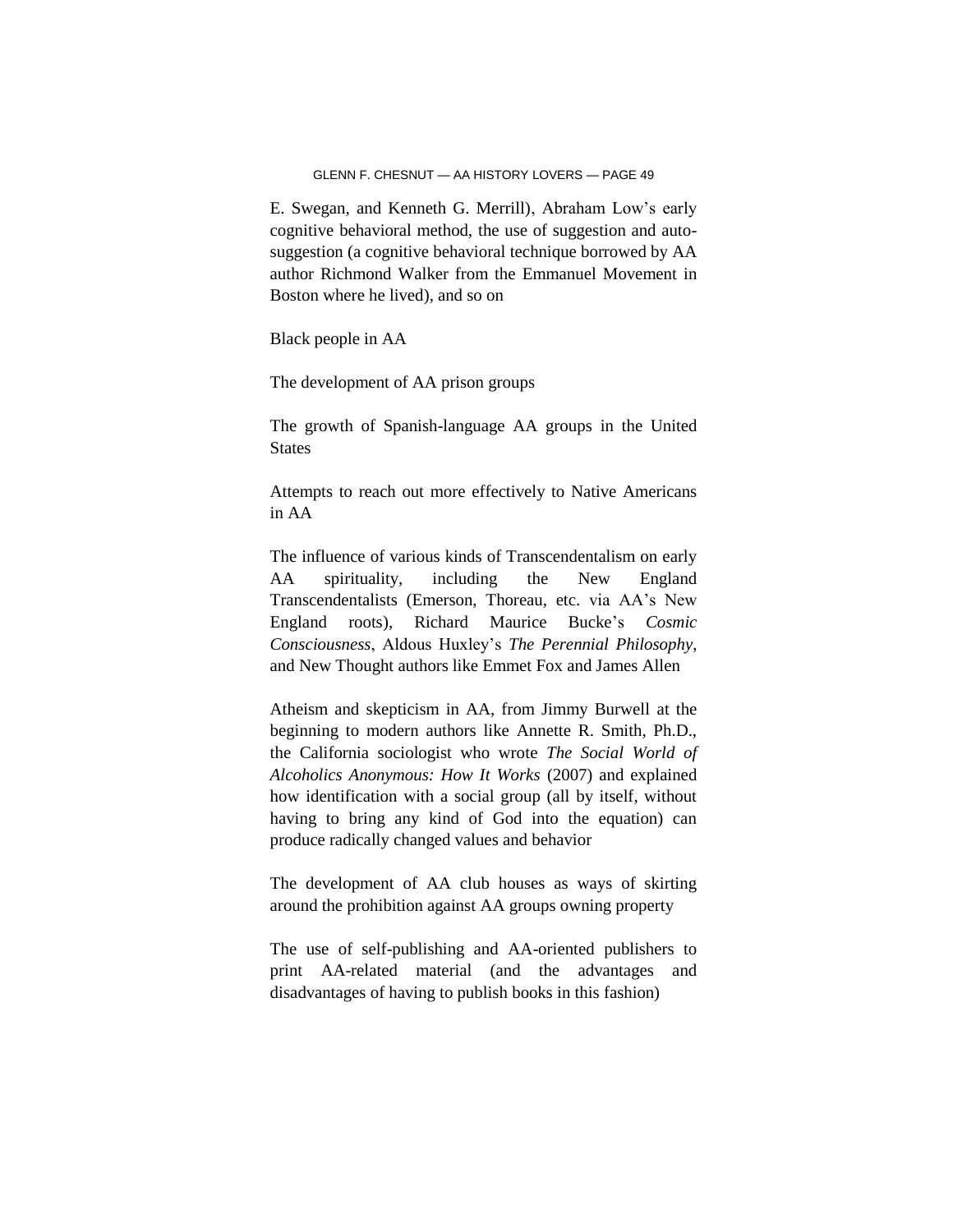### **AA at the turning point**

AA is at a major turning point right now. In the 1980's, we saw the rise of a new legalistic and authoritarian mentality in some AA circles. These people wanted to turn AA into a cult, with hundreds of mechanical rules about how AA meetings had to be run, and the precise words one had to use for dozens of rote phrases. They wanted to turn the meeting of the Delegates in New York into a censorship body which would tell all the AA members in the world what books they could and could not read in their meetings.

Then in the 1990's, we saw what was going to turn into a counter-force, I believe: the rise of the Archival Movement, which realized deep in its soul that the true heart of AA lay not in lists of hundreds of mechanical rules, but in the continually new insights we could gain by immersing ourselves in the living experience of the AA old timers who created *our historic heritage*. Preserving and passing on our historic heritage, and doing our best to make it come alive again, is our best defense against the authoritarian straitjacket of the legalists. This is because the AA movement in its youth represented the best of the spirit of the Enlightenment — the triumph of creativity and freedom of belief and the spirit of individual autonomy over the old dead forces of legalism and authoritarianism and obscurantism. As we immerse ourselves in the world of early AA, and allow ourselves to truly be liberated by their bold spirits, we find ourselves in like manner gradually gaining the courage to be free.

On June 17, 2006, Ernie Kurtz sent me an e-mail in which he said:

I believe that the variety of AA meetings and approaches is one of the fellowship's great glories and a large aspect of its success .... If I had another book in me, it would be on *The Varieties of the Alcoholics Anonymous Experience*, with ... a profound bow to William James.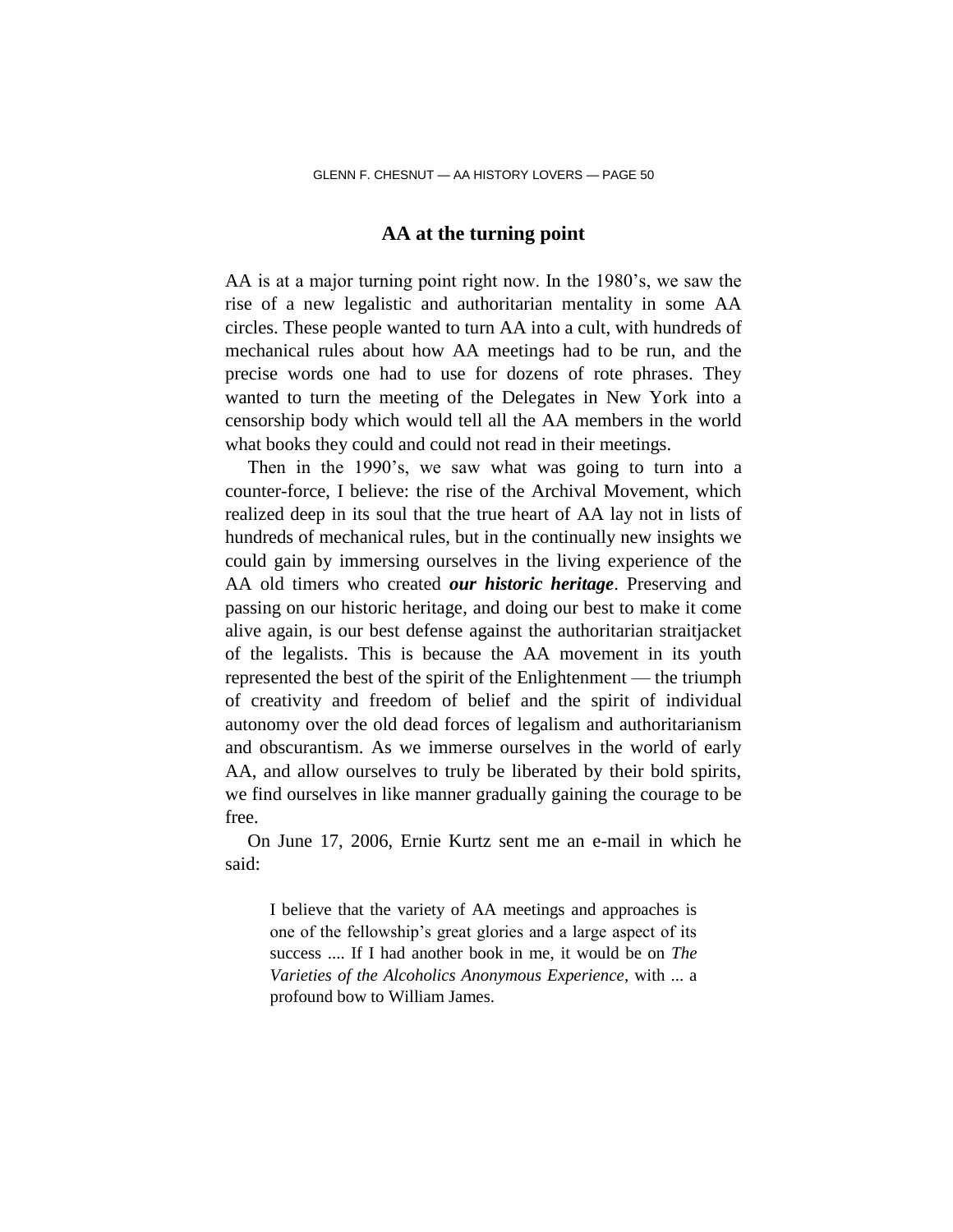What did William James teach us? That there is no one way of saving people's souls which will work for everybody, because people have different personalities and are caught in different kinds of life situations. A true study of our AA *historic heritage* shows us likewise that there is a wide variety of different ways of setting up AA meetings and teaching the program.

We also, as I referred to before, need to stop drawing up ever longer and longer lists of hundreds of mechanical rules and conference decisions, and instead go back to the old principle of English Common Law, which says that the broad outlines of historical legal precedent are far more important than the precise wording of recent legislation and legal definitions. If we do that, we will be able to keep AA flexible and adaptive. Because early AA was above all flexible and adaptive and creative, and it did not tie men's and women's hands with narrow and restrictive regulations.

*The Varieties of Early AA Experience* would be an excellent title to give to a serious modern book on the history of AA. But however we title it, it must tell the stories of the good old timers. As Ernie Kurtz also said in that e-mail:

I have learned over the years that AA seems to work by stories, and its own story is one of the greatest, and I continually marvel and am grateful that AA's Higher Power ... chose me to help tell its story.

We who are archivists and historians are the guardians of AA's Historic Heritage. We must continue the work of telling the stories — the concrete human stories — which are the earthen vessels from which the treasures of the divine grace are poured out for all those who thirst for healing and redemption.

# **The impact of AA on twentieth century American culture**

At least in the field of U.S. history, the AA movement has had an enormous impact on the twentieth century. American historians are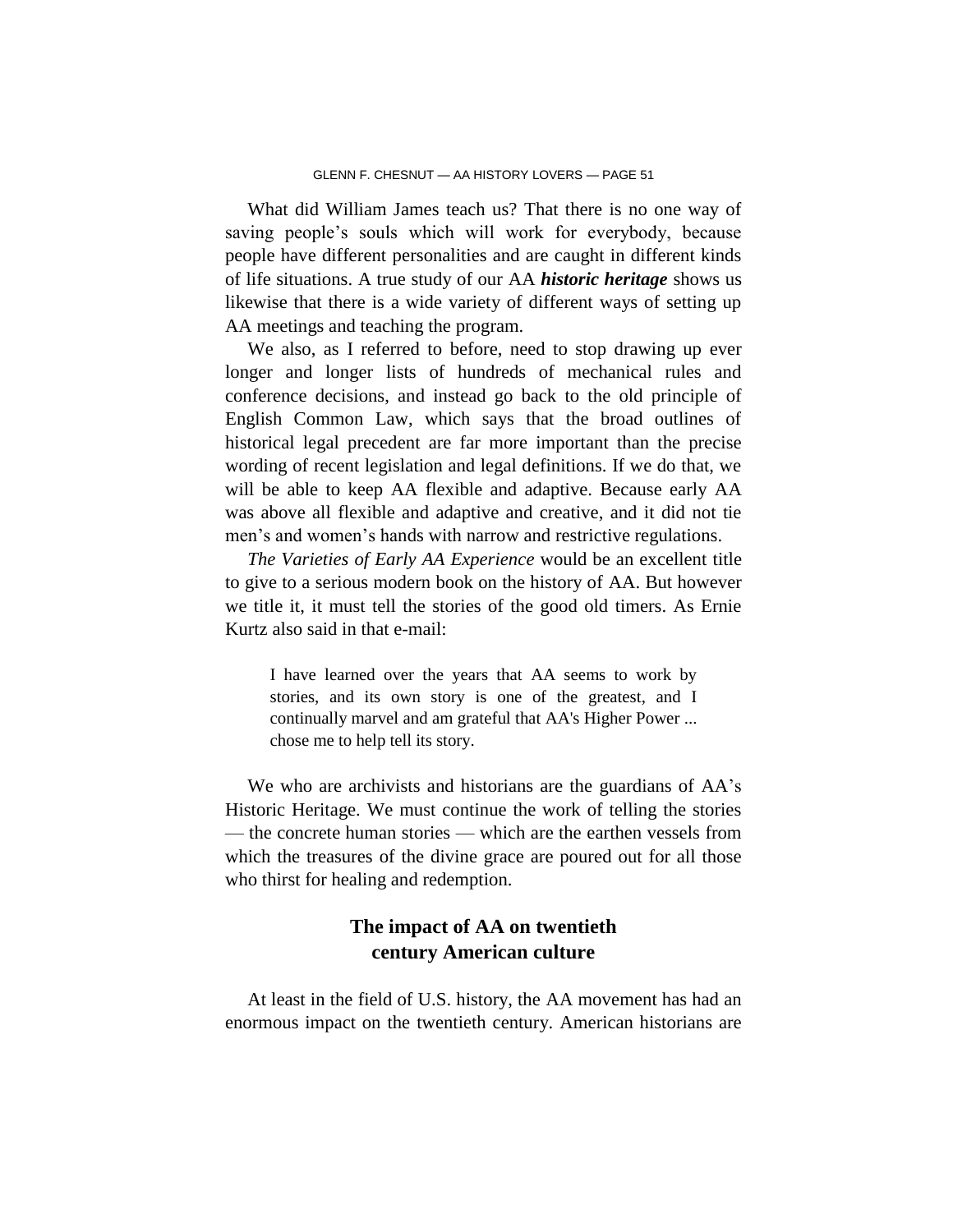only slowly starting to acknowledge that fact. But if I might draw a parallel, almost any American historian would tell you right away that the evangelical movement and frontier revivalism so permeated American ideas and culture during the eighteenth and nineteenth century, that there is no way of talking about American culture during those two centuries without discussing some of its effects. And there are many historians of ideas who argue that even today, it is impossible to fully understand many American attitudes, held even among those who do not think of themselves as religious at all, without studying that earlier world of revival sermons and faithbased emotional conversion experiences.

My position is that I think it has now become obvious that the twelve step movement has played a similar shaping role on the twentieth century. That is, the twelve step movement and the spread of its small group meetings has been to the twentieth century what the evangelical movement and frontier revivalism was to the eighteenth and nineteenth centuries.

One of the most insightful works on this subject has been Professor Trysh Travis's book, *The Language of the Heart: A Cultural History of the Recovery Movement from Alcoholics Anonymous to Oprah Winfrey* (2009). At least in the United States, to understand parts of today's world you have to understand all the references to twelve-step language and all the assumptions about the necessity of making amends and so on.

It would be interesting to see studies made to see if the twelvestep movement has had a similar impact on other English-speaking countries, including Canada, the U.K., Ireland, Australia, and New Zealand. And what about countries like Mexico, where AA has been developing a larger and larger presence? And the Scandinavian countries, and the French-speaking and German-speaking parts of Europe? And even further abroad, what about countries like Russia and India? I do not know what the results would be if studies of that sort were made. Part of the problem is that frontier revivals are noisy and public, while AA groups are deliberately quiet, anonymous, and creep into a new area as discreetly as possible. Nobody fully realizes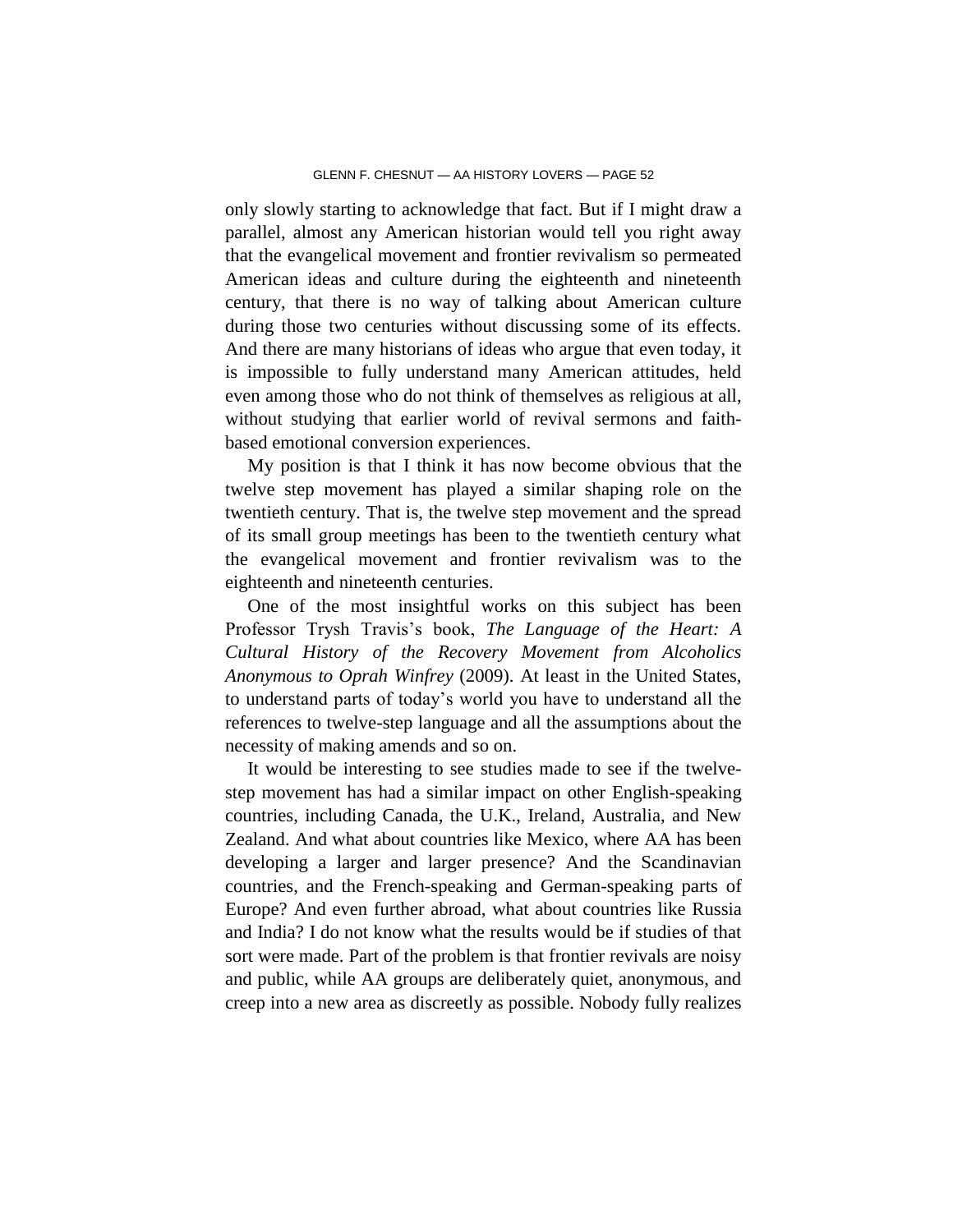how many of them there are, even after they find themselves unconsciously using twelve-step technical terms themselves and making twelve-step assumptions about the proper path to healing addictions and achieving a higher spiritual state.

Why did the twelve-step program start having such a powerful influence? It provided ways of talking about spirituality in the twentieth-century world — a new world of thought built on new kinds of psychological explanations and discoveries like quantum physics and the uncertainty principle — which enabled people to simply bypass most of the problems that were tearing the traditional religions apart.

And AA principles do not require us to defend stories about the Red Sea parting or people walking on water. They do not require us to hem and haw about exactly when the universe was created and when dinosaurs walked the earth. This in itself makes the whole business of talking about spirituality so much easier!

Instead, AA spirituality asks us to put everything to the proof by trying it for ourselves. Can practicing prayer and meditation improve my life? I am asked to simply try some particular way of doing this — whatever method seems most congenial to me — and then see what happens. Can doing a thorough fourth step free my mind from a good deal of fear and resentment? Again I am asked simply to try it and see what happens. What kind of concept of a higher power works best? People who come into the program are asked to try some concept that makes sense to them, and then if it does not work very well, change it and adjust it until they find what does work best for them. Everything is to be put to the pragmatic test in their own lives. No one can argue with success when they have experienced it firsthand.

Bob Pearson, at the 1986 General Service Conference where he talked about rigidity as our gravest danger, said at the end of his talk:

At the 1970 International Convention in Miami, I was in the audience on that Sunday morning when Bill made his brief last public appearance. He was too ill to take his scheduled part in any other convention event, but now, unannounced, on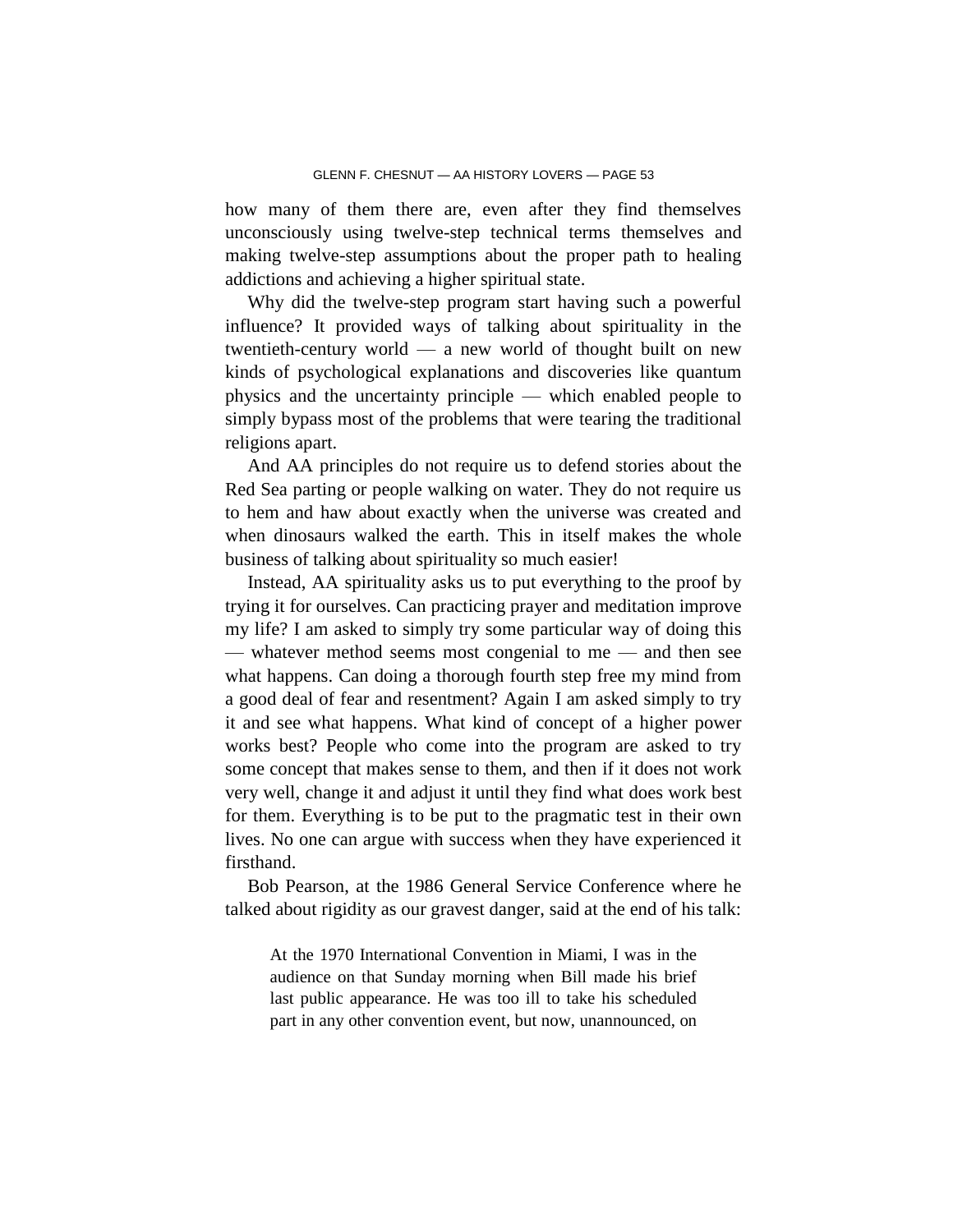Sunday morning, he was wheeled up from the back of the stage in a wheelchair, attached with tubes to an oxygen tank. Wearing a ridiculous bright-orange, host committee blazer, he heaved his angular body to his feet and grasped the podium — and all pandemonium broke loose. I thought the thunderous applause and cheering would never stop, tears streaming down every cheek. Finally, in a firm voice, like his old self, Bill spoke a few gracious sentences about the huge crowd, the outpouring of love, and the many overseas members there, ending (as I remember) with these words: "As I look over this crowd, I know that Alcoholics Anonymous will live a thousand years — if it is God's will."

I think that in a prophetic moment, Bill Wilson glimpsed the onward march of the centuries and realized that the fundamental teachings of Alcoholics Anonymous were going to become one of the greatest gifts given to the human race, and that they were going to continue to help people in countless ways for many centuries to come.

So to sum it all up, I think that AA is far more important that most of us have even dared to believe. And this is the point in time when we have to do all that we can to preserve as much early AA history as we can, because the last of the men and women who knew the original AA people are dying. No subsequent generation will have the opportunity which we have been given to have a few knowledgeable people still around who can look at our historical writings and warn us when we go astray, and say, "No, that's not it, I was there when it was going on, and that's not what it was like at all."

It's a big task which God has given us. But we in AA history and archives are trying our best to carry out the very special job which our generation has been assigned. I pray only that we may put our whole hearts into it, and that if God be willing, he may use our work as a vehicle to spread his saving grace to the world through many years to come.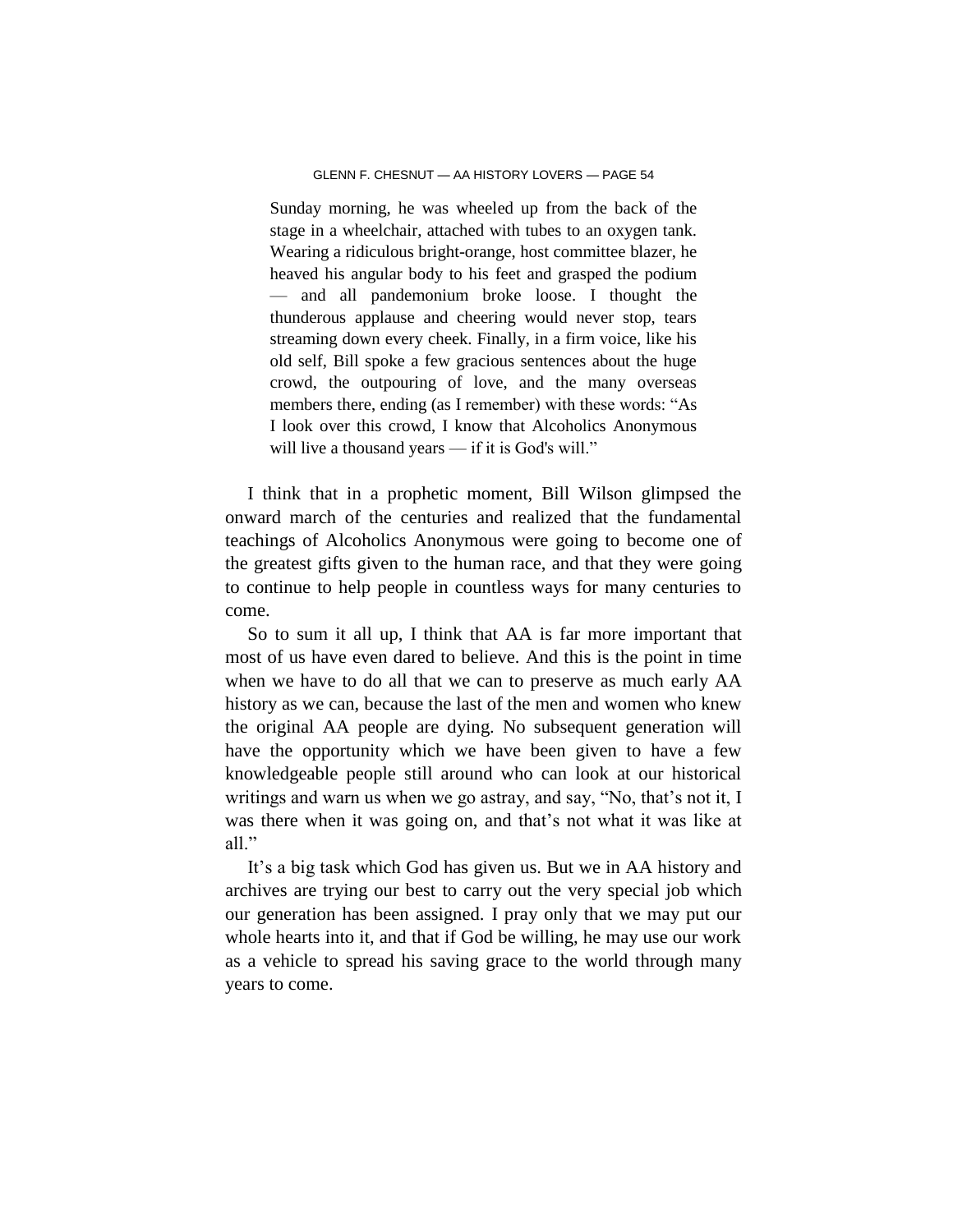### **An extended note: how the principle of anonymity has been applied in this account**

———————————————————————

One of the thorny problems with writing the history of the AA History Lovers was the issue of anonymity. With respect to wellknown AA figures who are now dead, I followed the same practice which Nancy Olson, Ernie Kurtz, and I worked out for the AA History Lovers. I talk about this in much more detail about halfway through this article, when discussing AA History Lovers guidelines nos. 19 and 20. But to explain it briefly, I follow the old time AA rule, which in practice meant that once an AA member was dead, it was all right to give that person's full name when writing about that individual's AA activities, and to display photographs of that person's face. So in the material which follows, I had no hesitation in giving the full names of long dead early AA members like Hank Parkhurst, Jimmy Burwell, Mrs. Marty Mann, Clarence Snyder, Richmond Walker, Father Ralph Pfau, Ed Webster, Father Joseph Martin, Father John C. Ford, Austin Ripley, Senator Harold Hughes, Kenneth G. Merrill, and Dean L. Barnett. This is the practice still followed today by the overwhelming majority of the people who write the major books on AA history.

I gave the full names for three AA figures who have died only recently: Bob Pearson because his newspaper obituary spoke freely and in detail about his AA activities, Bill Swegan because I promised him before his death that I would re-issue his book with his full name on it after he had died (Bill, who got sober in 1948, felt very strongly that the old AA practice ought to be maintained), and Nancy Olson because I knew that this was the way she too interpreted AA principles (and also because she gives her full name on the cover of the book she wrote).

In the case of AA historians and scholars who have written major books and articles in which they gave their full names, I have also given their full names. It would be silly to do otherwise—if you know the title of the book or article they wrote, you can go to the internet and find their last names instantly. This would include people like Ernest Kurtz, William L. White, Fiona Dodd, Bill Pittman, Charlie Bishop, Jr., Sally Brown, David R. Brown,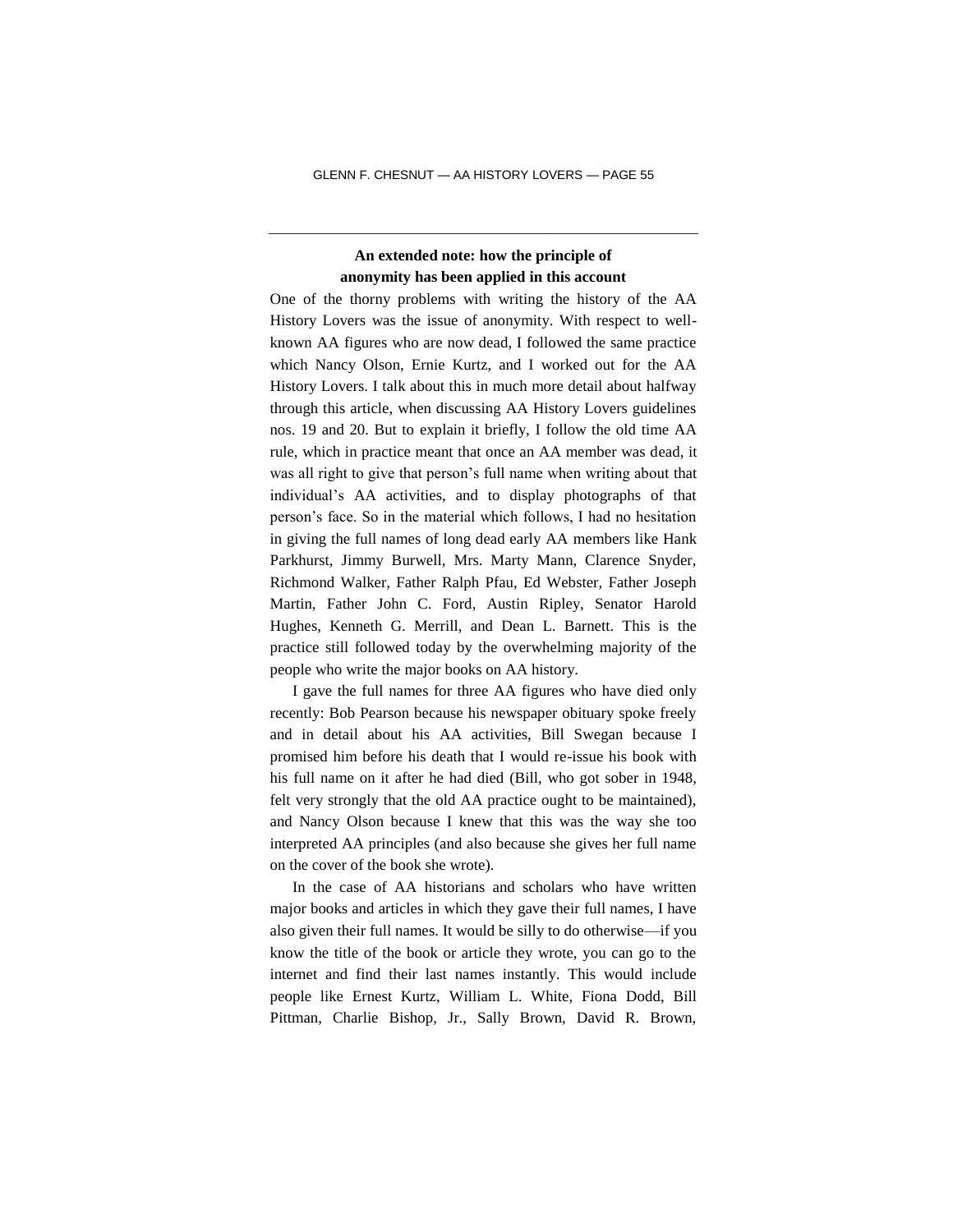William G. Borchert, Joan Zieger, Audrey Borden, Tom White, Leslie B. Cole, and Michael StGeorge. Are these people AA members? They never proclaim themselves as such anywhere in print, and frankly, with some of them, I do not know myself. It does not matter. The overwhelming majority of people who have written about alcoholism and its treatment are not AA members, and in my own reading, it seems to me that the majority even of people who have written books about the history and interpretation of Alcoholics Anonymous itself are not AA members. I know that Dr. Trysh Travis and Dr. Annette R. Smith (both of whom I refer to in this article) are not AA members.

In the case of people who have consistently avoided using their last names in the books or plays or other research works which they have published, I have respected their wishes and their principles, for example Mitchell K., Arthur S., Jared L., Jackie B., Don B., and Merton M.

Mel Barger gives his last initial only on the title page of some of his books, but he gives his full name in some of the other books he has written, and regularly gives his last name in public contexts such as his internet sites. The question of what to do here required a judgment call, but I decided it was necessary to give his full name in this article as well, so that people could more easily check out all that he has written and all that we know about him as one of the most prominent second generation authors writing about AA history. Also I know that Mel strongly disagrees with that extreme wing of the AA movement which wishes to remove all last names from books published on AA history.

In the case of Gail L. in Akron, I have left her last name out of this account, because I know that she prefers to keep a low profile and attempts to live a life of humility at all times, in keeping with the true spirit of the anonymity principle: as Bill Wilson explained in *Twelve Steps and Twelve Traditions*, the rule was devised for the principal purpose of trimming the wings of would-be AA "promoters," as he refers to them in the chapters on Traditions 4, 11, and 12. And in fact, I apologize to Gail for writing about her at all, but she is just too important to the story of the rise of the Archival Movement in the 1990's. A leader of her wisdom and